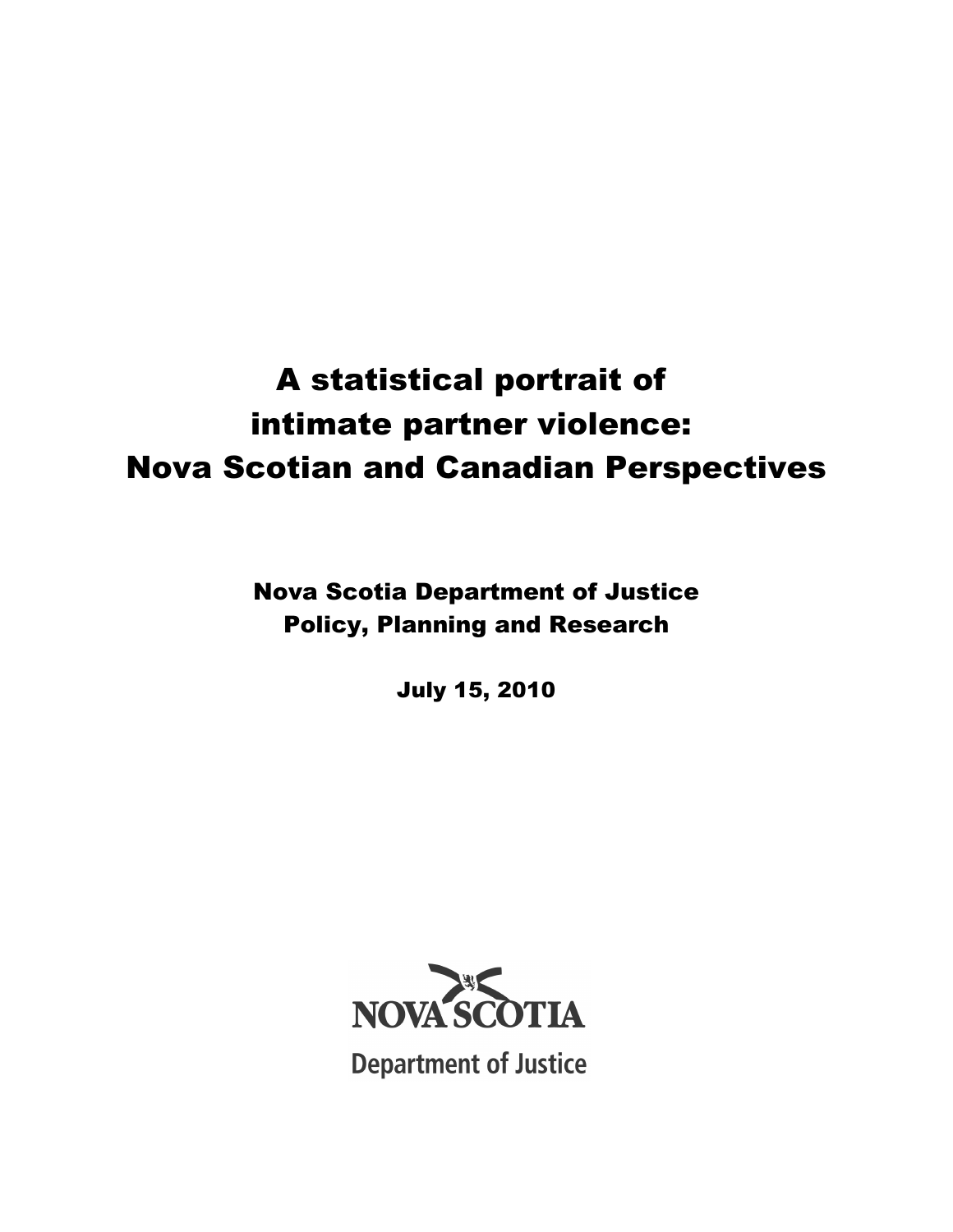## **Table of contents**

| The incidence and nature of intimate partner violence: What victimization surveys tell us |
|-------------------------------------------------------------------------------------------|
|                                                                                           |
|                                                                                           |
|                                                                                           |
|                                                                                           |
| Demographic and socio-economic factors linked to intimate partner violence5               |
|                                                                                           |
|                                                                                           |
| The incidence and nature of intimate partner violence: What police-reported data tell us  |
|                                                                                           |
|                                                                                           |
|                                                                                           |
|                                                                                           |
| Supports and services for victims of intimate partner violence                            |
|                                                                                           |
|                                                                                           |
|                                                                                           |
|                                                                                           |
| Long-term consequences of intimate partner violence: What research tells us               |
|                                                                                           |
|                                                                                           |
|                                                                                           |
|                                                                                           |
|                                                                                           |
| What happens once intimate partner violence gets reported to police in Nova Scotia?       |
| Findings from the Nova Scotia Intimate Partner Violence Tracking Project                  |
| Highlights                                                                                |
|                                                                                           |
|                                                                                           |
|                                                                                           |
|                                                                                           |
|                                                                                           |
|                                                                                           |
|                                                                                           |
|                                                                                           |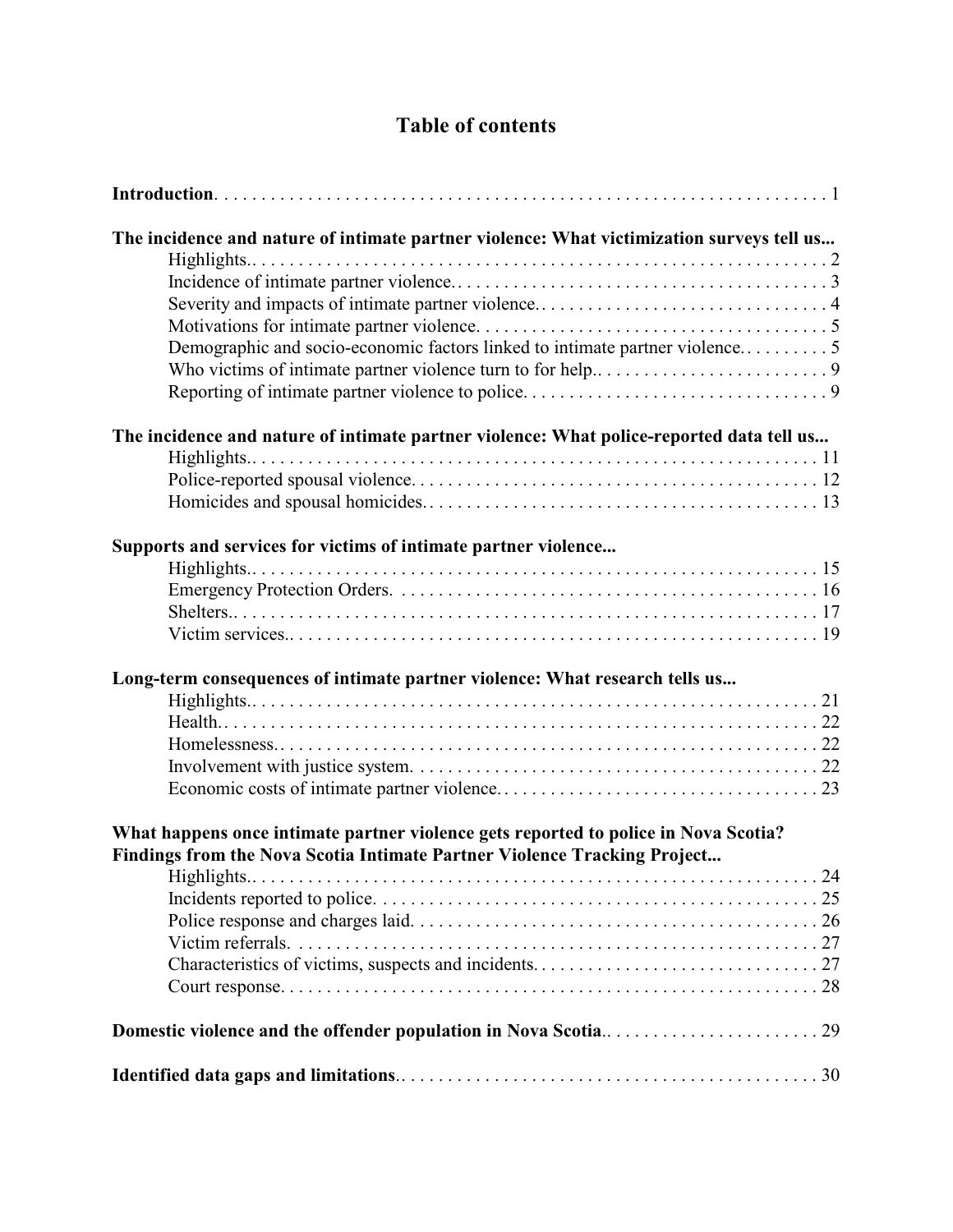| Appendix A: Emergency Protection Order statistics for Nova Scotia, 2005-06 to 2008-09. 34 |  |
|-------------------------------------------------------------------------------------------|--|
| Appendix B: Intimate Partner Violence Tracking Project summary35                          |  |
|                                                                                           |  |
|                                                                                           |  |
|                                                                                           |  |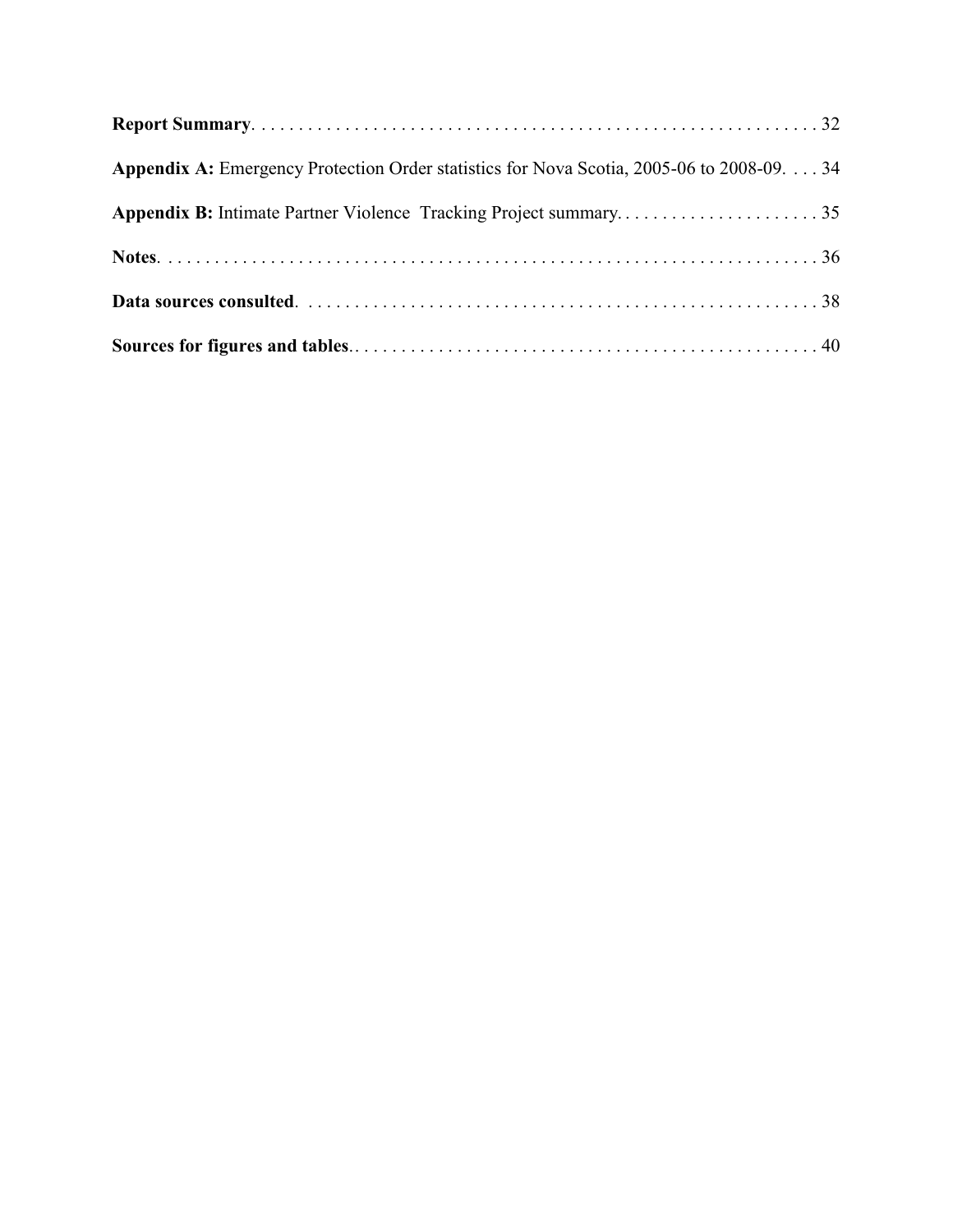## **Introduction**

T his statistical backgrounder has been developed to help inform the work of the Coordinating Committee on Domestic Violence by shedding light on the scope of intimate partner violence in Nova Scotia.

The committee is in place to help coordinate a proposed response to a series of recommendations outlined in the Domestic Violence Prevention Committee Report. That report represents a yearlong effort by a joint community-government committee on ways to improve our shared response to domestic violence. Tabled in June 2009, the report contains over 100 ideas where key themes include the need for community and government collaboration on an ongoing basis; and the need for a continuum of services that meet the diverse needs of clients - when, where and how they need them. Specific action requests range from legislative and policy changes to service delivery improvements; and from public education focused on prevention to training for those working in the line of defence against domestic violence.

Spousal violence generally encompasses violent behaviour that causes physical, psychological or sexual harm between persons in an intimate relationship. Spousal violence does not appear as a specific offence under the Criminal Code of Canada.

Given what is a complex public policy issue, there is no one data source to turn to for a comprehensive picture on the scope of this issue hence the reason why numerous criminal justice data sources were reviewed for this profile. Some sources of data do not adequately capture information about the experiences of groups within the population. It is therefore important to use multiple sources of information when making decisions about how to best prevent intimate partner violence or where to target resources, etc.

When making statistical conclusions about the population of Nova Scotia as a whole, it is especially important to consider its demographic make-up. According to the 2006 Census, 5 per cent of Nova Scotia's population is comprised of immigrants; 2 per cent are of African descent, 4 per cent are racially visible persons; 3 per cent identify as Aboriginal; and 7.5 per cent have a mother tongue other than English (just over half of whom have French as their mother tongue). The population of Nova Scotia is comprised primarily of white, non-immigrant, non-Aboriginal and English-speaking people. Statistical conclusions made about the overall population are more accurate in relation to the majority rather than to smaller groups within the population. Conclusions made about women in the overall population, therefore, may not necessarily apply to minority groups, eg., women of African descent, Aboriginal women, Francophone women, etc., with the same degree of accuracy. Care should be taken not to assume that the situation of all women in Nova Scotia is the same.

The coordinating committee will be working to build on the statistical information that is available with plans to update this document regularly.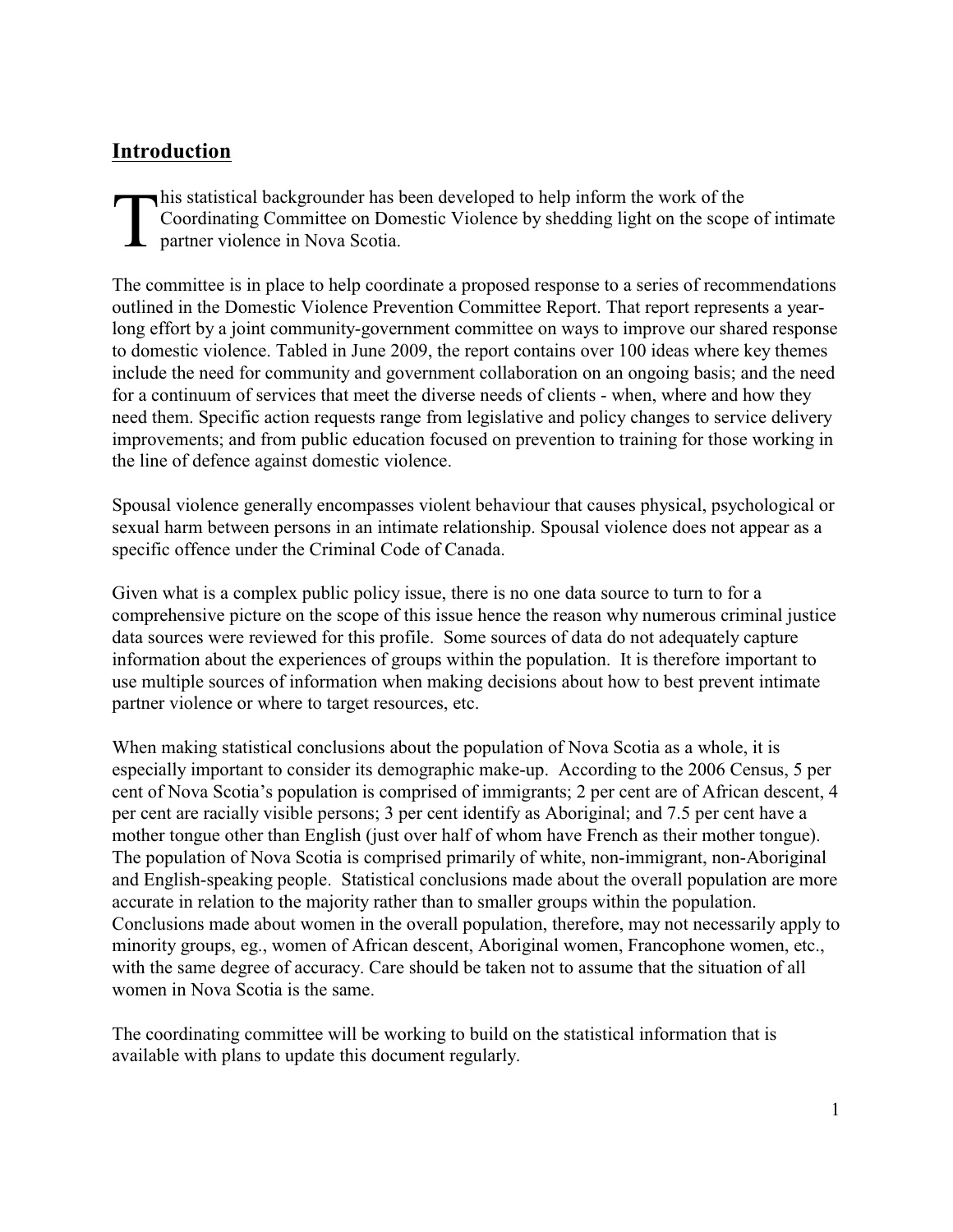## **Highlights**

## **The incidence and nature of intimate partner violence: What victimization surveys tell us...**

- Between 1999 and 2004, eight per cent of women (approximately 21,000) in **Nova Scotia** experienced violence by their current or former spouse/intimate partner.
- While the proportion of women who experienced intimate partner violence (8 per cent) was about the same as the proportion of men who experienced intimate partner violence (7 per cent), women (in **Canada** as a whole) were much more likely than men to:
	- be assaulted multiple times
	- experience the most serious forms of violence such as being beaten, choked, sexually assaulted or having a weapon used against them
	- suffer greater physical and emotional consequences as a result of the violence.
- There are a number of socio-demographic factors that are associated with being at greater (or lesser) risk for experiencing spousal violence. Some groups are more vulnerable to violence than others, for example, in **Canada**:
	- Young spouses/partners, particularly those aged 15-24 are at greater risk for spousal assault and spousal homicide.
	- Those in common-law relationships are at higher risk than those in spousal relationships. Women who have separated from their abusive partner are at higher risk for homicide.
	- The presence of emotional or psychological abuse is one of the strongest predictors of physical and sexual violence in an intimate partner relationship.
	- Women and men with disabilities experience spousal violence more frequently than those without disabilities. They also experience more severe forms of violence than persons without disabilities.
	- Aboriginal women in Canada have five-year spousal assault rates that are three and a half times greater than rates for non-Aboriginal women.
- Disclosing spousal violence can be difficult for many victims. In 2004, most **Canadian** victims (about three-quarters) indicated that they had confided in someone close to them such as a friend, neighbour or family member. About one-third of victims had turned to a formal help agency such as a shelter or crisis centre. Close to one-quarter (22 per cent) of victims had told no one until they disclosed the violence to the survey interviewer over the telephone.
- Just over one quarter (26 per cent) of **Nova Scotia** women who had experienced intimate partner violence reported it to police compared to 36 per cent of Canadian women. Nova Scotia's rate of reporting to police is one of the lowest in Canada.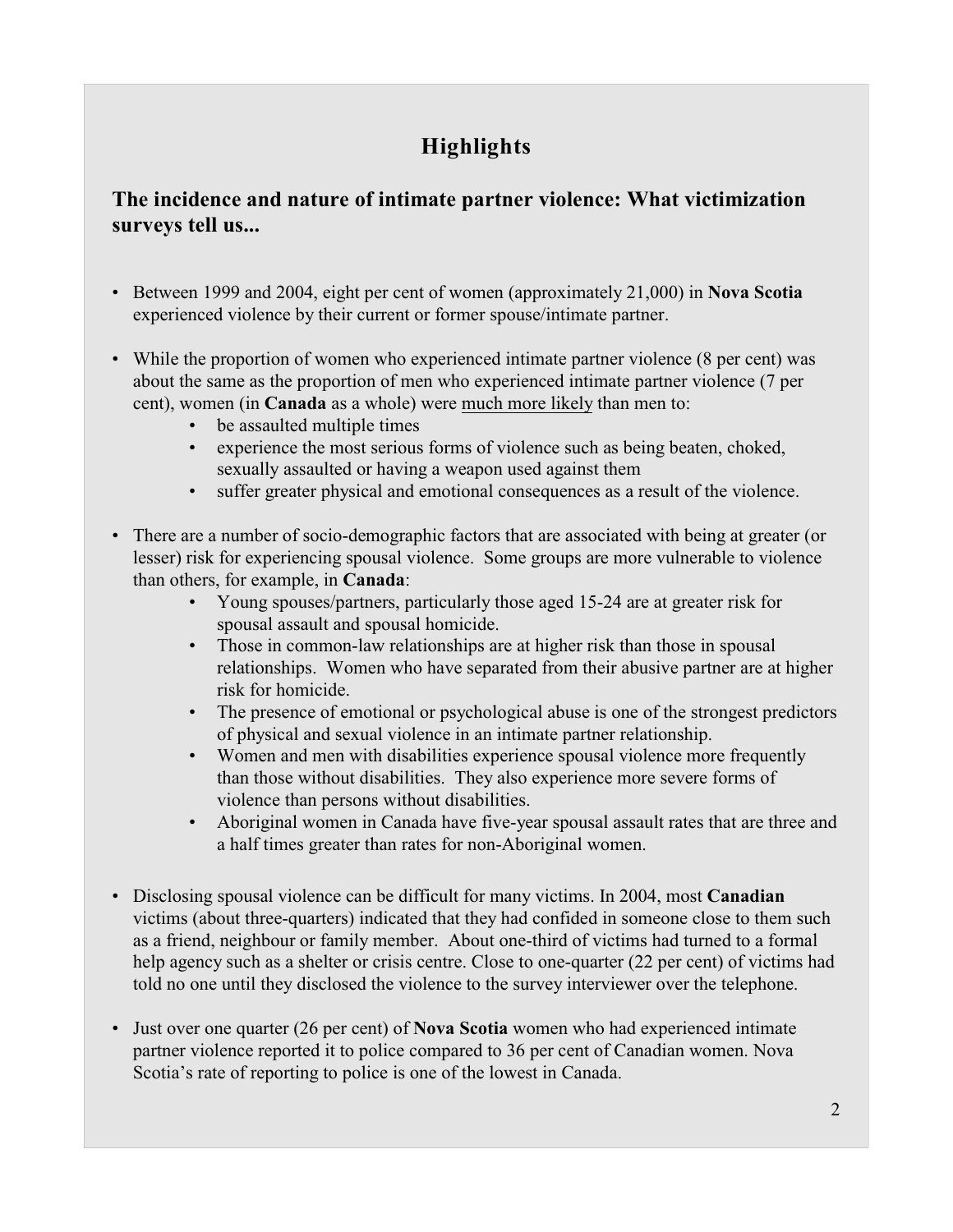### **Incidence of intimate partner violence in Nova Scotia**

In 2004, as part of its General Social Survey (GSS), Statistics Canada asked Canadians aged 15 years and older about their experiences of being a victim of crime, their level of fear, and their perceptions of crime and the criminal justice system. It was the fourth time the GSS had examined victimization - previous surveys were conducted in 1988, 1993, and 1999, and another was scheduled for 2009. This profile will be updated as soon as 2009 data become available.

Victimization surveys are an important source of data on the incidence and nature of intimate partner violence since so much of this violence goes unreported, as will be discussed below.

According to the 2004 GSS on victimization, 8 per cent of women and 7 per cent of men in Nova Scotia reported experiencing spousal violence in the five years preceding the survey. These rates are similar to what was reported in 1999 (8% for





women and 6% for men). The five-year spousal violence rate for females (8 per cent) represents approximately 21,000 women in Nova Scotia . The male rate of 7 per cent represents approximately  $20,000$  men<sup>1</sup>.



As was the case in 1999, women living in Alberta, Saskatchewan and British Columbia were the most likely to report spousal violence in 2004. Percentages were lowest for women living in Newfoundland and Labrador, Prince Edward Island, New Brunswick and Quebec.

There were no significant declines/ increases in provincial rates of spousal violence from 1999 to 2004.

**Figure 2.**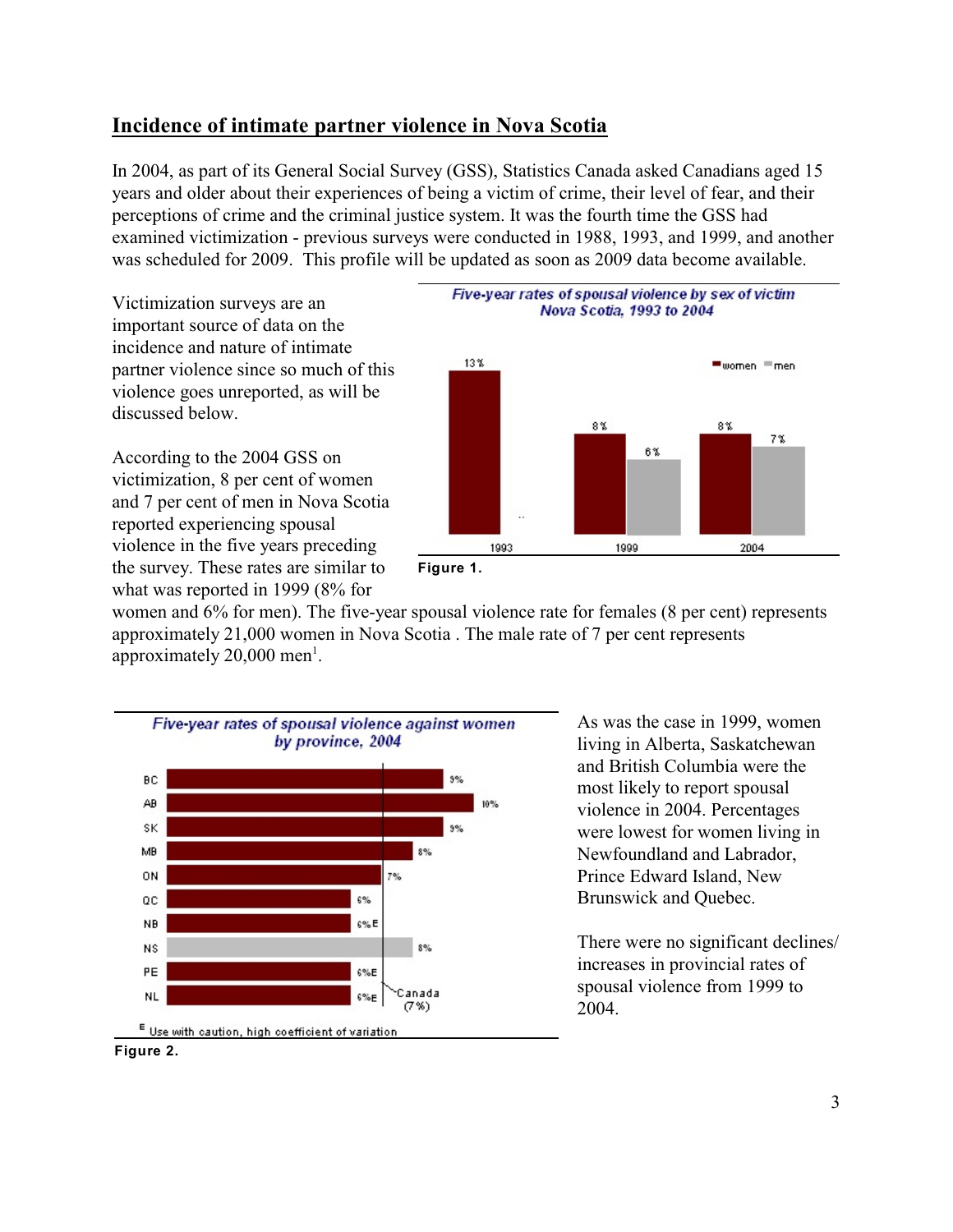### **Severity and impacts of intimate partner violence**

#### **According to the 2004 GSS:**

Canadian women were more likely than men to be the victims of the most severe types of spousal violence, such as being beaten, choked, or threatened with or having a gun or knife used against them as well as spousal homicide.

There is some indication that the severity of spousal violence against women in Canada has diminished over time. There was a statistically significant reduction (from 50% in 1993 to 39% in 2004) in the percentage



of female victims of spousal violence subjected to the most severe types of assault (being beaten, choked, threatened with or had a gun or knife used against them or sexually assaulted).

|               | Impacts of intimate partner violence on victims<br>Canada, 2004 |                |              |  |  |  |  |
|---------------|-----------------------------------------------------------------|----------------|--------------|--|--|--|--|
|               |                                                                 | female victims | male victims |  |  |  |  |
|               | angry                                                           | 37%            | 25%          |  |  |  |  |
| Paychological | fearful                                                         | 30%            | 5%           |  |  |  |  |
|               | depressed/anxious                                               | 21%            | 9%           |  |  |  |  |
|               | sleeping problems                                               | 15%            | 4%           |  |  |  |  |
|               | ashamed/guilty                                                  | 12%            | 3%           |  |  |  |  |
|               | not much                                                        | 6%             | 30%          |  |  |  |  |
|               | physically injured                                              | 44%            | 19%          |  |  |  |  |
|               | received medical attention                                      | 13%            | 2%           |  |  |  |  |
|               | was hospitalized                                                | 10%            | 2%           |  |  |  |  |
| Physical      | took time off daily activitie\$                                 | 29%            | 10%          |  |  |  |  |
|               | experienced 10+ assaults                                        | 21%            | 11%          |  |  |  |  |
|               | feared for their lives                                          | 34%            | 10%          |  |  |  |  |

Female victims of spousal violence were much more likely than males to report being injured, suffer lost productivity, experience multiple assaults, fear for their lives, suffer financial abuse and experience negative emotional consequences as a result of the intimate partner violence they experienced. Male victims were five times more likely than females (30 per cent versus 6 per cent) to report that the violence had not affected them.

**Table 1.**

**Multiple victimization:** Results from the 2004 GSS showed that in the majority of violent spousal relationships, the violence was not an isolated incident. Over half (54%) of Canadians who reported experiencing spousal violence in a current or previous relationship had experienced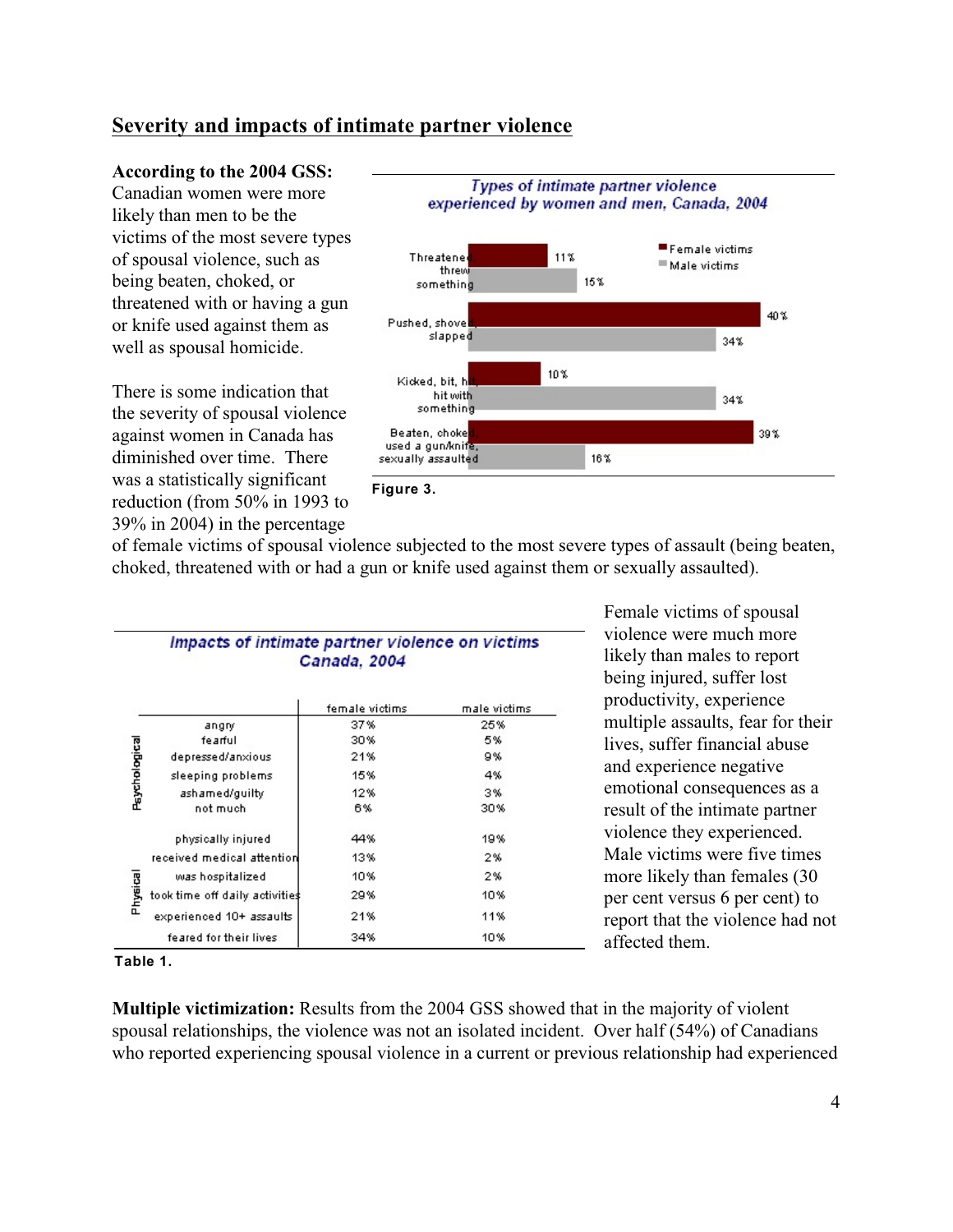violence on more than one occasion over the past five years. Women were more likely than men (57% versus 49%) to experience repeated violence and were almost twice as likely as male victims (21% versus 11%) to have experienced more than 10 violent incidents by their partner (includes current and previous partners).

**Children witnessing intimate partner violence:** Findings from the 2004 GSS also show that Canadian children witnessed spousal assaults of their mothers or fathers in a substantial number of cases. In 40 per cent of cases where their mothers were assaulted (over a five-year period) and in 25 per cent of cases where their fathers were assaulted (over a five-year period), the violence was witnessed by children. It is estimated that in half of incidents of children witnessing their mothers being assaulted, the female victim was injured and/or feared for her life, indicating that the violence many children are witnessing is severe.

## **Motivations for intimate partner violence: Are they the same for male and female perpetrators?**

As evidenced above, there are clear differences in the extent and severity of intimate partner violence experienced by women and men. Research also indicates that female perpetrators of intimate partner violence may also have different motivations for the violence than male perpetrators. Several researchers conclude that the motivations of male perpetrators of intimate partner violence tend to involve using aggression or violence to assert domination and control over a partner. Women who are violent towards their partners, on the other hand, are more likely to be motivated by "frustration and anger rather than any specific objective" and their violence is more likely to be retaliatory or committed in self-defence.<sup>2,3,4</sup>

### **Demographic and socio-economic factors linked to intimate partner violence**

Intimate partner violence affects everyone, regardless of race, ethnicity, sexual orientation or ability, however, some factors do put people at greater risk.

**Relationship length and type:** The 2004 GSS found that spouses/partners who had been in a relationship for three years or less had spousal assault rates that were three times higher than those in relationships of ten years or more. Rates for people in common-law relationships were three times higher than for those in marital unions. Similarly, those in common law relationships have higher rates of spousal homicide.

**Separation:** Women have a heightened risk of homicide after marital separation. Between 1991 and 1999, separated women in Canada were 8 times more likely to be killed by estranged partners (39 per million couples), than by current husbands (5 per million couples). In half of these ex-partner homicides, the woman was killed within two months of leaving the relationship.<sup>5</sup>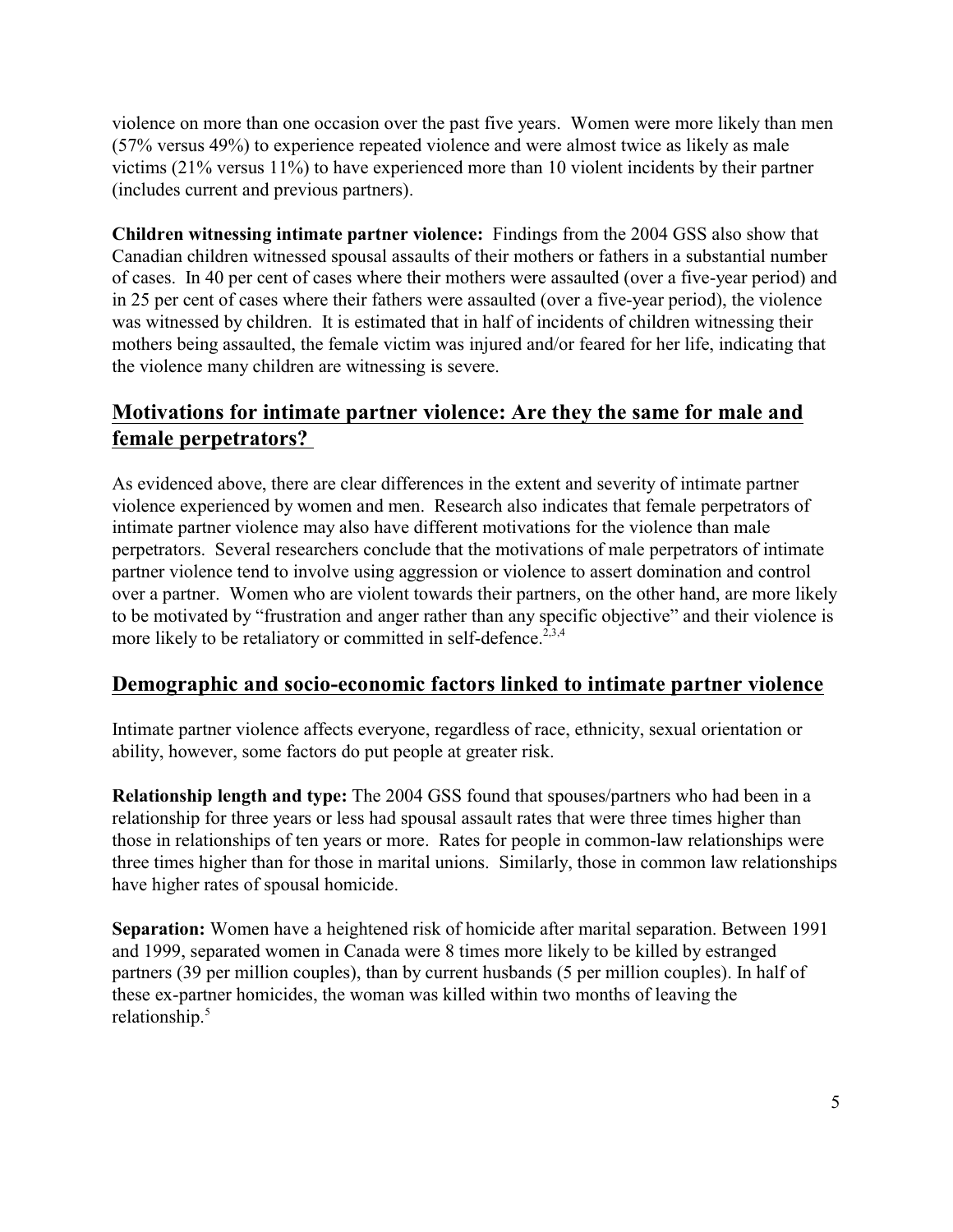**Presence of emotional and psychological abuse**: is considered to be one of the strongest predictors of physical and sexual violence in intimate partner relationships. The 2004 GSS showed that women whose partners were psychologically abusive were 7 to 20 times more likely to be assaulted by their current spouse/partner compared to women whose partners were not psychologically abusive. A similar pattern was found in relation to former spouses/partners. Examples of emotional/psychological abuse include: damaging property, harming or threatening to harm someone close, put-downs and name-calling, checking her whereabouts, limiting contact with others, jealousy, and preventing access to income.

**Income:** Low income has been linked to higher rates of spousal violence. For example, the 2004 GSS showed that spousal assault rates were twice as high for Canadian women whose household incomes were less than \$60,000 compared to those with higher incomes. It's not clear if low income is a risk factor for spousal violence or a consequence of it.



#### **Alcohol use:** Alcohol use is strongly correlated with



spousal violence. According to the 2004 GSS, 44 per cent of female victims and 24 per cent of male victims indicated their spouse had been drinking at the time of the assault. While alcohol use has been linked to intimate partner violence, it's not necessarily a direct cause of the violence as alcohol abusers may have co-occurring risk factors.

**Young women:** Age of victim has a definite association with intimate partner violence as it does with overall violent victimization. According to the 2004 GSS, younger spouses/partners, in particular those aged 15-24 years, were more than twice as likely to be victims of spousal assault compared to those 35 years of age or older. In Canada, rates of spousal homicide are also highest for 15-24 year-olds, particularly females.

As was the case for overall levels of crime and victimization, the GSS found that seniors were less likely to experience spousal violence than their younger counterparts. Less than one per cent of all seniors with a current or previous spouse reported experiencing any type of spousal violence in the 12 months preceding the survey compared to two per cent of those under the age of 65. Seniors were also the least likely among all age groups to report having experienced emotional or financial abuse (by their spouse) in the five years preceding the survey. Eight per cent of those aged 65 and over had experienced emotional or financial abuse by their spouse, compared to 13 per cent of 55 to 64 year-olds and 31 per cent of 15 to 24 year-olds.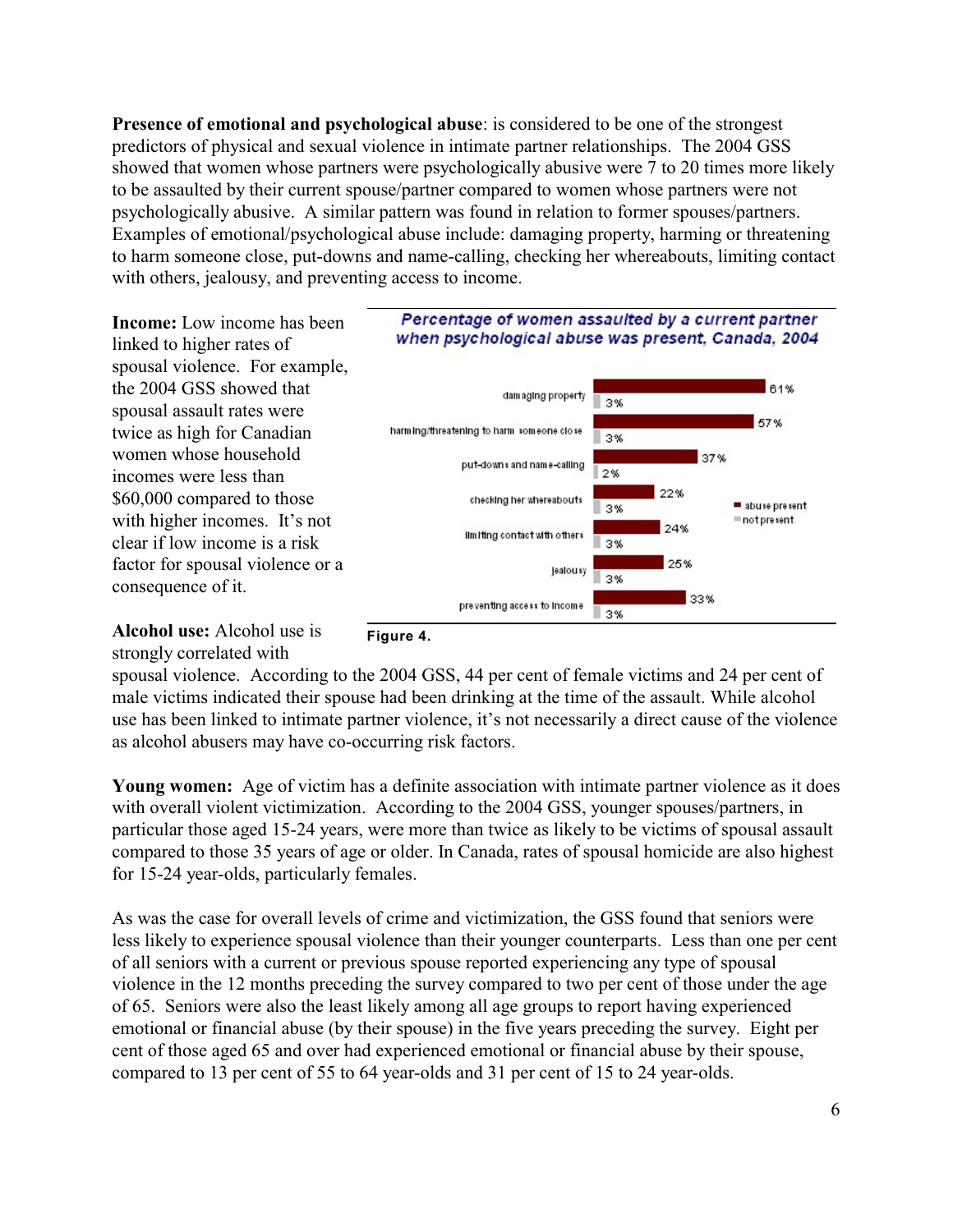**Gay, lesbian and bisexual persons:** According to the 2004 GSS, Canadians who identified themselves as gay, lesbian or bisexual experienced higher rates of spousal violence compared to heterosexuals. Fifteen per cent of gays/lesbians and 28 per cent of bisexuals compared to 7 per cent of heterosexuals reported experiencing spousal abuse<sup>6</sup>.

**People with disabilities:** The greater vulnerability and dependence of persons with disabilities increases their risk of being victims of violence by someone they know. Persons with disabilities also have a higher risk of experiencing spousal violence. According to the 2004 GSS, Canadians with disabilities were between 50 and 100 per cent more likely to experience spousal violence, depending on the type.

Persons with disabilities were also:

- two to three times more likely to experience more severe forms of spousal violence, eg., hit with an object, beaten, choked, or have their spouse use or threaten to use a gun or knife against them
- more likely to report the incident to police (36% versus 25%), which is contrary to findings of past research
- more likely to use victim services (45% versus 32%) despite the fact that only 24 per



cent of victim service agencies across Canada were able to provide services to persons with disabilities.

Among persons who had experienced spousal violence, those who had disabilities were:

- more likely to be injured (39% versus 30%)
- more likely to require medical attention (14% versus 7%)
- less able to attend to their daily activities  $(31\% \text{ versus } 18\%)$
- more likely to fear for their lives as a result of the spousal violence.

**Racially visible and immigrant women:** According to the 2004 GSS, rates of spousal assault for racially visible women in Canada are the same as or slightly lower than for non-racially visible women. Rates of spousal violence were also found to be lower among immigrant women in Canada, compared to non-immigrants. According to the Canadian Centre for Justice Statistics, one of the reasons why rates of spousal violence may be lower among immigrant women is that a larger proportion of the immigrant population is aged 45 years and older compared to the nonimmigrant population and, as seen above, younger women are at greater risk of experiencing spousal violence than older women. Immigrant women are also more likely to be married.<sup>7</sup>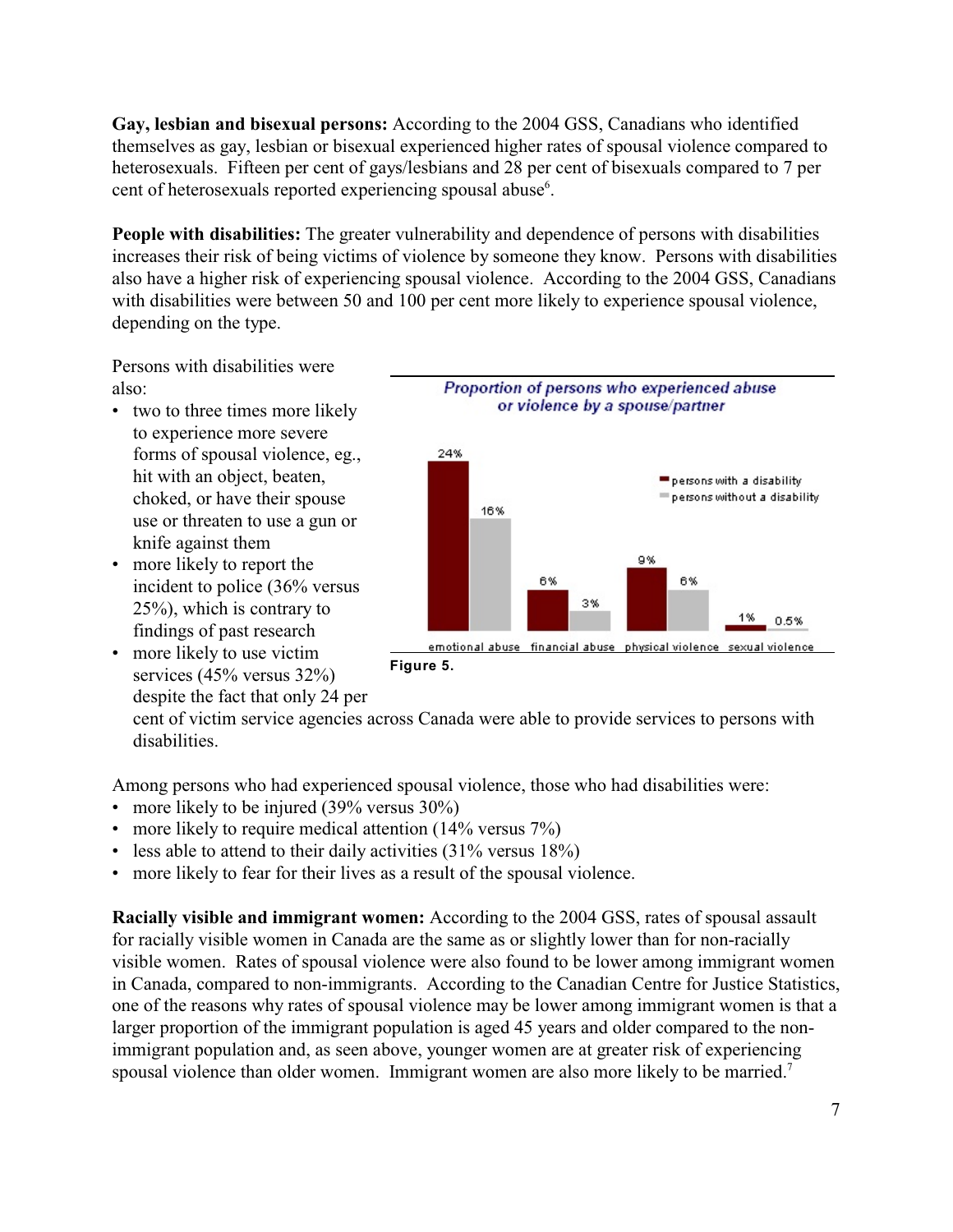It should be noted that the 2004 GSS was only conducted with those who speak English or French and therefore may undercount the rate of spousal violence among immigrant women. (See also page 30 for other data limitations.)

It is important to keep in mind that, while racially visible and immigrant women didn't report higher levels of intimate partner violence on the 2004 GSS, they may face particular barriers and have different needs in terms of interventions and services which need to be culturally and linguistically appropriate.<sup>8</sup>



#### Five-year spousal violence rates by Aboriginal origin and sex, Canada, 1999 and 2004

#### **Aboriginal women:**

Aboriginal women in Canada are much more likely to experience intimate partner violence than non-Aboriginal women. In 2004, the five-year spousal assault rates for Aboriginal women were close to three and a half times higher than rates for non-Aboriginal women.

Not only do Aboriginal women, as a group, experience more violence, but the forms of violence they reported experiencing in the 2004 GSS were the most severe and potentially life-threatening, eg., being beaten or choked, having had a weapon used against them or being sexually assaulted.

As a result of the spousal violence they experience, Aboriginal women were also more likely than non-Aboriginal women to be physically injured, receive medical attention, or take time off daily activities. They experienced spousal violence more often (ten or more episodes from the same partner) and were more likely to fear for their lives.

Aboriginal women and men are more than twice as likely to experience emotional abuse from their spouse/partner than non-Aboriginal women and men (for women it's 37% versus 17% and for men it's 36% versus 16%).

Risk factors for violence (discussed above) including Aboriginal women's lower socio-economic status, the Aboriginal population's younger demographic profile, the higher likelihood of living in common-law relationships and higher levels of alcohol abuse all likely contribute to the rates of spousal violence committed against Aboriginal women.

According to the Royal Commission on Aboriginal Peoples (RCAP, 1996), social and economic exclusion, systemic discrimination, racism, poor housing, and the breakdown of healthy family life as a result of residential schooling may also contribute to high levels of violence.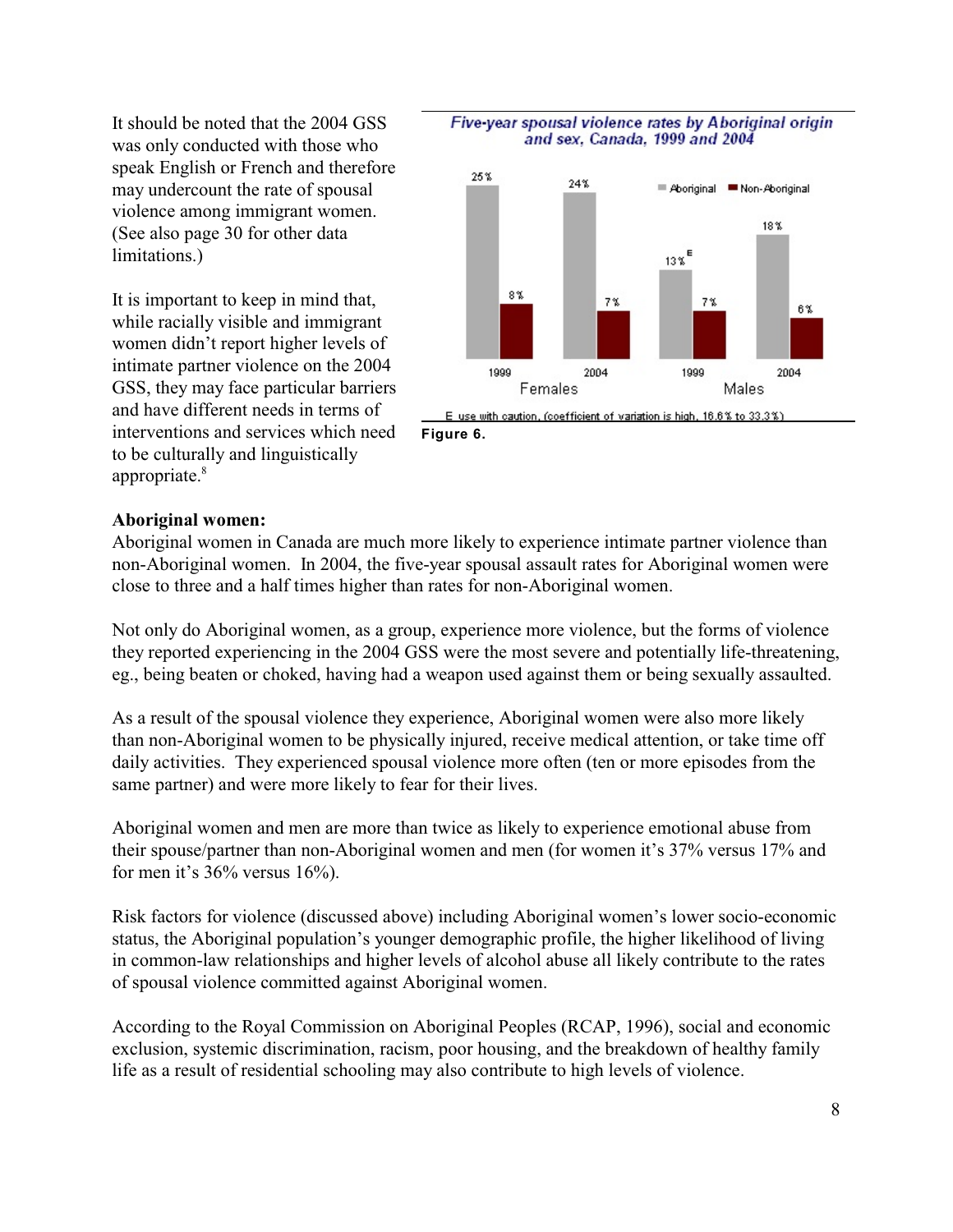## **Who victims of intimate partner violence turn to for help**

Disclosing spousal violence can be difficult for many victims. Overall, victims are more likely to turn to informal supports such as family and friends for help.

According to the 2004 GSS, 73 per cent of all Canadian victims confided in someone close to them with more females relying on informal supports than males.

| Who victims of spousal violence turn to for help                                            | Canada, 2004   |              |
|---------------------------------------------------------------------------------------------|----------------|--------------|
|                                                                                             | Female victims | Male victims |
| Informal supports<br>such as families,<br>friends, neighbours                               | 83 X           | 60 X         |
| Formal help agencies<br>or organizations<br>such as shelter.<br>crisis centre.<br>counselor | 47%            | 20%          |
| No one                                                                                      | 12%            | 35 X         |

**Table 2.**

Thirty-four per cent of all Canadian

victims turned to a formal help agency with more than twice as many females using these supports compared to males.

Twenty-two per cent of all victims had told no one until they disclosed the violence to the survey interviewer over the telephone. Male victims were close to three times more likely than female victims to have told no one about the violence they experienced.

## **Reporting of intimate partner violence to police:**



The majority of spousal violence incidents are not reported to the police. The 2004 GSS on victimization found that only 26 per cent of Nova Scotia women who had experienced intimate partner violence reported it to police. $9$  Nationally, 36 per cent of women and 17 per cent of men who experienced intimate partner violence reported it to police.

**Figure 7.**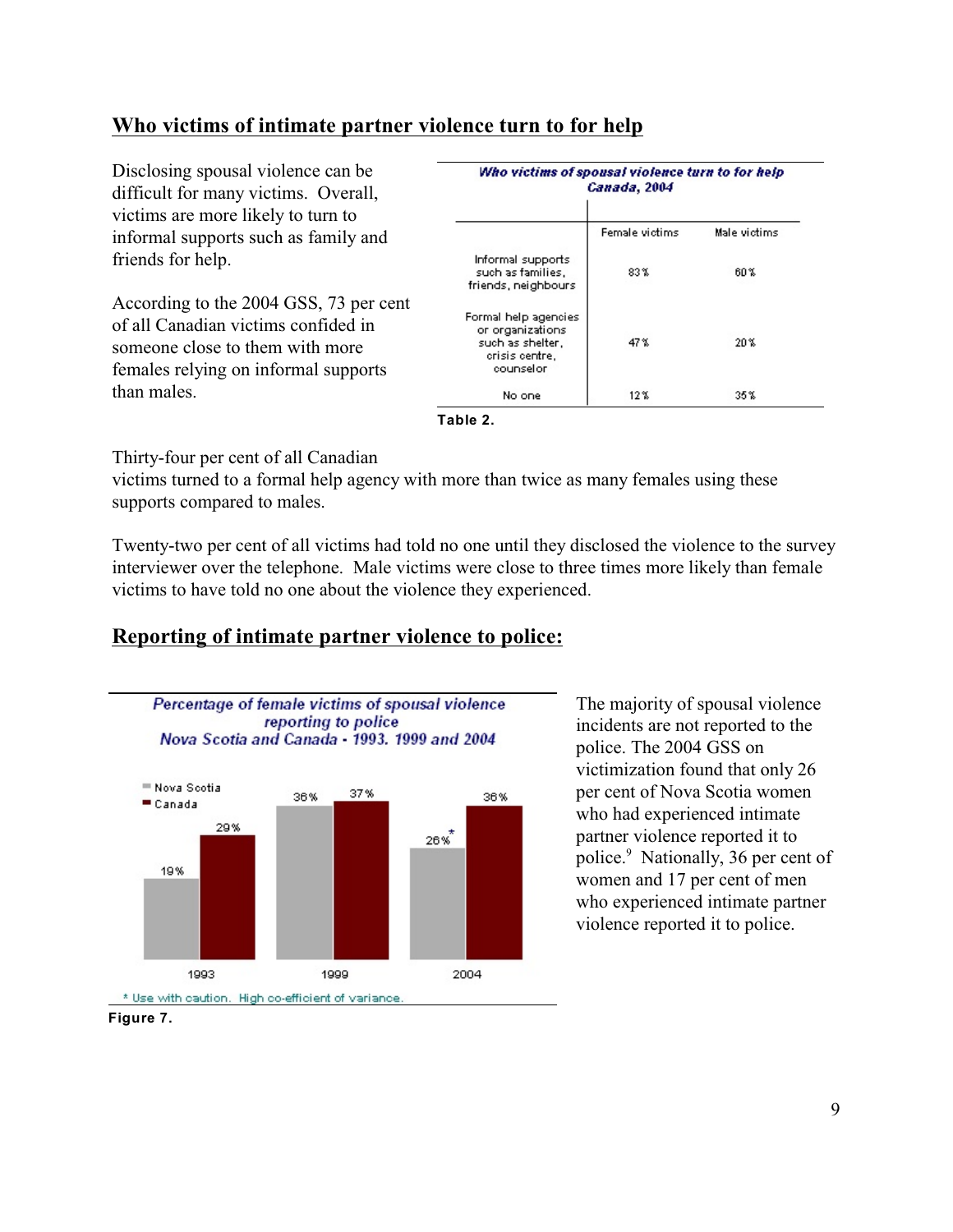A number of factors can affect the likelihood of women reporting spousal violence to police and using criminal justice and social services. These include:

- awareness and availability of services
- fear of reprisals by the offender, family, community
- reluctance due to shame or embarrassment
- fear of negative public reaction
- linguistic, cultural or physical barriers to services
- financial barriers to services (including transportation, access to phone, etc.)
- potential impact on custody of children
- fear of revictimization by testifying in court
- geographic or social isolation
- dependency (eg., emotional, economic) on the perpetrator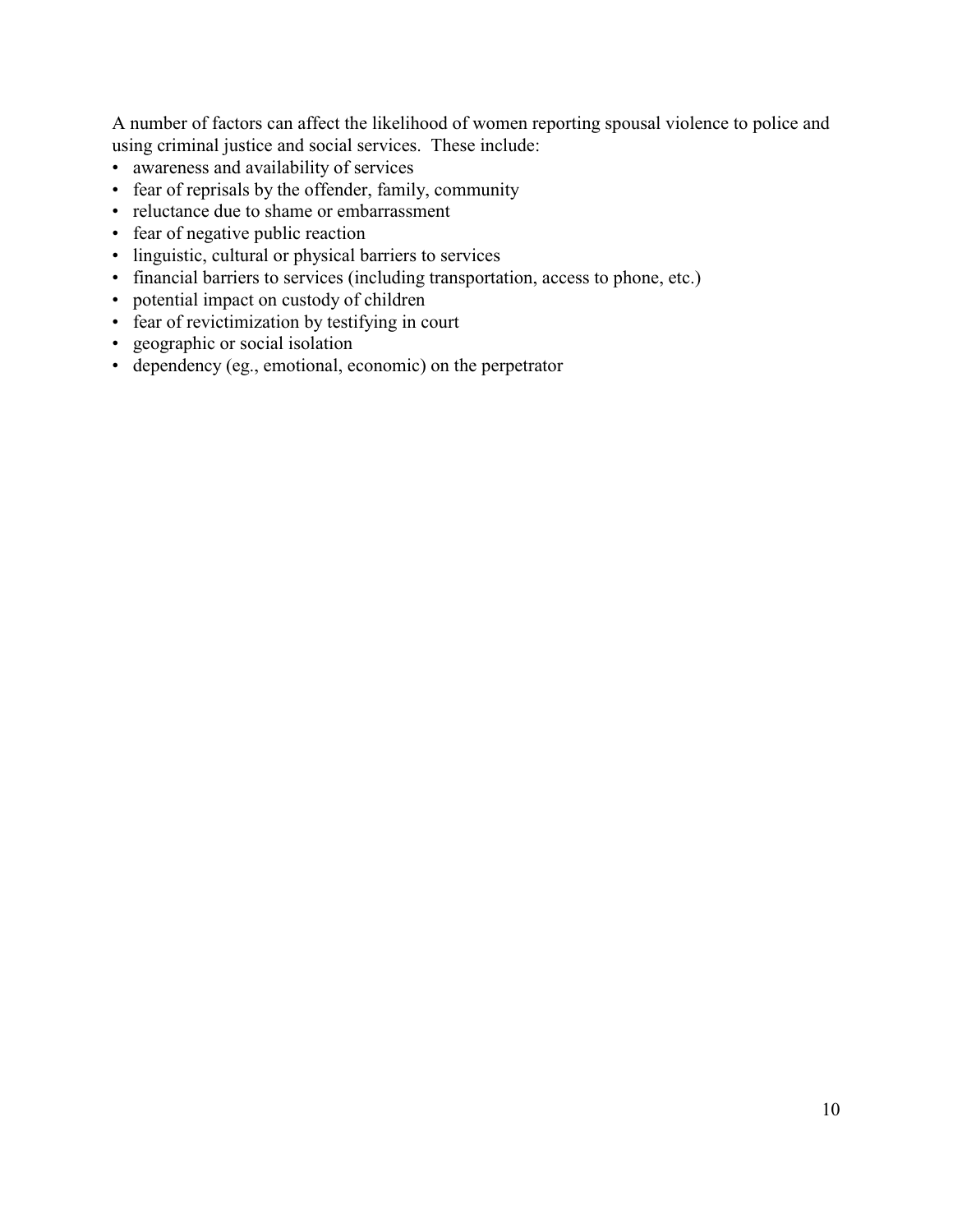## **Highlights**

**The incidence and nature of intimate partner violence: What police-reported data on spousal violence and homicides tell us...**

There were 826 incidents of spousal violence reported to police in **Nova Scotia** in 2007, 174 (or 27%) more than were reported in 2006. We don't know if this is an actual increase in the incidence or if this is due to more reporting by victims.

In 2007, **Nova Scotia's** rate of police-reported spousal violence was below the national rate (145 vs 188 per 100,000 population) but was the highest in the Atlantic provinces.

While **Nova Scotia's** overall rate was 145 per 100,000 population, the rate for females was close to three and a half times greater than the rate for males in the province (221 versus 64).

Between 1991 and 2007, there were 280 homicides in **Nova Scotia** of which women and girls comprised 32 per cent of victims (89 females). More than half (58 per cent) of female victims of homicide in **Nova Scotia** were killed by their spouses or intimate partners, compared to 9 per cent of male victims.

Women in **Nova Scotia** are about 45 times more likely to be killed by a spouse or intimate partner than they are by a stranger (57.9 per cent versus 1.3 per cent).

Men in **Nova Scotia** are more likely to be killed by a stranger than they are to be killed by a spouse or intimate partner (13.6 per cent versus 9.3 per cent).

In **Canada,** rates of spousal homicide are higher for those in common-law relationships, among those who have recently separated and for young adults, particularly young women. Rates of spousal homicides are also much higher among Aboriginal women and men.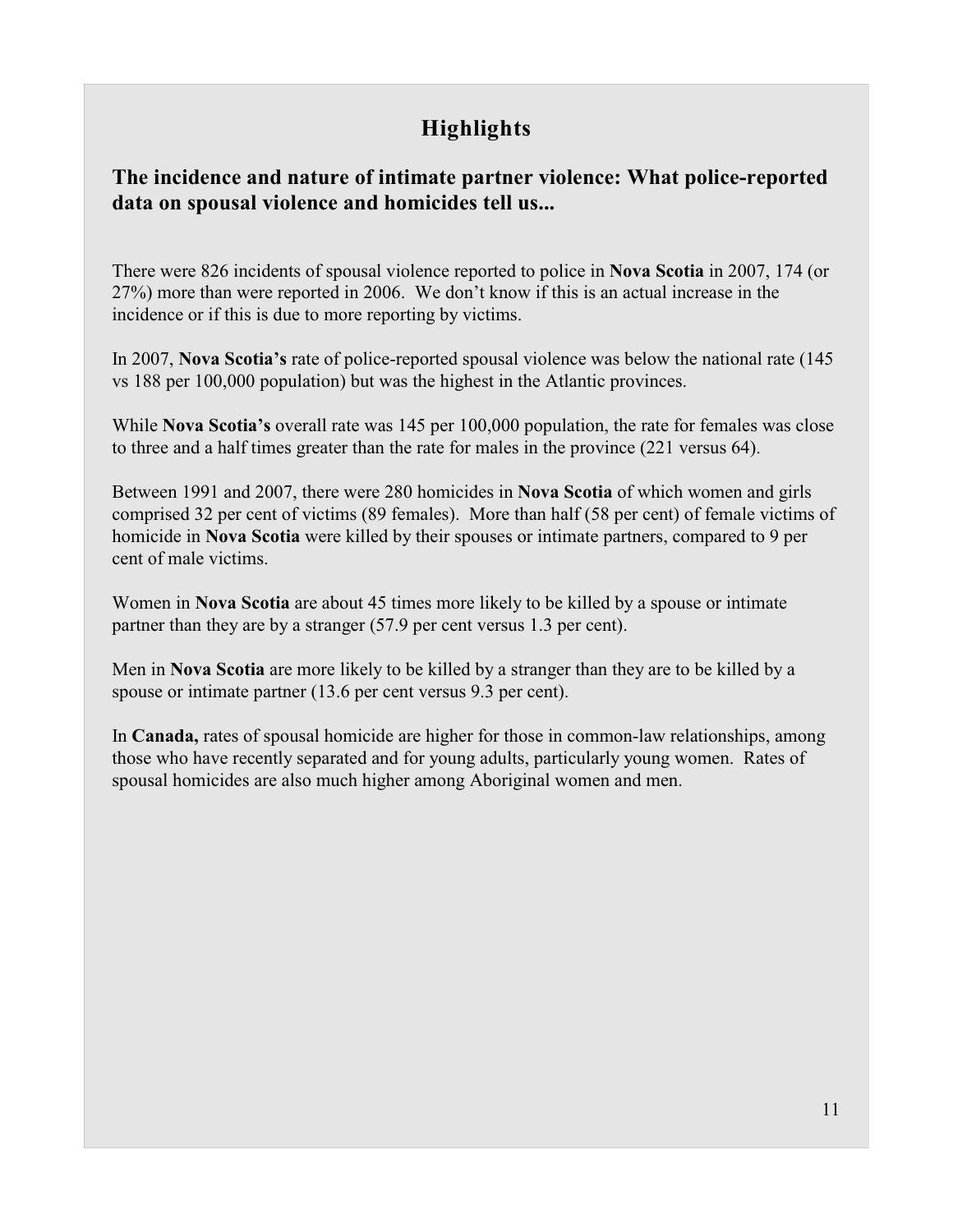## **Police-reported spousal violence**

| The Canadian Centre for Justice        |                                                                                                                            |                                   |                         |             |           |  |
|----------------------------------------|----------------------------------------------------------------------------------------------------------------------------|-----------------------------------|-------------------------|-------------|-----------|--|
| Statistics produces an annual          | Number and rate of police-reported spousal violence incidents<br>by sex of victim, Canada, provinces and territories, 2007 |                                   |                         |             |           |  |
| statistical profile, Family            |                                                                                                                            | total number                      | total rate <sup>x</sup> | female rate | male rate |  |
| Violence in Canada. Its primary        |                                                                                                                            | of incidents                      |                         |             |           |  |
| data source is the Incident-based      | BC.                                                                                                                        | 2,456                             | 124                     | 197         | 48.       |  |
| Uniform Crime Reporting Survey         | AB.<br>SK                                                                                                                  | 4.707<br>2.177                    | 249<br>329              | 415<br>536  | 88<br>116 |  |
| (UCR2), which collects data            | MВ                                                                                                                         | 1,628                             | 215                     | 351         | 76        |  |
|                                        | ON                                                                                                                         | 12,561                            | 141                     | 225         | 51        |  |
| from 149 police services across        | QC                                                                                                                         | 14,025                            | 241                     | 394         | 82        |  |
| Canada, representing                   | NB                                                                                                                         | 410                               | 84                      | 137         | 28        |  |
|                                        | NS.                                                                                                                        | 826                               | 145                     | 221         | 64        |  |
| approximately 90 per cent of           | PE                                                                                                                         | 104                               | 128                     | 219         | 31        |  |
| Canada' population in 2006.            | NL                                                                                                                         | 461                               | 123                     | 194         | 49        |  |
|                                        | YΤ                                                                                                                         | 86                                | 421                     | 749         | 107       |  |
| There is 100 per cent UCR2             | NT                                                                                                                         | 321                               | 1,605                   | 2,866       | 456       |  |
| coverage in Nova Scotia. <sup>10</sup> | NU.                                                                                                                        | 403                               | 2.472                   | 4.116       | 945       |  |
|                                        | Canada                                                                                                                     | 40,165                            | 188                     | 305         | 67        |  |
| In Nova Scotia, there were 826         |                                                                                                                            | * Rate is per 100,000 population. |                         |             |           |  |

incidents of spousal violence reported to police in 2007. Rates

**Table 3.**

of police-reported spousal violence vary greatly from jurisdiction to jurisdiction.

The 826 incidents of spousal violence reported to Nova Scotia police in 2007 represent 6 per cent of the total violent crimes in the province. Unlike the national average which increased only slightly, Nova Scotia's police-reported incidents of spousal violence increased by 27 per cent from 2006 to 2007 (from 652 to 826). It is not clear whether this is an actual increase in the incidence of spousal violence or whether it is an increase in reporting to police.



While Nova Scotia's rate of police-reported spousal violence (145 incidents per 100,000 population) was lower than the national rate of 188, it is the highest rate among the Atlantic provinces. The rate for women in Nova Scotia was 221 and for men it was 64 per 100,000 population.

Criminal offences that most commonly apply to cases of spousal violence include assault (common and major), uttering threats, sexual assault, criminal harassment (or stalking),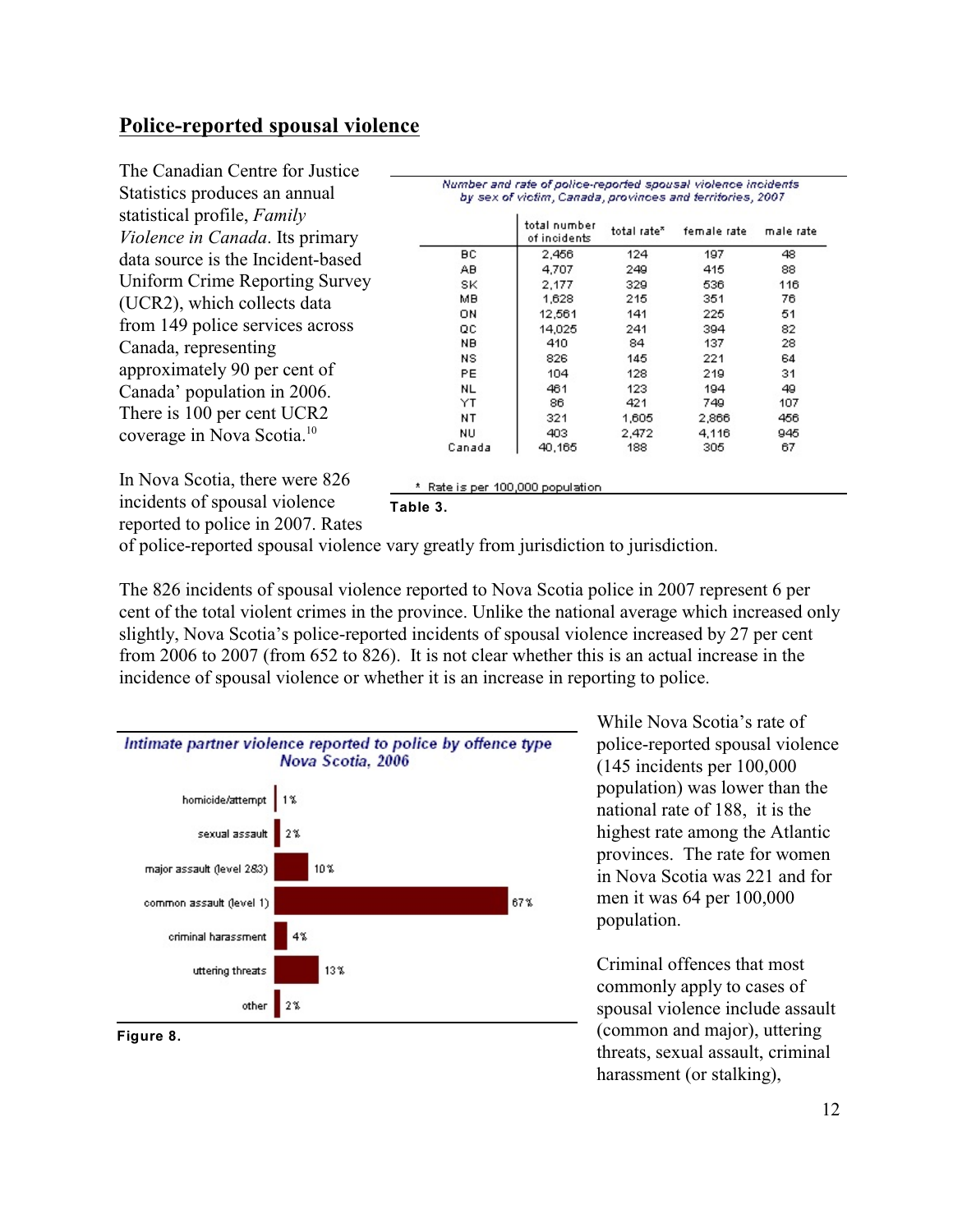forcible confinement and homicide. Other forms of spousal abuse, such as emotional, psychological or financial abuse, often are not offences chargeable under the *Criminal Code* and as such, are not included in this review.

Of the spousal violence cases reported to police in Nova Scotia in 2006, close to two-thirds of victims (64 per cent) were between the ages of 25 and 44 years. Ten per cent of victims were under 25 years of age and 8 per cent were over the age of 55.

Eight-one per cent of spousal violence cases reported to police in Nova Scotia in 2006 were cleared through the laying of a charge against the accused while 11 per cent of incidents were cleared otherwise.<sup>11</sup> In more than half of cases that were cleared otherwise, the complainant declined to lay a charge.

Thirty-eight per cent of victims of spousal violence reported in 2006 were physically injured as a result of the violence. This is slightly less than in Canada where 49 per cent of victims were injured. In Nova Scotia, physical force was used in 38 per cent of spousal violence incidents and weapons were used in 6 per cent of incidents.

## **Homicides and spousal homicides**

As most homicides come to the attention of police, they provide a clear picture of violence in its most extreme form and demonstrate the difference for female and male victims of homicide.

Between 1991 and 2007, there were 280 homicides in Nova Scotia. Women and girls comprised 32 per cent of victims while boys and men comprised 68% (89 female victims and 191 male victims).



More than half (58 per cent) of female victims were killed by their spouses or intimate partners<sup>12</sup>, compared to 9 per cent of male victims.

Women in Nova Scotia are about 45 times more likely to be killed by a spouse or intimate partner than they are to be killed by a stranger while men are more likely to be killed by a stranger than by an intimate partner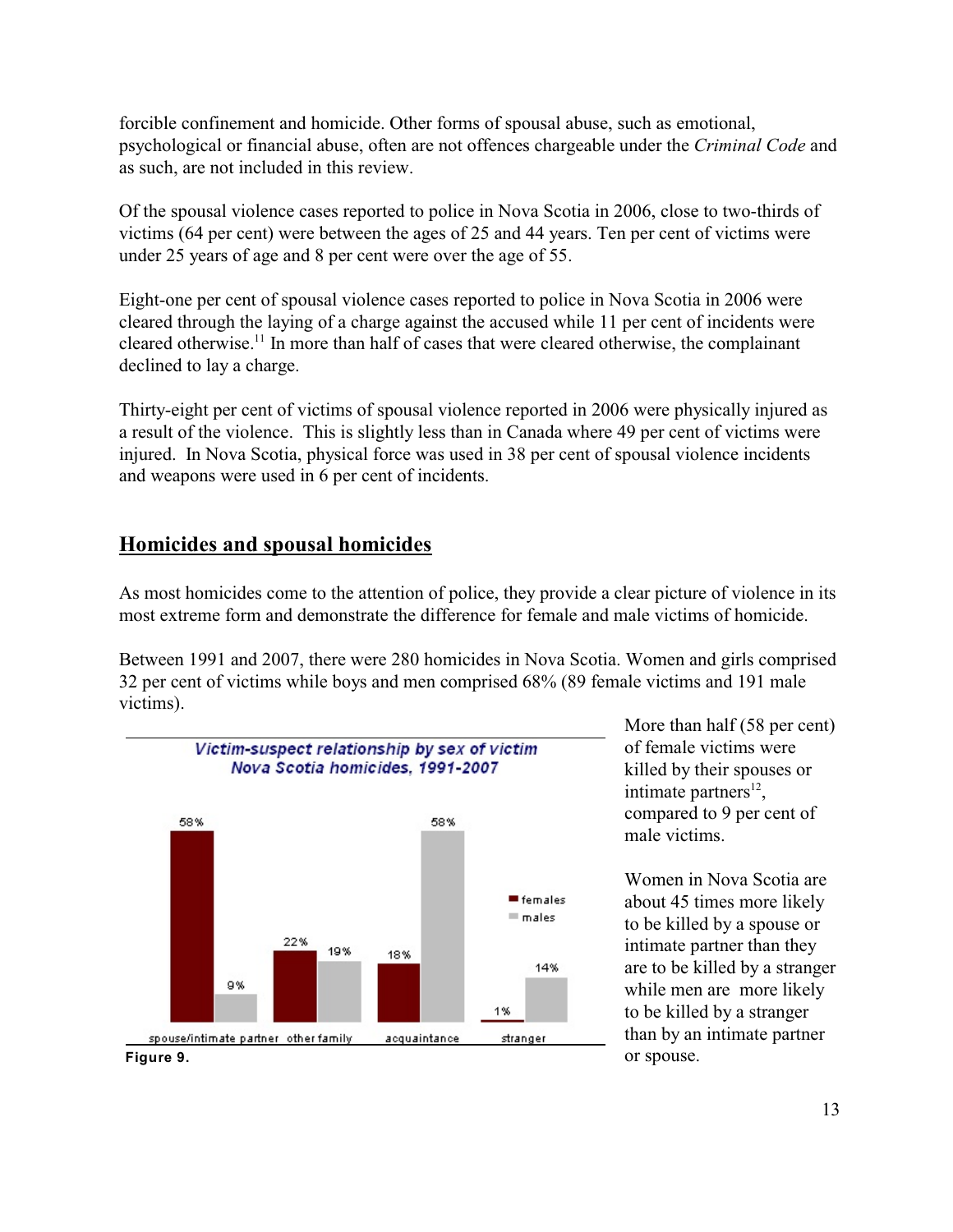As is the case with homicide in general, rates of spousal homicide in Canada have been declining over the last 30 years, for both women and men. Over this period, however, women have consistently been more likely than men to be victims of spousal homicide. The rate of spousal homicide against women has been three to five times higher than the rate for male victims.

#### **Risk factors associated with homicide**

Rates of spousal homicide are higher for those in common-law relationships, those who have recently separated and for young adults, particularly young women. Rates of spousal homicide are also much higher among Aboriginal persons. While we do not have information for Nova Scotia, we know that the spousal homicide rate is eight times greater for Aboriginal women in Canada than it is for non-Aboriginal women. For Aboriginal men in Canada, the spousal homicide rate is 38 times greater than it is for non-Aboriginal men.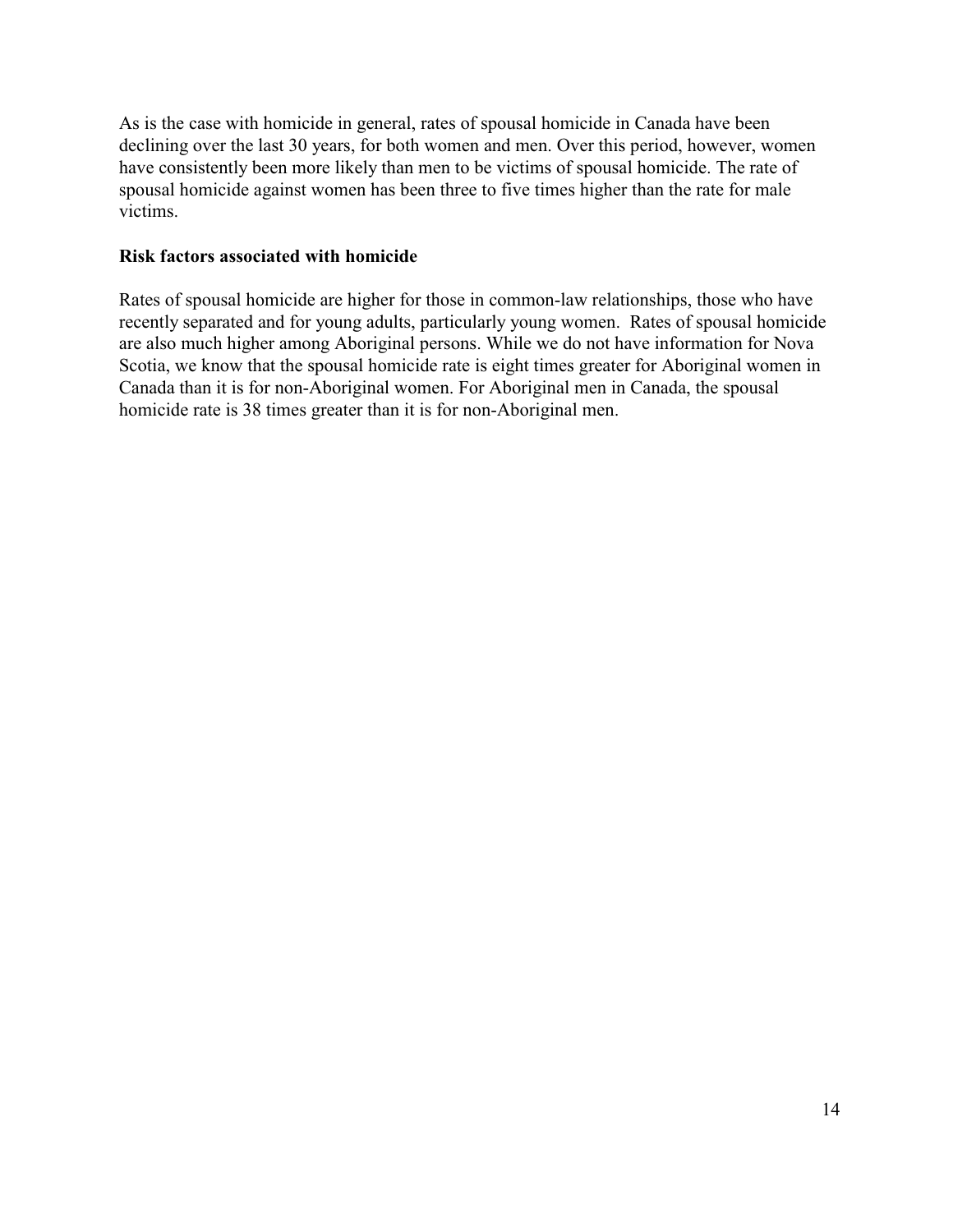## **Highlights**

## **Supports and services for victims of intimate partner violence:**

#### **Emergency Protection Orders (EPOs)**

Over the past four years, there were 883 applications for EPOs made in **Nova Scotia**, an average of 221 per year. Approximately half (49 per cent) of these orders were issued, 43 per cent were denied and 8 per cent were abandoned.

Two-thirds of EPO applications had children associated with them.

A review of EPOs for the 2003-04 and 2004-05 fiscal years revealed that the number of EPOs was greater than expected in Halifax County and Pictou County.

There were 30 charges for violation of an EPO in 2003-04 and 2004-05 of which 14 were dismissed, 10 were withdrawn and 6 where an individual was sentenced.

#### **Shelters**

There were 1,269 admissions of women and their children to shelters across **Nova Scotia** in 2007-08, down 497 admissions (28 per cent) from 2005-06. The majority of admissions (90 per cent) were to transition houses.

Based on a one-day "snapshot" taken on April 16<sup>th</sup>, 2008, there were 141 residents in shelters in Nova Scotia on that day. Of these residents, 55 per cent were women and 45 per cent were dependent children. One in four shelter residents on this day had been in the shelter before.

Eighty-five per cent of women (66) residing in shelters on April 16, 2008 were victims of abuse. Of these: 85 per cent were fleeing physical abuse, 68 per cent were being abused by their current or former spouse/partner and 39 per cent were admitted with their children.

#### **Victims' services**

In 2007-2008, 14 victim services agencies in **Nova Scotia** reported serving 9,892 people. This is an increase of 9 per cent in the reported number of people served compared to 2005-06, when 18 agencies reported serving 9,097 people.

In a snapshot taken on May 28, 2008, 11 victim services agencies in Nova Scotia reported serving 273 people. Of these, 58 per cent were female and more than half were victims of intimate partner violence.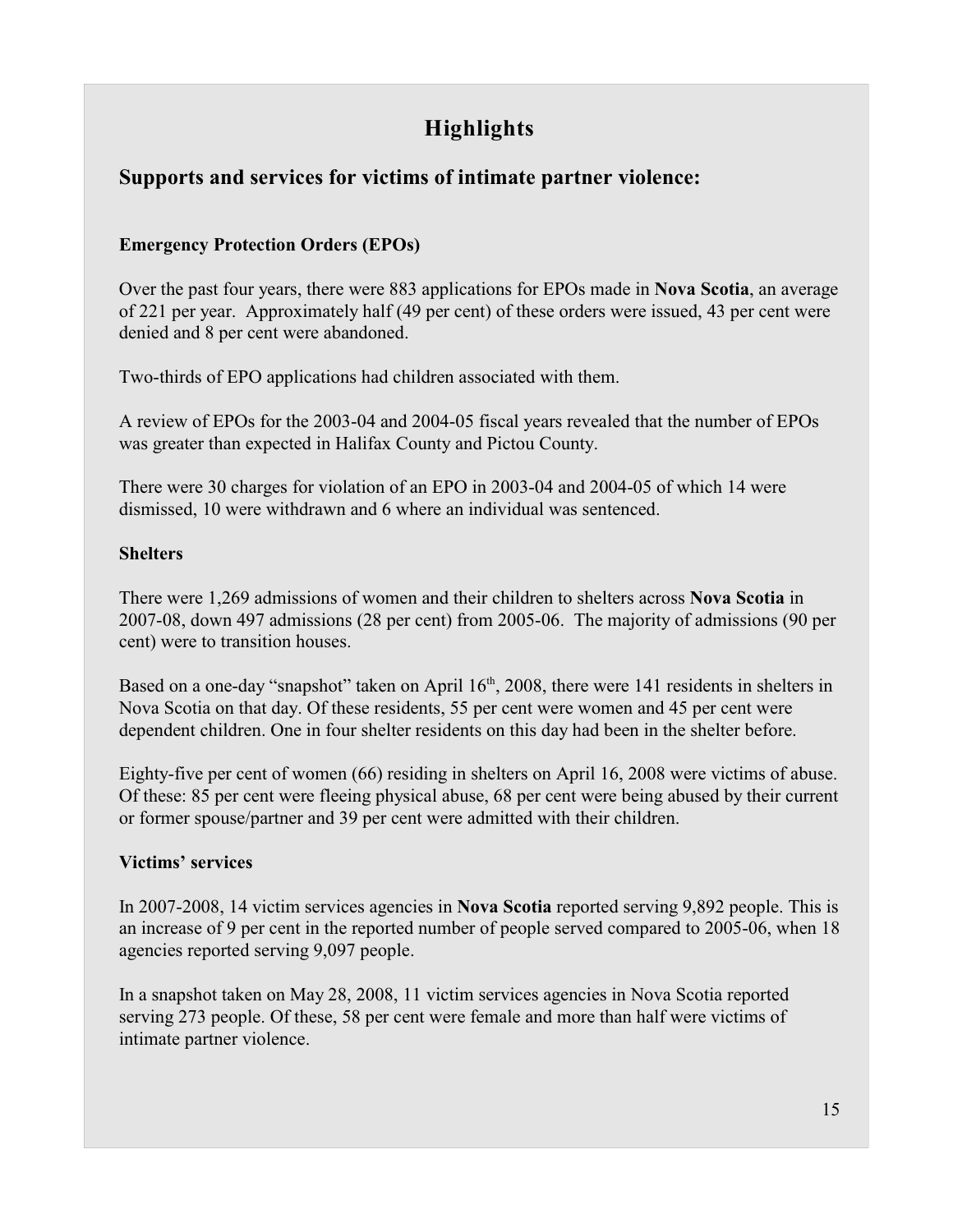## **Supports and services for victims**

#### **Emergency protection orders**

Emergency protection orders (EPOs) have been available to victims of family violence in Nova Scotia since April 1, 2003 when the *Domestic Violence Intervention Act* came into effect. EPOs allow the justice system to take immediate action to protect a victim of domestic violence in an emergency situation. Among other things, an EPO can give the victim exclusive occupation of the family home for up to thirty days, temporary care and custody of a child, as well as temporary possession of specified personal property such as a car.

From 2005/06 to 2008/09, there were 883 applications for EPOs made in Nova Scotia, an average of 221 per year. Over these four years, approximately half (49 per cent) of these orders were issued, in 43 per cent of cases, orders were denied while 8 per cent of applications were abandoned. The vast majority of EPO applications (96 per cent) are made between the hours of 9 a.m. and 9 p.m. Just under two-thirds (65 per cent) of applications had children associated with them. In close to two-thirds (65 per cent) of applications, the nature of the domestic violence involved assault (33 per cent) or threats (32 per cent). In 98 per cent of cases, the applicant was the victim. For more information about EPOs see Appendix A on page 34.

In an evaluative study of EPO applications made in the 2003-04 and 2004-05 fiscal years, it was determined that:

- One-third of the EPO application respondents were identified as having a criminal history on the date the application was filed. A majority of the cases had a history of domestic violence.
- There were certain areas of the province where the number of EPOs was greater than expected based on population figures, specifically, Halifax County and Pictou County, while for the counties of Cape Breton and Lunenburg, the number of EPOs was smaller than expected.
- There were 13 Justices of the Peace identified as having processed EPO applications with the median number of applications handled being 43.
- Most applications are made within one week of the triggering incident.
- For those applications where an EPO was issued, it was usually set for a period of 30 days.
- The most frequently occurring provisions in the orders were: committing no further acts of domestic violence; no communication with the victim; a publication ban; and, staying away from the place of residence of the victim.
- The majority of victims were female while the majority of the respondents were male.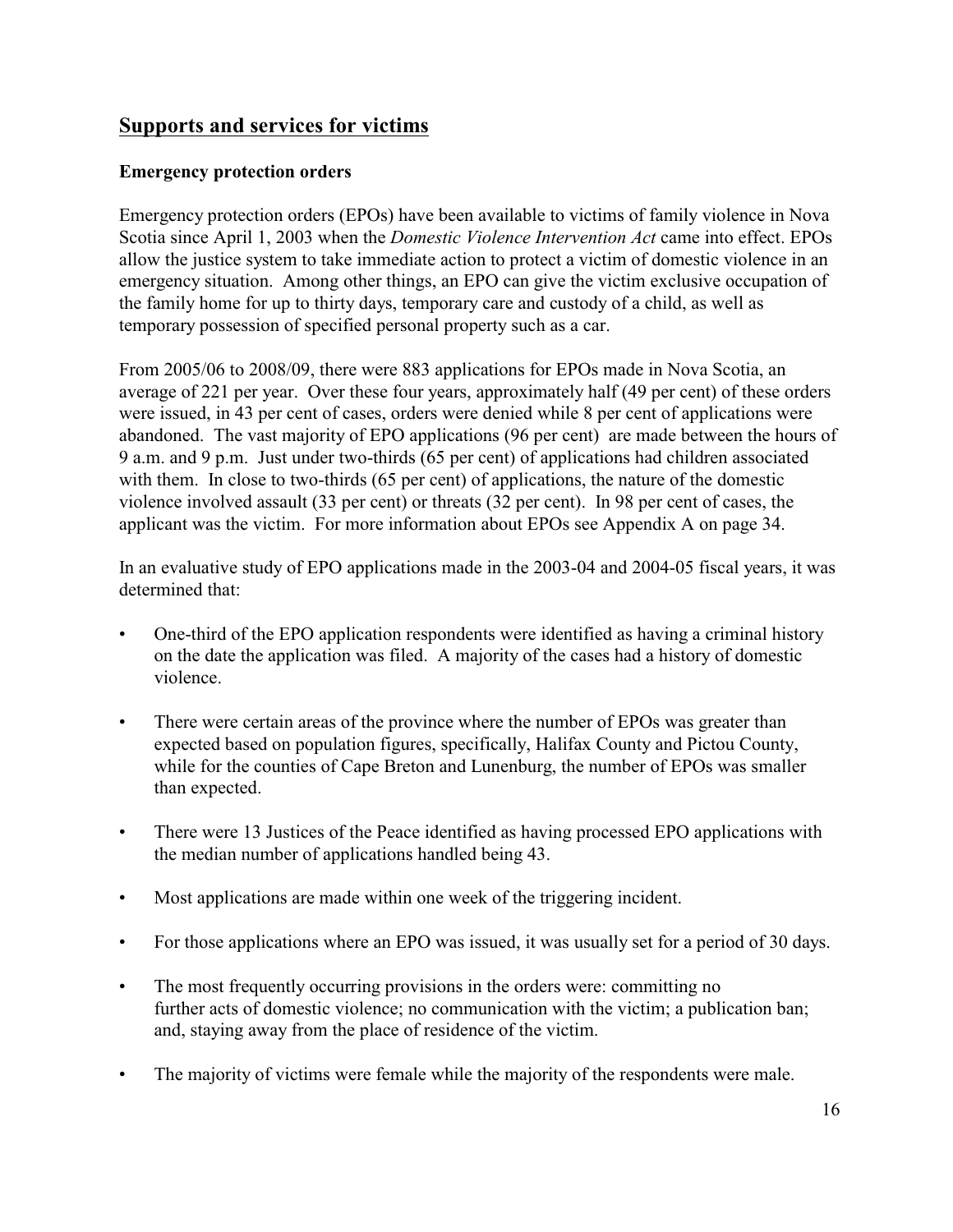#### **Shelters**

- According to the *Transition Home Survey* conducted by Statistics Canada, there were 16 shelters providing residential services for abused women in Nova Scotia in 2007-08. This is one fewer than in 2005-06, when the last survey was conducted. Of the 16 shelters providing services, 14 participated in the survey.
- In Nova Scotia, 69 per cent (9) of shelters reporting in the 2007-2008 survey were transition homes providing short- to moderate-term housing and 25 per cent (4) were second-stage housing facilities, which offer long-term housing. There was only one emergency type facility in operation in the province.

There were 1,269 admissions of women and their children to shelters across Nova Scotia between April 1, 2007 and March 31, 2008. This is a decrease of 28 per cent (497 admissions) from 2005-06, when there was one more shelter in operation. The majority of shelter admissions (90 per cent) were to transition houses.





- Of those admitted to shelters in 2007-08, 59 per cent were women and 41 per cent were children, which is similar to the proportions from 2005-06.
- While Nova Scotia has a lower rate of spousal violence than the national average (145 per 100,000 population vs. 188 per 100,000 population), the number of shelters per capita in Nova Scotia is on par with Canada overall (7 per 100,000 married, common law and separated women). However, among the Atlantic provinces, Nova Scotia has the highest rate of police-reported spousal violence and the lowest number of shelters per capita.
- Three-quarters of shelters in Nova Scotia served urban/suburban populations, 44 per cent served rural/village populations and 44 per cent served populations living on-reserve.
- In Nova Scotia, all shelters offered advocacy and the majority provided the following in-house services to women residents: safety or protection planning (94 per cent), housing referral (94 per cent), individual short-term counselling (88 per cent), parenting skills training (88 per cent), transportation and accompaniment (88 per cent) and group counselling (81 per cent). Many of the facilities in Nova Scotia also provided similar in-house services to non-resident women in need of assistance.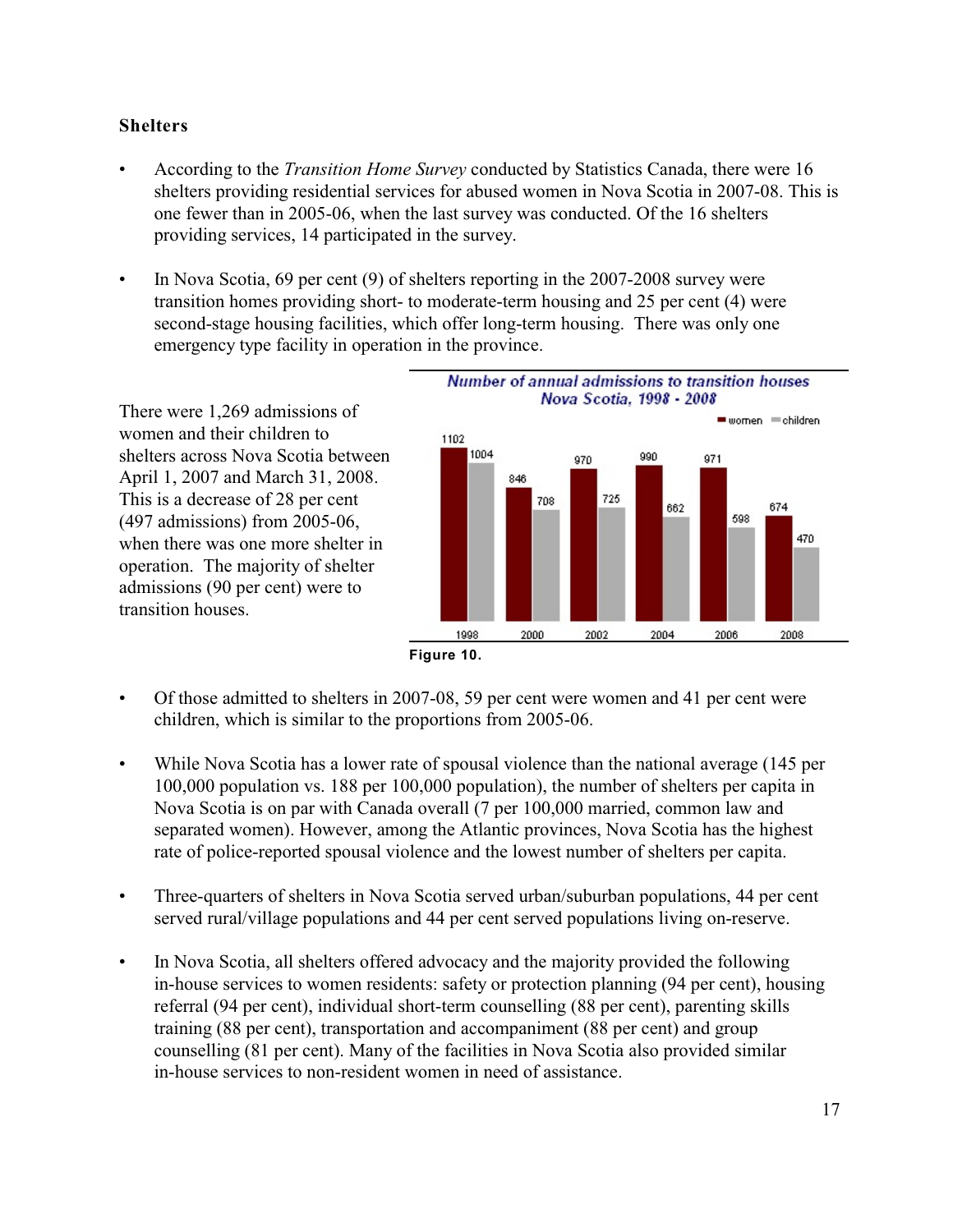- The majority of facilities in Nova Scotia also offered in-house services to resident children including individual short-term counselling (81 per cent), group counselling (81 per cent), culturally sensitive services for Aboriginal children (69 per cent) and indoor and outdoor recreation spaces (69 per cent).
- There was a slight increase in the number of outreach hours provided to non-residents by shelters, from 48 hours per shelter per week in 2005-06 to 50 hours in 2007-08.

#### *Based on a one-day "snapshot" of shelter residents, taken on April 16, 2008...*

- There were 141 residents in shelters in Nova Scotia on that day. Of these residents, 55 per cent were women and 45 per cent were dependent children.
- In Nova Scotia, 85 per cent of women (66) residing in shelters on April 16, 2008, were victims of abuse. This is lower than the percentage from a similar snapshot day in 2006, when 94 per cent of women (76) residing in shelters in Nova Scotia were there to escape abuse. Since 2000, the proportion of women in Nova Scotia shelters on snapshot day that were there for reasons of abuse has ranged from 85 per cent to 98 per cent.



- In Nova Scotia, 85 per cent of women admitted as a result of abuse were fleeing physical abuse, 74 per cent psychological abuse, 62 per cent threats, 35 per cent harassment, 33 per cent financial abuse, and 21 per cent sexual abuse.
- Thirty-nine per cent of women escaping abusive situations in Nova Scotia were admitted with their children, which is lower than the national average. Nearly three-quarters (73 per cent) of these children were under 10 years of age.
- In Nova Scotia, women admitted with children indicated that they were protecting their children from psychological abuse in 83 per cent of cases, from witnessing the abuse of their mother (63 per cent), physical abuse (63 per cent), neglect (54 per cent), threats (46 per cent), and sexual abuse (43 per cent).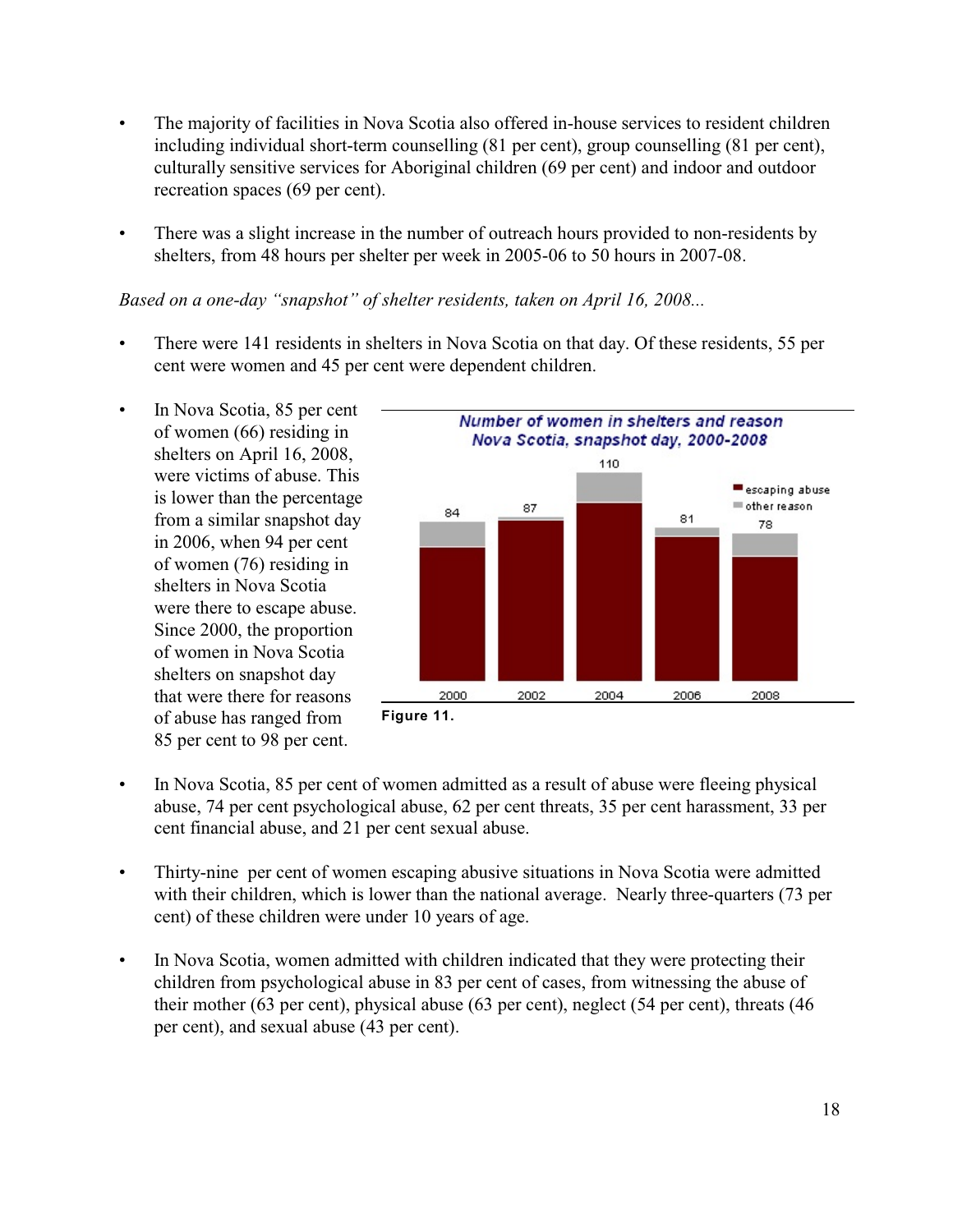- In Nova Scotia, 68 per cent of abused women residing in shelters on that day indicated that their current or former spouse/partner was the abuser, down from 85 per cent in 2006.
- Self-referral was the most common source of referral for women residing in shelters in Nova Scotia on April 16, 2008. The percentage self-referring in Nova Scotia was substantially higher than for the other Atlantic provinces and Canada as a whole, as well as the 2006 snapshot day when only 23 per cent of those residing in shelters in Nova Scotia were self-referred.
- Between 2006 and 2008, there was a small drop, from 31 per cent to 25 per cent, in the percentage of women residing in shelters on snapshot day that had used the shelter before. Among those who were there before, 15 per cent had been there on one prior occasion within the last year and another 10 per cent had been there 2 to 4 times. For 55 per cent of repeat residents, it had been more than 12 months since their last stay.
- It's important to note that very few women who experience abuse actually use shelters. The 2004 GSS estimates that only 11 per cent of abused women in Canada used a shelter.

### **Victim Services**

*Based on a one-day "snapshot" of victims, taken on May 28, 2008...*

- Eleven victim services agencies in Nova Scotia reported serving 273 people on snapshot day. Of these, 58 per cent were identified as female, a decline from 70 per cent in 2006.
- More than half (57 per cent) of the people who received services were victims of intimate partner violence.
	- Of the 17 victims of sexual assault, 35 per cent were victimized by a spouse, an ex-spouse or an intimate partner.
	- Of the 157 victims of other violent offences, 62 per cent were victimized by a spouse, an ex-spouse or an intimate partner.
	- Of the 15 victims of criminal harassment, 87 per cent were victimized by a spouse, an ex-spouse or an intimate partner**.**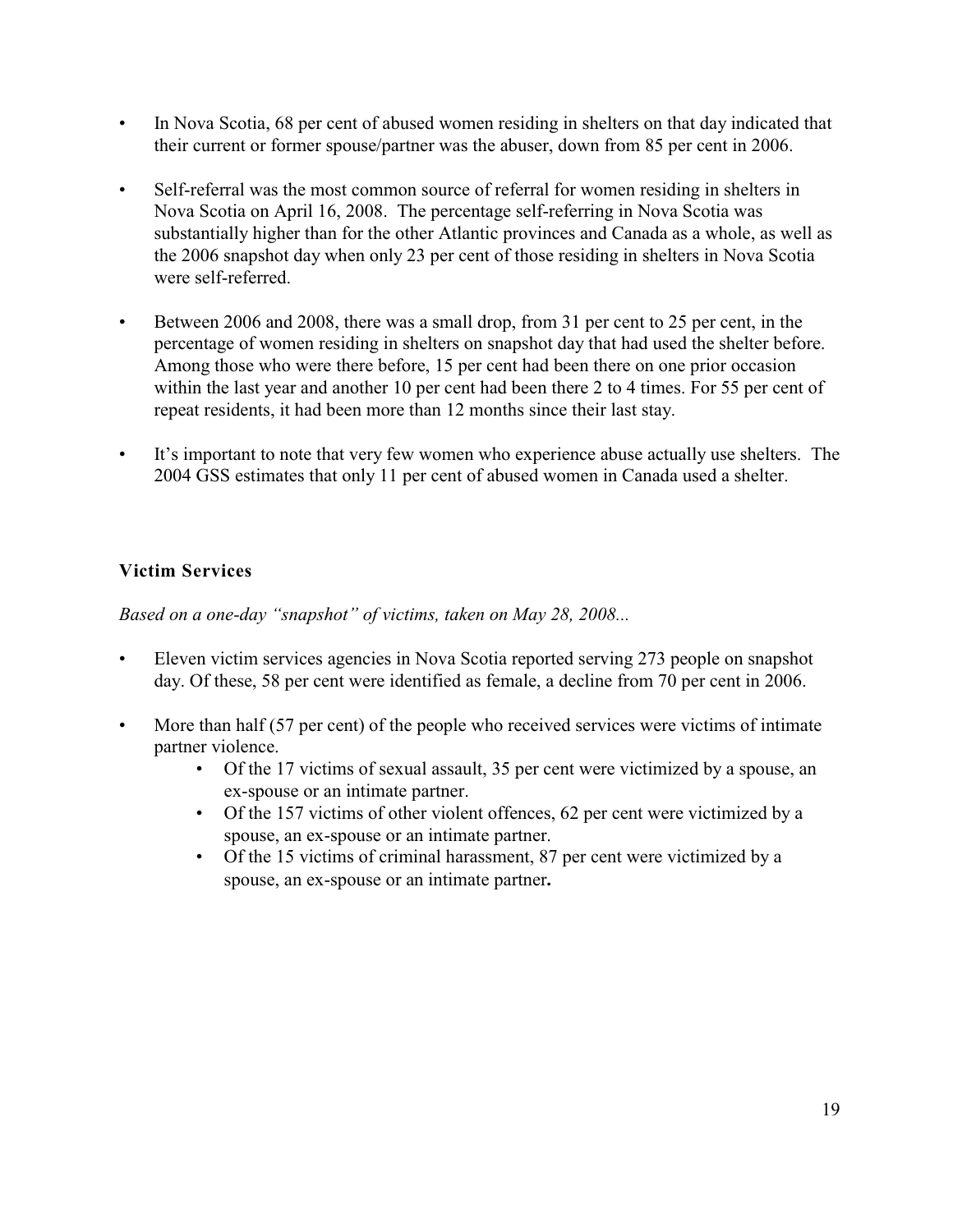



- Twelve of the Nova Scotian agencies reported having at least one building entrance that was wheelchair accessible.
- Ten of the agencies reported being able to provide services to people who are deaf or hearing impaired and nine reported being able to accommodate clients who are blind or visually impaired.
- In Nova Scotia, the most commonly reported direct services provided by victim service agencies were: liaising with other agencies on behalf of client (79 per cent), immediate safety planning (79 per cent), emotional support (71 per cent), long term safety planning (71 per cent), and risk assessment (71 per cent).
- Nova Scotia's criminal injuries counselling program reported approving 216 out of 276 applications (or 78 per cent) for counselling. Of the approved applicants, 79 per cent were female victims and 21 per cent were male victims. Seventy-three percent of approved applicants in 2007-08 were over the age of 18.
- Ninety-eight percent of approved applications in Nova Scotia were for victims of crimes against the person, such as assaults and sexual assaults, which is similar to 2005-06*.*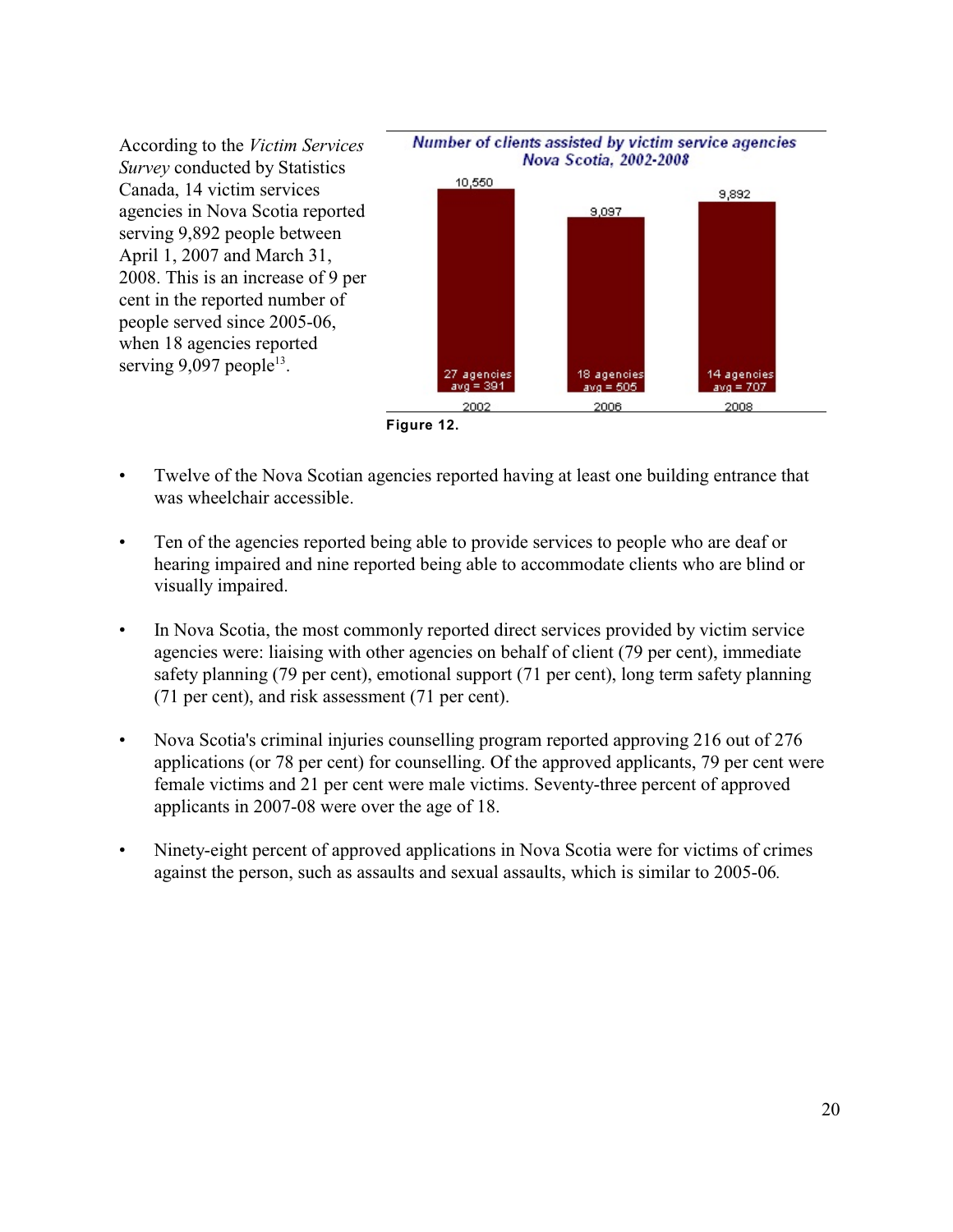## **Highlights**

## **The long-term consequences of intimate partner violence: What research tells us...**

The short and longer term impacts of intimate partner violence are substantial and far-reaching.

The links between intimate partner violence and **physical and mental health** have been clearly established. Victims and their children are at risk of serious physical injury. Studies have shown that victims of intimate partner violence are more likely to experience low self-esteem, anxiety, depression, suicidal thoughts and post-traumatic stress disorder. Additionally, some people who are exposed to family violence may cope with the situation and their feelings in ways that may be harmful to their health, eg., through substance abuse, self-harming behaviours and high-risk sexual practices.

People who are homeless are much more likely to have experienced (first hand or witnessed) family violence than those who are not homeless. Researchers have consistently found "exceptionally high" rates of family violence in the backgrounds of homeless people, leading some to conclude that family violence may be a major cause of **homelessness**.

Family violence is a common antecedent for **institutional experiences** such as involvement with the child welfare system or out-of-home placement during childhood as well as for psychiatric hospitalizations (especially women) and incarceration (especially men).

The **economic costs** of intimate partner violence are also great, both for victims and their families and for society as a whole. Factors such as increased absenteeism, loss of jobs, frequent moves, and the foregoing of financial security during divorce proceedings to avoid further abuse, all contribute to the economic situations of victims, in both the short and longer term.

The economic costs to society are also very high. A recent study has estimated that the national annual cost for those who have left abusive partners within the last three years was \$3.1 billion. This primarily included costs related to health, shelters and other victim services, as well as legal and social assistance.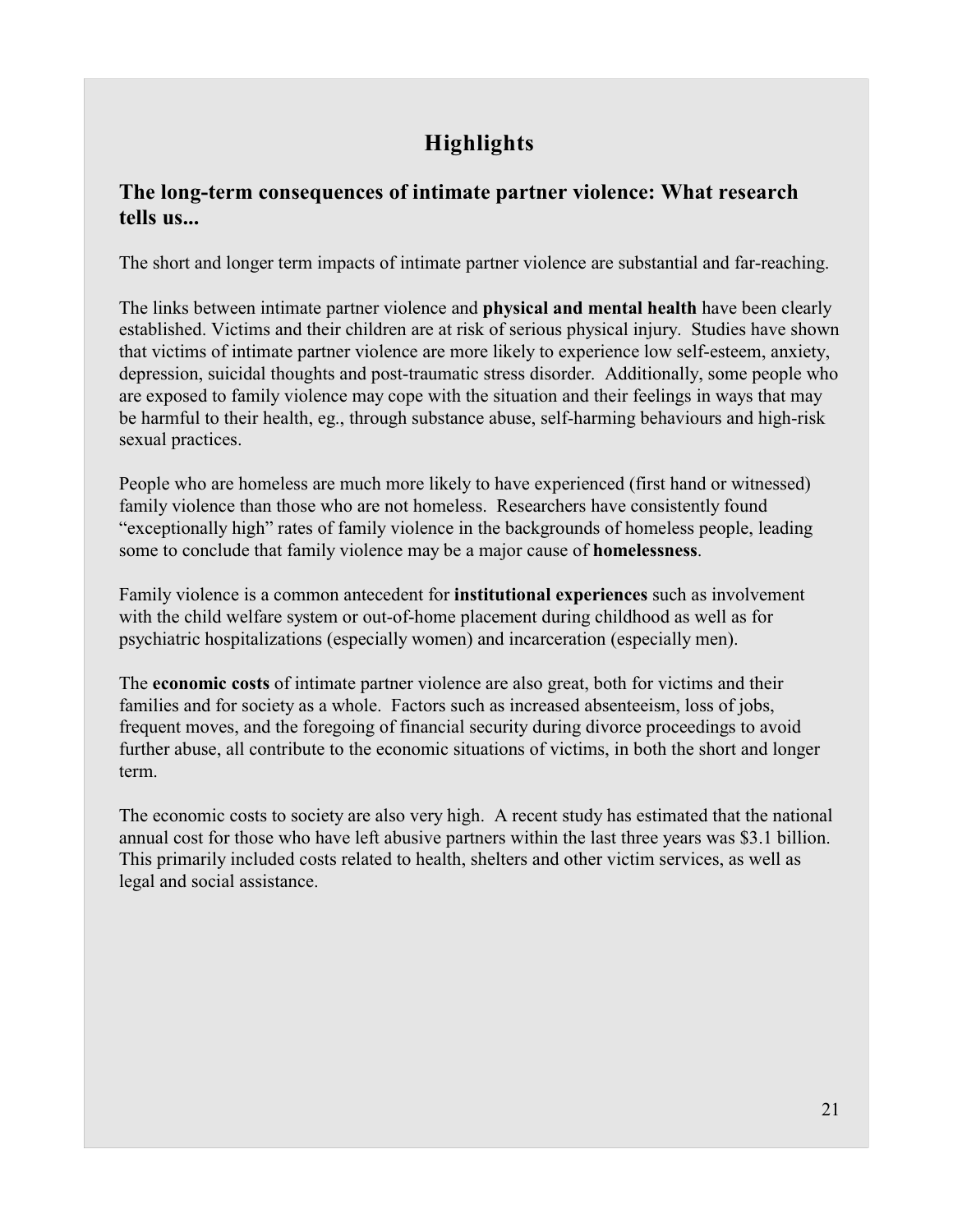## **Long-term health and socio-economic impacts:**

People who have experienced family violence include those who have been abused as well as those who have witnessed violence within the family, often children. In both cases, the short and longer term impacts can be substantial and far-reaching. Some of these are discussed briefly below.

**Health:** The links between intimate partner violence and physical and mental health have been clearly established. Victims of physical abuse are at risk of injury of various kinds, some of which can be permanently disfiguring and even lethal. Physical violence between parents also puts children, particularly infants who may be in a parent's arms during a violent incident, at risk of physical injury.

Numerous studies have shown that victims of intimate partner violence are more likely to experience low self-esteem, anxiety, depression, suicidal thoughts and post-traumatic stress disorder. Additionally, some people who are exposed to family violence may cope with the situation and their feelings in ways that may be harmful to their health, eg., through substance abuse, self-harming behaviours and high-risk sexual practices. Exposure, particularly long-term exposure, to stress has also been shown to have a negative impact on health and to exacerbate health conditions such as lupus, fybromyalgia, and chronic pain.<sup>14</sup>

**Homelessness:** People who are homeless are much more likely to have experienced (first hand or witnessed) family violence than those who are not homeless. Researchers have consistently found "exceptionally high" rates of family violence in the backgrounds of homeless people, leading some to conclude that family violence may be a major cause of homelessness.

Victims of family violence are thought to comprise a significant proportion of the hidden or relatively homeless. For example, the majority of women who flee abusive relationships do not use a women's shelter. Many will stay with friends or relatives, moving from one short-term arrangement to another, and frequently returning to the abusive home environment.

The lack of affordable housing and difficulties in accessing subsidized housing are significant barriers preventing abused women and their children from leaving abusive situations and becoming stably housed. Statistics Canada estimates that approximately one-third of victims who flee violent homes remain homeless or unstably housed for prolonged periods.<sup>15</sup>

**Involvement with justice system and other institutional experiences:** As was the case for (and related to) homelessness, family violence is a common antecedent for institutional experiences such as involvement with the child welfare system or out-of-home placement during childhood as well as for psychiatric hospitalizations (especially women) and incarceration (especially men).

In a survey conducted by the Nova Scotia Department of Justice of all "on-register" offenders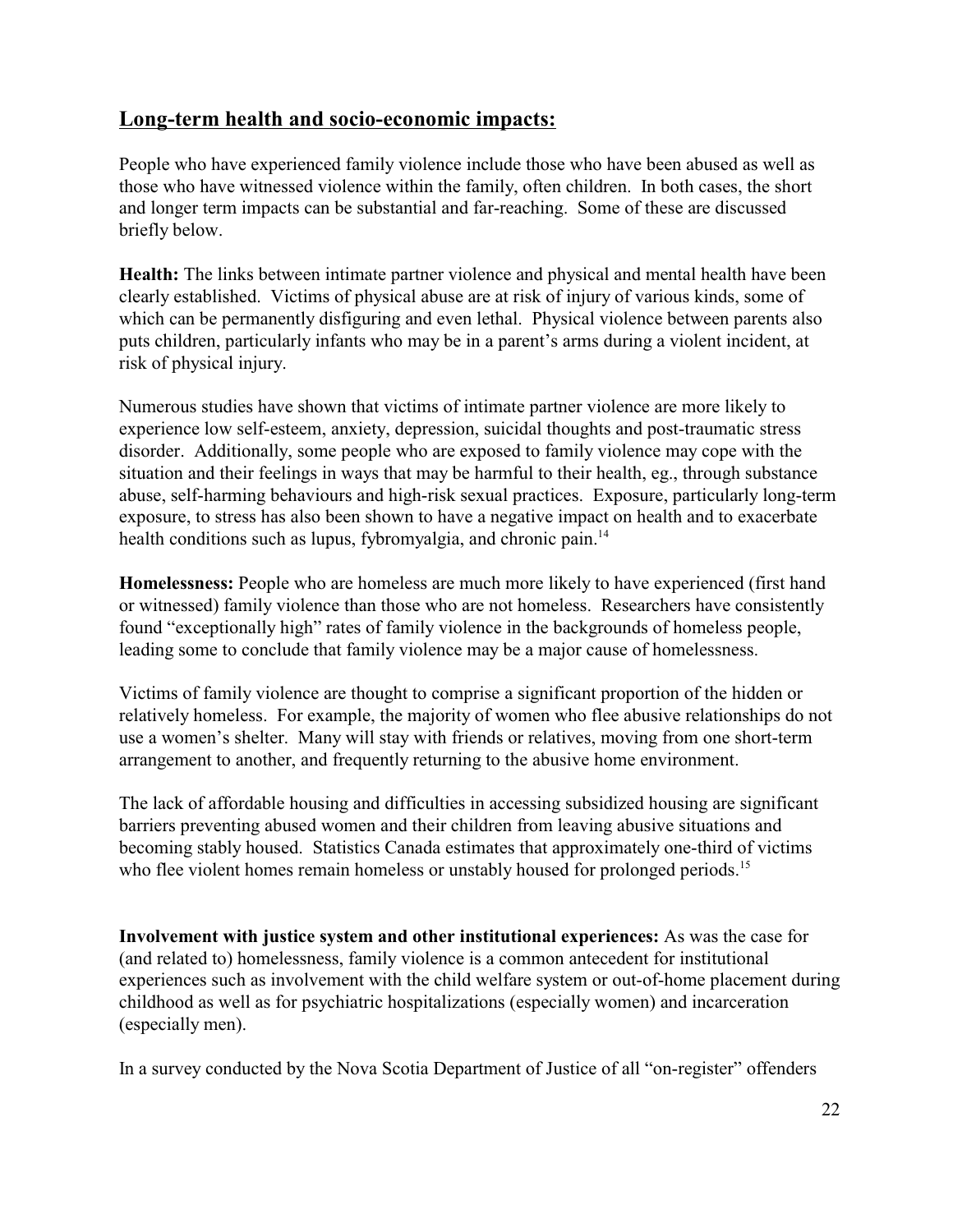(October 7, 2006), 75 per cent of youth and 55 per cent of adults reported having experienced some form of family violence. Of these, more than half of the youth (56 per cent) and 81 per cent of the adults stated that they had been subjected to abuse by a family member more than ten times in their lives. The most frequent type of abuse reported by youth offenders was being beaten (22 per cent); for adult offenders it was being forced into unwanted sexual activity (12 per cent) and being beaten (12 per cent).

**Economic costs of abuse:** The physical and social costs of abuse (some of which are described above) are immense in terms of human suffering, family and societal breakdown, and overall decline in quality of life.

The economic costs are also great, both for victims and their families and for society as a whole. Factors such as increased absenteeism, loss of jobs, frequent moves, and the foregoing of financial security during divorce proceedings to avoid further abuse, all contribute to the economic situations of victims, in both the short and longer term.

The economic costs that abuse has on society are difficult to assess with certainty. A number of Canadian studies have attempted to estimate partial economic costs related to violence against women. One of the most recent, the Women's Health Effects study (based on 2004 Ontario costs), estimated that the national annual cost for those who have left abusive partners within the last three years was \$3.1 billion. This primarily included costs related to health, shelters and other victim services, as well as legal and social assistance but did not include costs such as days off from work due to illness and monthly medication costs so is a conservative estimate. The women in this study had been living apart from their abuser for an average of 20 months but 40 per cent were still experiencing abuse from their ex- partner, emphasizing that health costs of violence continue long after leaving.<sup>16</sup>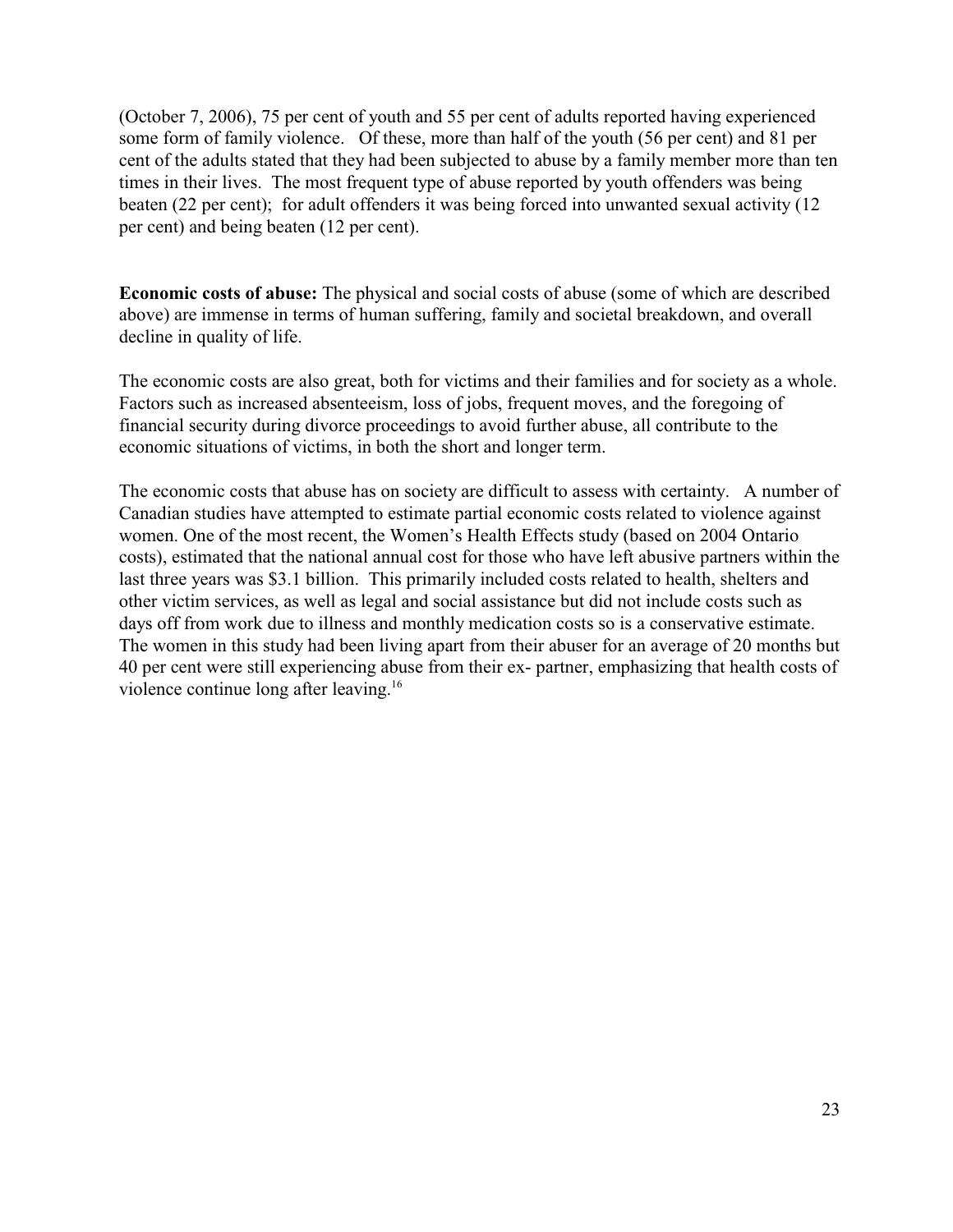## **Highlights**

## **What happens once intimate partner violence gets reported to police in Nova Scotia? Findings from the Intimate Partner Violence Tracking Project:**

The Nova Scotia Intimate Partner Violence Tracking Project (IPVTP) is a unique project in Canada that tracks cases of intimate partner violence through the criminal justice system. In the most recent phase of the IPVTP, 12,475 incidents of intimate partner violence (on average 8 per day) were reported to police in Nova Scotia in a four-year period (2000-2003).

Analysis of a subset of these incidents showed that the vast majority (85 per cent) of victims were female and that girlfriend/boyfriend relationships made up close to half of cases. The average age of both victims and suspects was in the mid thirties.

The most common offences were physical assault and criminal harassment, with force being used in more than two-thirds of cases. Thirty-six per cent of victims sustained injuries.

Close to half of cases had a prior history of domestic violence and 37 per cent involved the use of alcohol and/or drugs. Children were present in 30 per cent of incidents.

From this phase of the IPVTP, we also know that:

- police units were dispatched in 89 per cent of incidents
- it took, on average, 9 minutes for police in Nova Scotia to arrive on scene
- police laid charges in 72 per cent of incidents and three-quarters of suspects were charged with physical assault
- in cases where charges were laid, it took an average of 31 days until the accused's first appearance in court
- the average case-processing time (from first court appearance to final outcome) was 207 days, a significant increase from previous phases of the IPVTP
- police made referrals to victims' services in 89 per cent of incidents
- the overall conviction rate for spousal violence offenders was 54 per cent
- sixty-two per cent of those convicted of spousal violence received terms of probation and 20 per cent received custodial sentences
- the most frequent treatment condition imposed on supervised orders of probation was anger management and/or spousal abuse programs followed by substance abuse referrals
- of those that received custodial sentences, the median sentence length was 60 days.

A recent (2009) examination of male offenders in Nova Scotia's provincial correctional facilities shows how extensive the problem of intimate partner violence is. A one-day snapshot of the 402 adult male offenders revealed that just under one-third were in custody for domestic violence. Of these, 100 (78 per cent) were considered to be at high risk of lethality.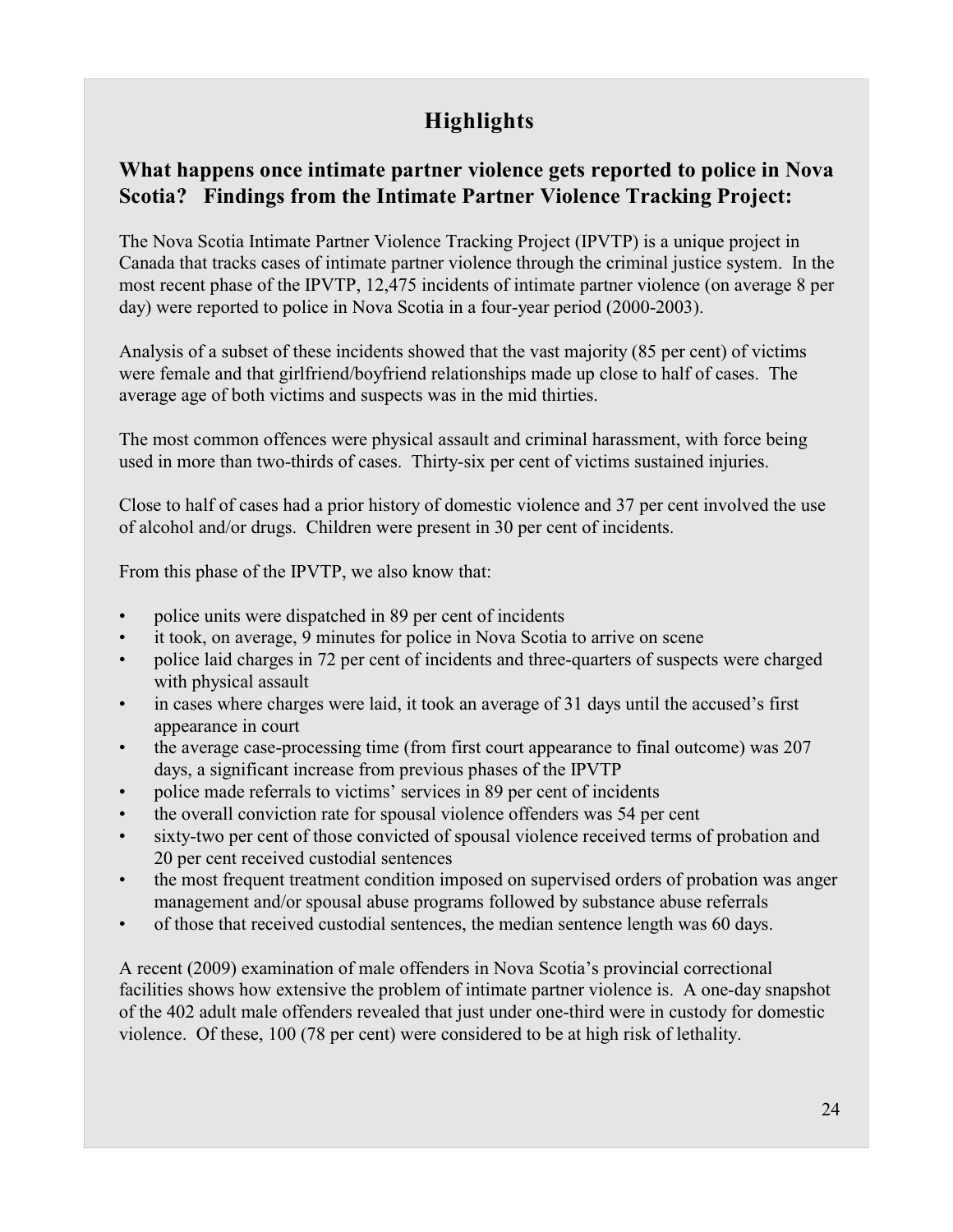## **Findings from the Nova Scotia Intimate Partner Violence Tracking Project:**

The Nova Scotia Intimate Partner Violence Tracking Project (IPVTP) is a unique project in Canada that tracks cases of intimate partner violence through the criminal justice system. Police agencies in the province are provided with questionnaires and asked to provide detailed information including the nature of the incident, suspect/victim demographics, response times and the nature of criminal charges laid. For occurrences that result in criminal charges being laid, linkages are made to the courts to determine the outcomes of the charges, and to Victim Services to determine the source of the referral. Where findings of guilt are made, information on sanctions imposed is collected. Thus far, there have been three phases of data collection for this project: The first conducted between April 1 and September 30, 1992; the second during fiscal year 1996-97; and the third between January 1, 2000 and December 31, 2003. A fourth phase of data collection is currently underway. The findings below come primarily from the third phase of the project, published in 2005 (henceforth, the 2005 study). Please refer to Appendix B on page 35 for a summary of indicators for all three phases of the IPVTP.

### **Incidents reported to police:**

 $\cdot$  12,475<sup>17</sup> incidents of domestic violence were reported to police in Nova Scotia during the four years covered by the 2005 study, or approximately 8 incidents reported per day. A breakdown of incidents by region $18$  follows:

| Region      | Number | Per cent | Rate (per 10,000 population) |
|-------------|--------|----------|------------------------------|
| Halifax     | 6487   | 52%      | 3.6                          |
| South-West  | 873    | $7\%$    | 1.6                          |
| Valley      | 749    | 6%       | 1.1                          |
| North       | 2121   | 17%      | 2.7                          |
| Cape Breton | 2246   | 18%      | 3.2                          |

- The highest rates of domestic violence were reported in the Halifax Region while the lowest were reported in the Annapolis Valley area.
- The volume of domestic violence incidents reported to police generally rose in the spring and peaked in the summer months. Thereafter, they declined and reached their lowest levels in December.
- The greatest volume of calls (39%) were reported to police between 6 p.m. and midnight.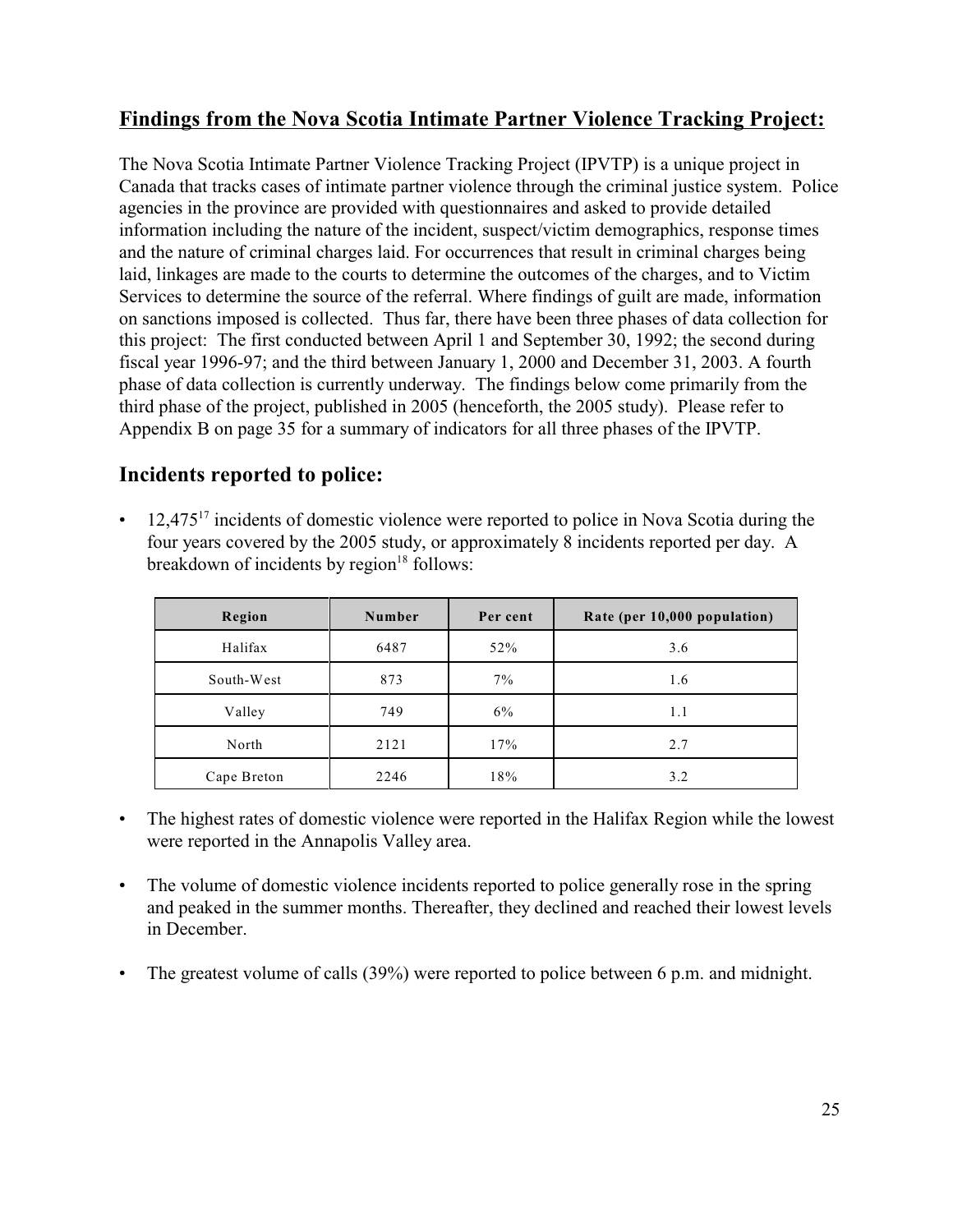A randomly selected sample was drawn from the total number of incidents reported to police for the 2005 study. The sample of 939 incidents was further analyzed to determine: police response times, charges laid, characteristics of the incident, case processing times, court outcomes, sentencing, and referral to Victim Services.

### **Police response:**

- Police units were dispatched in 89 per cent of incidents (840 of 939). The two main reasons for not dispatching units were: that the incident was deemed to be a non-emergency (64 per cent or 63 incidents) or that the complainant came to the police office to report the incident (22 per cent or 22 incidents).
- On average, it took police in Nova Scotia nine minutes, from the time the incident was first reported, to arrive on scene. This was two minutes less than the average overall response time reported in 1998.

| <b>Police Agency</b>              |                  | 1998             | 2005             |                  |  |
|-----------------------------------|------------------|------------------|------------------|------------------|--|
|                                   | Average          | Median           | Average          | Median           |  |
| <b>Halifax Regional</b><br>Police | $9 \text{ min}$  | 6 min            | $9 \text{ min}$  | 6 min            |  |
| <b>Cape Breton Regional</b>       | $5 \text{ min}$  | 4 min            | 7 min            | 6 min            |  |
| Other municipal $119$             | 4 min            | $10 \text{ min}$ | 6 min            | 4 min            |  |
| R.C.M.P.                          | $26 \text{ min}$ | $15 \text{ min}$ | $16 \text{ min}$ | $11 \text{ min}$ |  |
| Overall                           | $11 \text{ min}$ | 7 min            | $9 \text{ min}$  | 6 min            |  |

**Average and median police response times to intimate partner violence incidents in Nova Scotia – 1998 and 2005**

• As can be seen from the table above, the RCMP was the only agency reporting a reduction in response times between 1998 and 2005. HRM reported no change, while Cape Breton and other municipal police agencies reported slight increases.

## **Charges laid:**

- Police laid charges in 72 per cent of incidents, which is a slight increase from 68 per cent in 1998.
- Among the incidents where charges were laid, 75 percent of suspects were charged with physical assault. Charges involving threats/harassment were laid in 26 per cent of cases and charges for breaches of recognizance/probation were laid in 25 per cent of cases.
- The top three reasons for not laying a charge were: the incident was unfounded<sup>20</sup> (54 per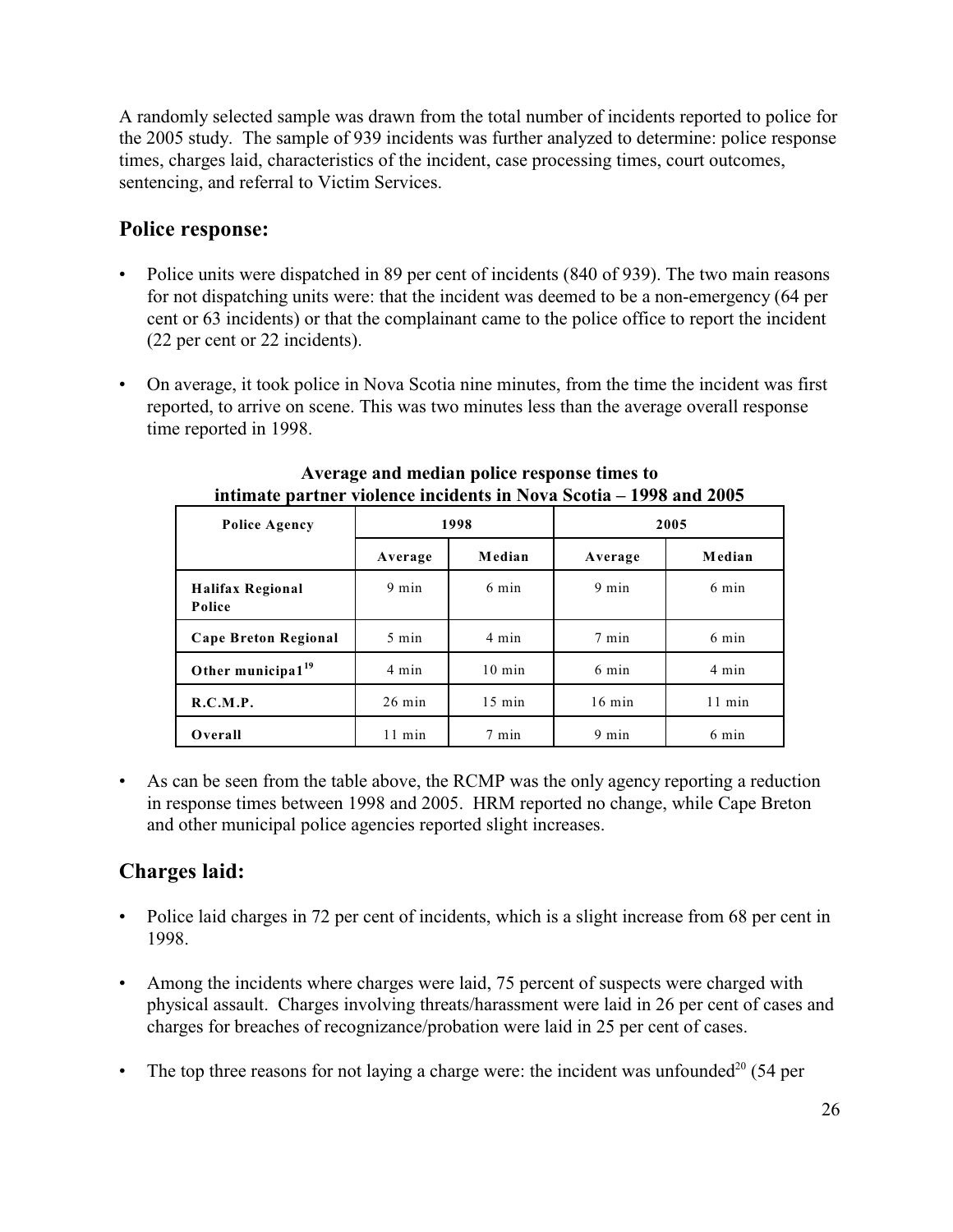cent); insufficient evidence (28 per cent) and hostile victim (10 per cent). In the majority of incidents determined to be unfounded or non-criminal (82 per cent), the incidents were described as "disturbances" (verbal arguing, shouting, etc).

- Thirty-four per cent of victims in the 2005 study indicated to police that they wanted charges laid, a decline of 11 percentage points from 1998.
- Mutual or joint charging occurred in 8 per cent of incidents. This is virtually unchanged from 1998.

## **Victim referrals by police:**

• Police referral rates to various victims' services have increased substantially over time. In the 2005 study, police made referrals in 89 per cent of all incidents. This rose to 92 per cent in cases where police had laid charges. In comparison, the referral rate by police in the 1998 study was 61 per cent overall and 66 per cent in cases where police had laid charges.

### **Characteristics of the victims, suspects and incidents:**

**Gender:** In 85 per cent of the incidents, the victim was female and the suspect was male while in 14 per cent of incidents, the victim was male and the suspect was female.

**Victim-suspect relationship:** Girlfriend/boyfriend relationships (current and ex) accounted for 48 per cent of incidents in the 2005 study, up from 31 per cent in 1998. Marital and commonlaw relationships (current and ex) accounted for 52 per cent of incidents in 2005, down from 70 per cent in 1998.

**Age:** Victims ranged in age from 16 to 73, with an average age of 33 years. Suspects ranged in age from 17 to 76 with an average age of 35 years. Five per cent of suspects and 4 per cent of victims were over the age of 55 years.

**Type of offence:** The most common type of offence coming to the attention of police was physical assault (43 per cent), followed by threats/harassment (17 percent). This has remained fairly consistent over time.

**Use of force and weapons:** It was determined that force was used in 70 per cent of incidents analyzed. In incidents where force was used, 85 per cent involved physical force only, one per cent involved firearms, five per cent involved knives, and the remaining nine per cent involved other weapons, eg., sticks, bats, blunt objects.

**Level of injury:** Overall, 36 per of victims and 7 per cent of suspects sustained injuries as a result of the incident. Injuries were more common in incidents where force was used. Ten per cent of victims sustained injuries requiring medical treatment at a hospital and another 41 per cent sustained minor physical injuries.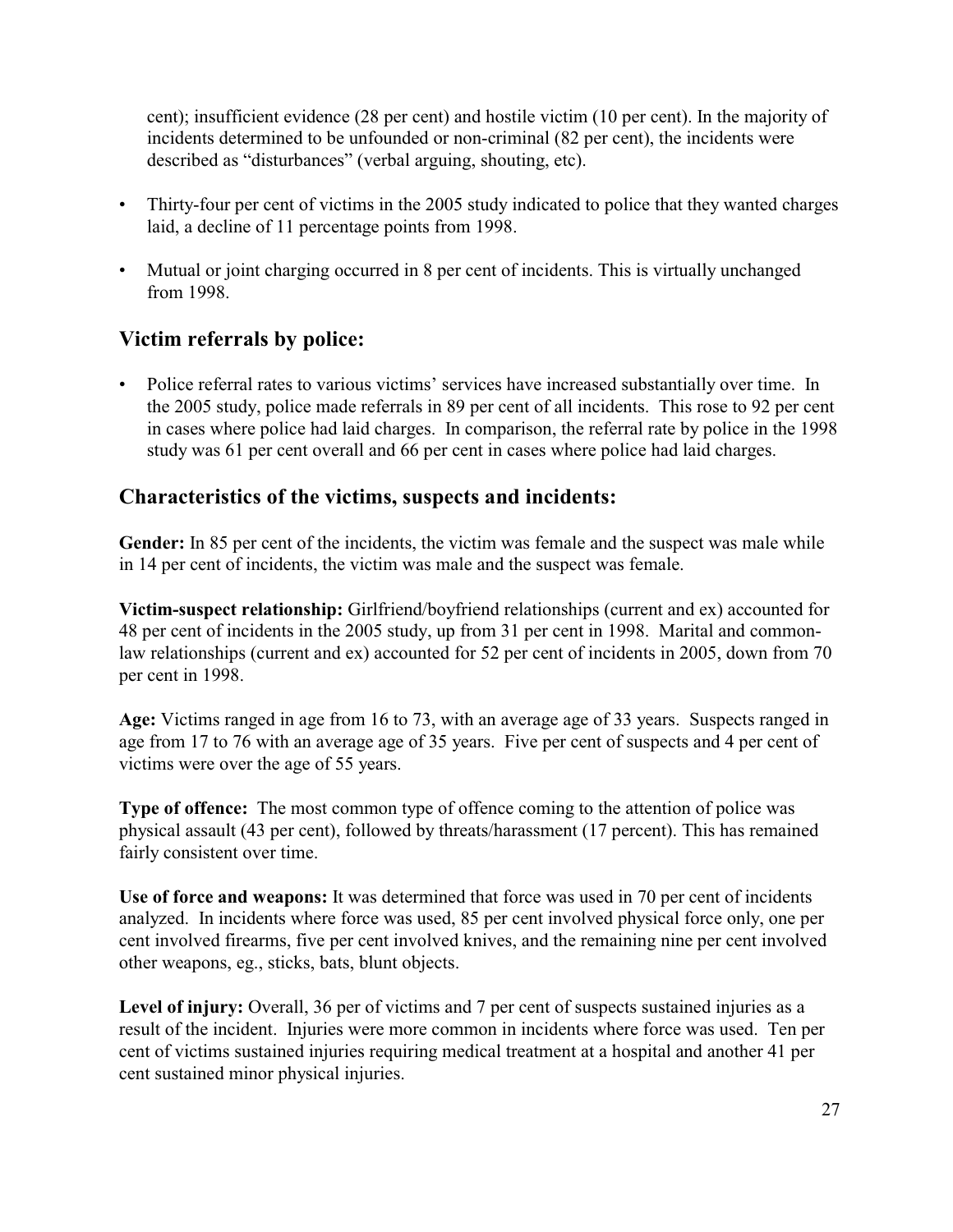**History of domestic violence:** Forty-six per cent of incidents had a prior history of domestic violence involving the same partner, 4 per cent higher than in 1998.

**Children witnessing domestic violence:** In 30 per cent of incidents, children under the age of 16 were in the home at the time the violence occurred.

**Use of alcohol/drugs:** Thirty-seven per cent of incidents involved drugs, alcohol, or both.

### **Court response:**

#### **Case processing times:**

- In cases where charges were laid, it took an average of 31 days from when the incident was first reported to police until the accused's first appearance in court. The median time was 19 days, indicating that half of cases made it to court within 19 days of the matter being reported to police.
- Case processing times for spousal/intimate partner assault increased by 92 days (or three months) between 1998 and 2005. In 1998, it took on average 115 days from first court appearance to final outcome. By 2005, the average was 207 days and the median was 164 days. This increase in case processing times is not unique to family violence cases and reflects an overall increasing trend in criminal case processing. It is, however, important to note that the increase in case processing times for spousal abuse cases is higher than the overall increase in case processing times (53 per cent versus 30 per cent). Case processing times were highest in the HRM area (246 days on average) and lowest in the Southwest region (98 days on average).

#### **Court outcomes:**

• Conviction rates for cases of domestic violence in Nova Scotia have remained relatively stable. In 2005, the overall conviction rate for offenders was 54 per cent. When pending cases, warrants and stays are excluded, the conviction rate increased to 62 per cent. The same adjusted conviction rate in the 1998 study was slightly higher at 65 per cent, not a statistically significant difference.

#### **Dismissed or withdrawn cases:**

• A total of 195 cases were dismissed or withdrawn during the 2005 study period. The top four reasons why cases were dismissed or withdrawn were: victim recanted or refused to attend court; unable to serve subpoena; insufficient evidence; and peace bond entered into with victim's consent.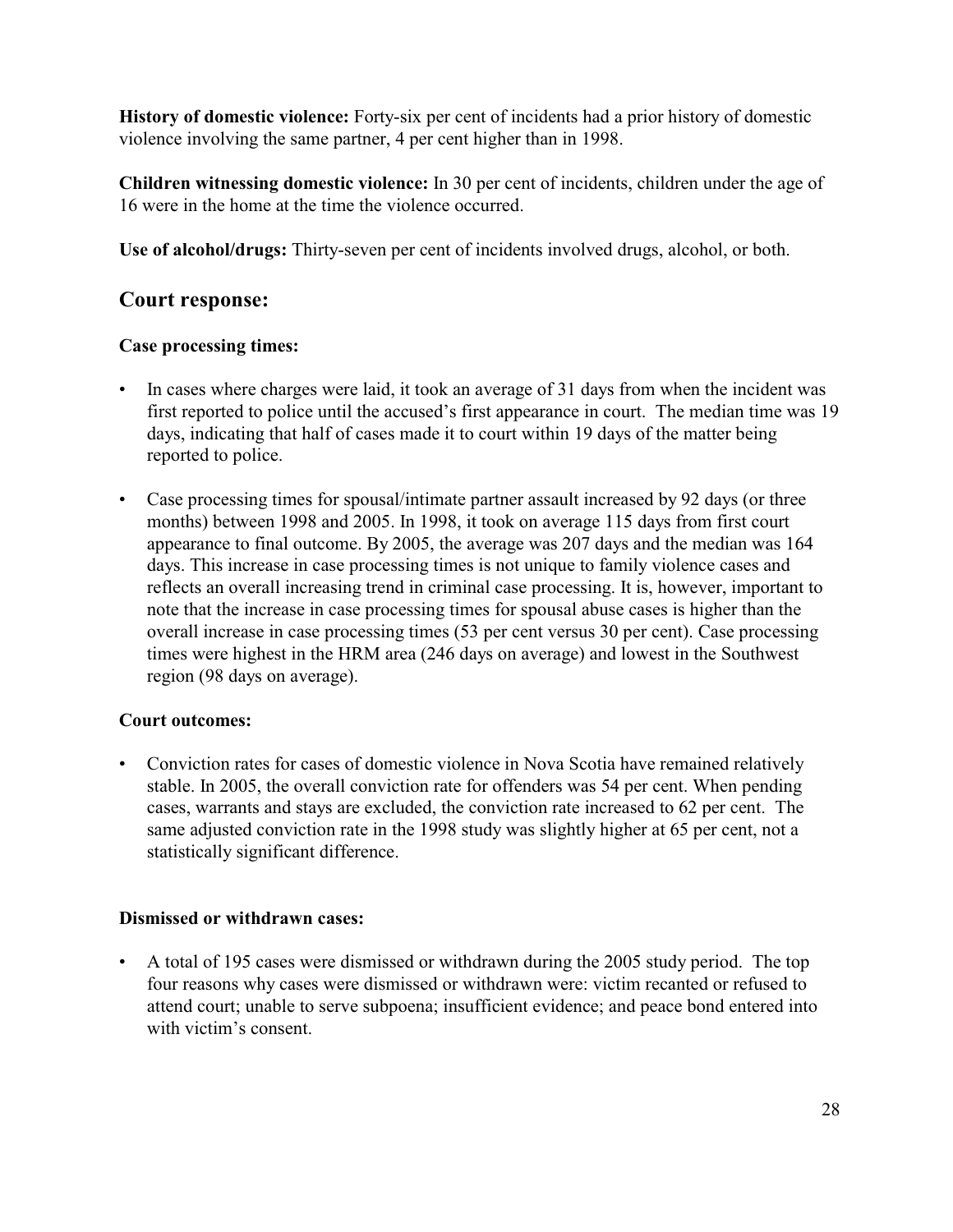#### **Sentence outcomes:**

- In the 2005 study, probation (62 per cent) and custody (20 per cent) were the two most common sentences. As some of the probation orders carried supervision, these two sentences combined represented a supervision rate of 71 per cent. This is similar to sentencing outcomes from the 1998 report where the supervision rate was 69 per cent.
- The most frequent treatment condition imposed on supervised orders was anger management and/or spousal abuse programs (57 per cent) followed by substance abuse referrals (43 per cent) and mental health referrals (18 per cent).
- In the 2005 study, a total of 20 per cent of persons convicted of intimate partner violence received a custody term. In the 1998 study it was 19 per cent. The median sentence length in 2005 was 60 days. This is a significant increase over the median of 41 days reported in 1998. Current data limitations do not make it possible to determine whether the increased sentence lengths are linked to the level of injury suffered or a repeat pattern of violence.

### **Domestic violence and the offender population in Nova Scotia:**

A one-day snapshot of the 539 "on-register" offenders (466 adults and 73 youth) in custody in Nova Scotia on October 7, 2006 revealed the following:

- 75 per cent of the youth and 55 per cent of the adult offenders reported having experienced some form of family violence
- Types of violence reported ranged from threats to sexual assaults/abuse. For youth, the most frequent type of abuse reported was being beaten (22%) and for adult offenders it was being forced into unwanted sexual activity (12%) and being beaten (12%).
- Fifty-six per cent of youth and 81 per cent of adult offenders stated that they had been subjected to abuse by a family member more than 10 times in their lives.

In 2009, a one-day snapshot of the 402 adult male offenders in Nova Scotia's provincial correctional facilities revealed that just under one-third (129 offenders or 32%) were in custody for domestic violence. Of these, 100 (78 per cent) were considered to be at high risk of lethality while 29 (221 per cent) were at lower risk.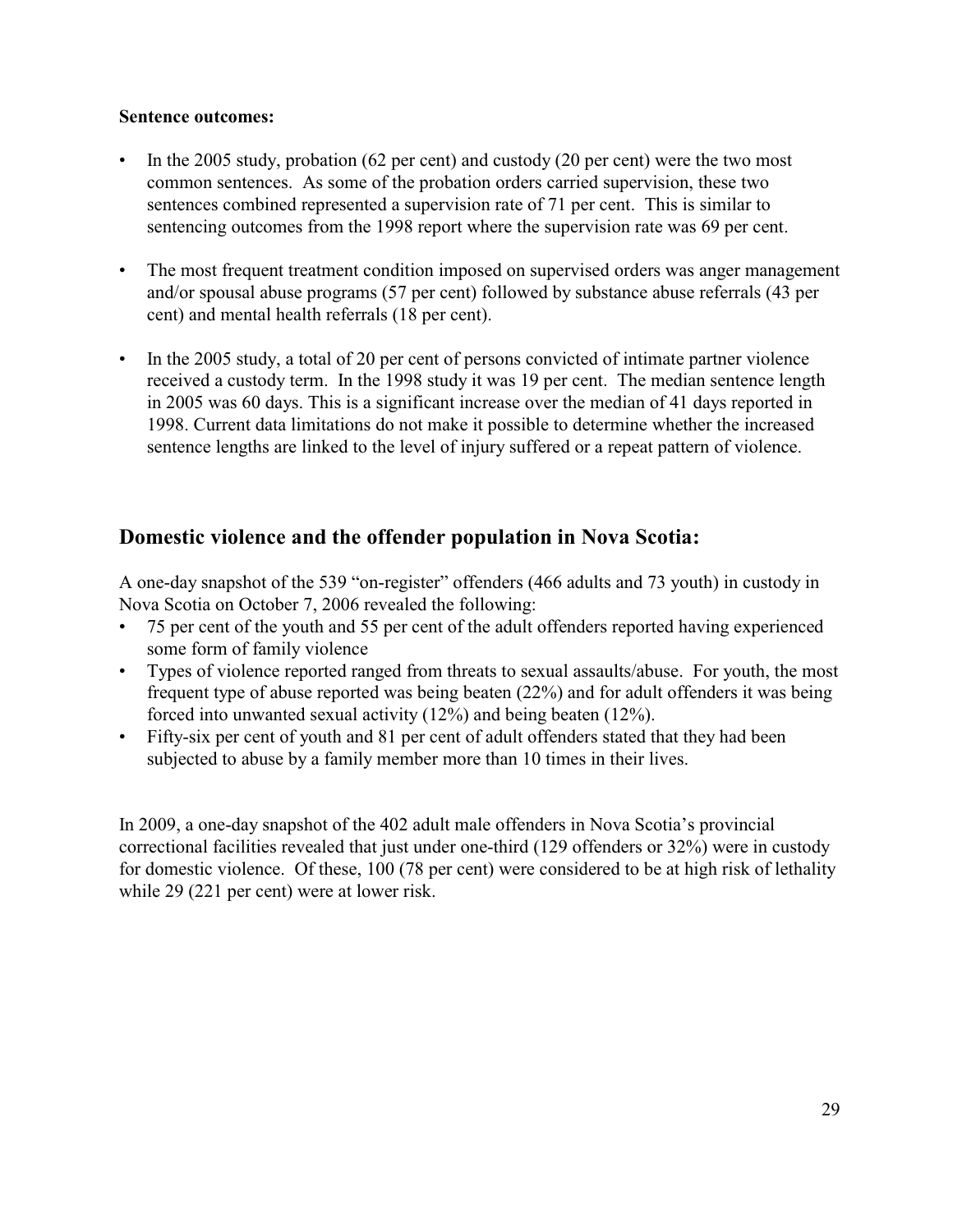## **Identified data gaps and limitations:**

While this document endeavours to provide a picture of intimate partner violence in Nova Scotia, statistics cannot give us a 100 per cent complete or comprehensive picture of such a broad and complex subject. What follows is a description of the data gaps and limitations. It is the intention of the Coordinating Committee on Domestic Violence to work towards addressing these gaps and limitations.

As was noted on page one, statistics which describe the population as a whole do not necessarily accurately describe diverse sub-groups within that population, such as Aboriginal or African Nova Scotian women in Nova Scotia. Care should be taken not to assume the situation of all women in Nova Scotia is the same.

#### **Victimization data:**

The victimization data from the *General Social Survey* (GSS) conducted by Statistics Canada is most detailed at the national level. Due to limitations of sample size, there is relatively little data available at the provincial level other than overall rates of spousal violence and a few other key statistics. Detailed analysis is not generally available at the provincial level, nor is there any information about diverse groups or communities within the province.

The GSS is a telephone survey, only conducted in English and French, which means the experiences of certain groups have not been included, eg., people who don't speak English or French and those without land line telephones. The most recent (2008) statistics on residential telephone usage indicates that approximately 1 per cent of households in Nova Scotia have no telephone of any kind and that close to 7 per cent of households in Nova Scotia have a cell phone only. Furthermore, 30 per cent of households comprised solely of 18-34 year olds have cell phones only. Given that younger adults also have higher rates of intimate partner violence, the fact that increasingly larger proportions of young adults cannot be included as participants in surveys such as the GSS on victimization is a limitation.

#### **Police-reported data:**

While the police-reported data is very useful, it is important to bear in mind the majority (close to three-quarters) of women in Nova Scotia who experience intimate partner violence, do not report the violence to police.

Another limitation is the police-reported statistics on spousal violence published annually by the Canadian Centre for Justice Statistics only include current and former marital and common-law relationships. Boyfriend/girlfriend relationships are not included.

According to the most recent Nova Scotia Intimate Partner Violence Tracking Project, close to half of incidents of intimate partner violence reported to police in Nova Scotia between 2000 and 2003 involved current and ex boyfriends and girlfriends. Thus, the police-reported statistics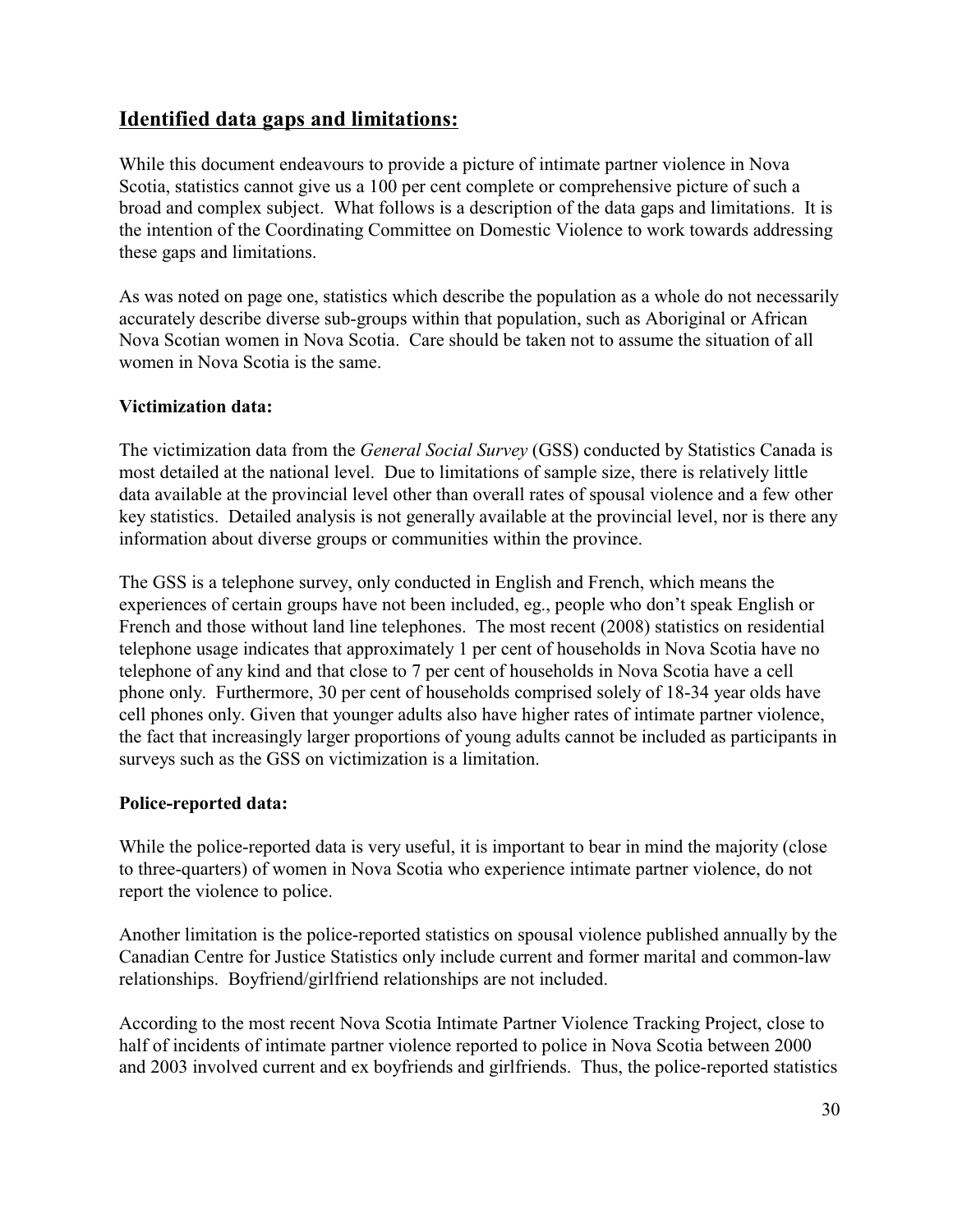that are published annually represent only a fraction of the actual number of incidents of intimate partner violence that occur in Canada and Nova Scotia.

#### **Other limitations:**

As was the case with much of the victimization data, other research quoted in this document provide only a national perspective. Data collection methods typically used (eg., telephone survey for the GSS) may also effect response rates from certain segments of the population, eg., African Nova Scotians, immigrants, and Aboriginal persons. Distrust of government/ researchers and cultural differences in communication styles and preferences, among other factors, impact the cross-cultural validity of survey methods and indicate the need for culturally competent data gathering methods. Further research and consultation are required to better understand this issue.

This document pulls together statistics on intimate partner violence, primarily from a justice perspective. It is hoped that this profile will not only be updated as new data become available, but also expanded to include data from the perspectives of the other departments and agencies that make up the Coordinating Committee on Domestic Violence.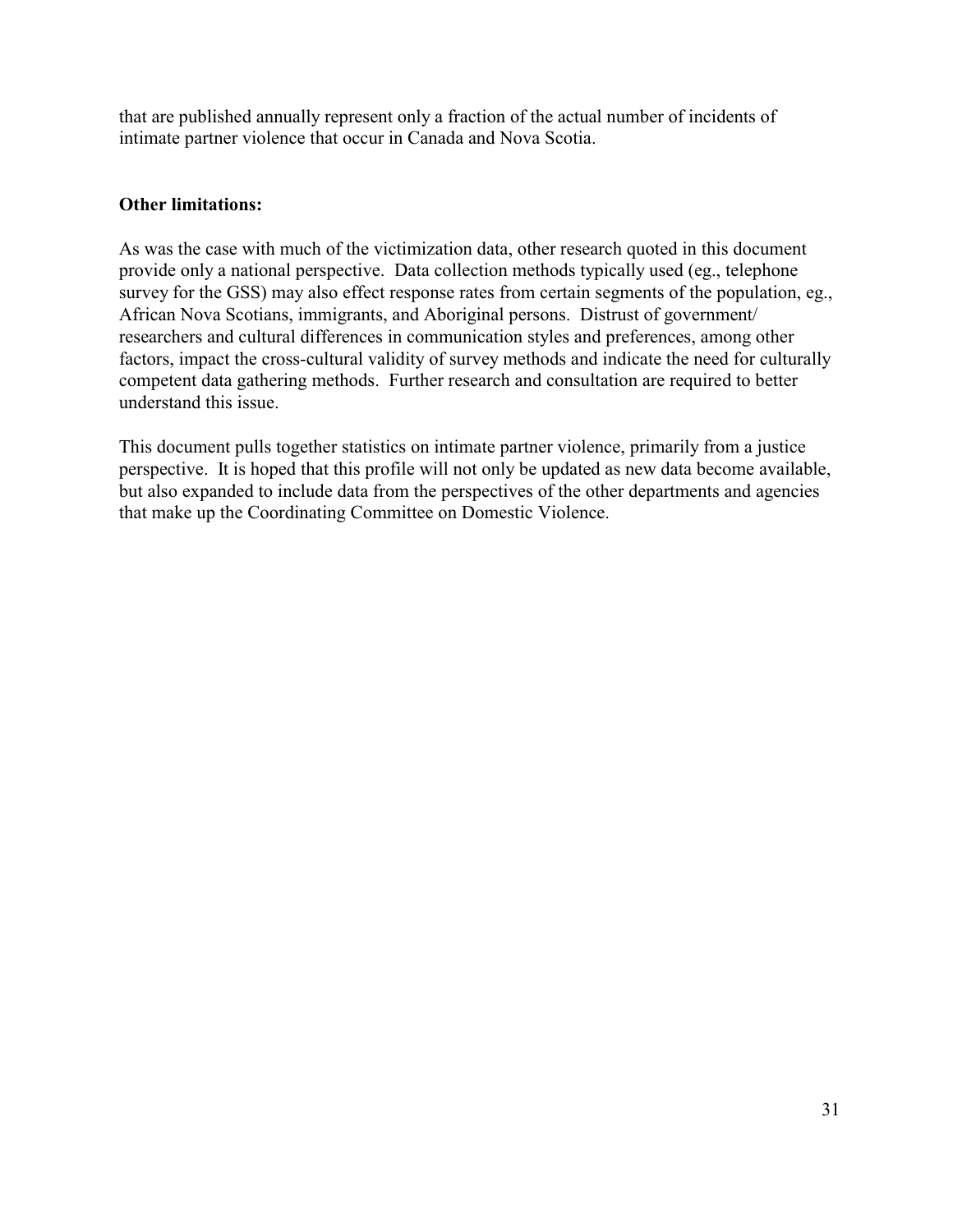## **Report Summary:**

Victimization statistics indicate that while similar proportions of women and men report experiencing intimate partner violence, both the extent and the severity of violence that women experience are greater and, as a result, women are more likely than men to suffer greater physical and emotional consequences as a result. Additionally, research tells us that men and women appear to have different motivations for perpetrating violence against an intimate partner, with women being more likely than men to perpetrate this kind of violence in retaliation or self-defence.

Factors such as marital separation, the presence of emotional abuse in a relationship and alcohol use, among others, are linked to heightened risk for intimate partner violence. Due to an interplay of many marginalizing factors, certain groups in our society, including young women, women and men with disabilities and Aboriginal women are particularly vulnerable to abuse and victimization. Both the frequency and severity of intimate partner violence experienced by Aboriginal women in Canada, for instance, are greater than the violence non-Aboriginal women experience.

The majority of victims of intimate partner violence do not report the violence to police. Only one in four Nova Scotian women who experience spousal violence reported it to police, one of the lowest rates of reporting in the country. Victims are most likely to tell a friend or family member about the violence.

Consistent with findings from victimization surveys, we see that rates of police-reported spousal violence (per 100,000 population) are three and a half times greater for women compared to men (221 versus 64). Women are also much more likely than men to experience spousal violence in its most extreme form, spousal homicide. Women in Nova Scotia are about 45 times more likely to be killed by a spouse or intimate partner than they are to be killed by a stranger. Men are more likely to be killed by a stranger than by a spouse or intimate partner.

The short and longer term impacts of intimate partner violence are substantial and far-reaching. Research shows that there are strong and well-established links between intimate partner violence (both experiencing and witnessing it) and physical and mental health, homelessness, and institutional experiences such as psychiatric hospitalizations (particularly women) and incarceration (particularly men).

In Nova Scotia, emergency protection orders have been consistently used since their inception with an average of 220 applications per year, half of which are granted.

There has been a decline in the occupancy of Nova Scotia's transition houses in recent years. In addition to residential services, transition houses in Nova Scotia also offer advocacy and most provide a variety of goods and in-house services to women residents and non-residents.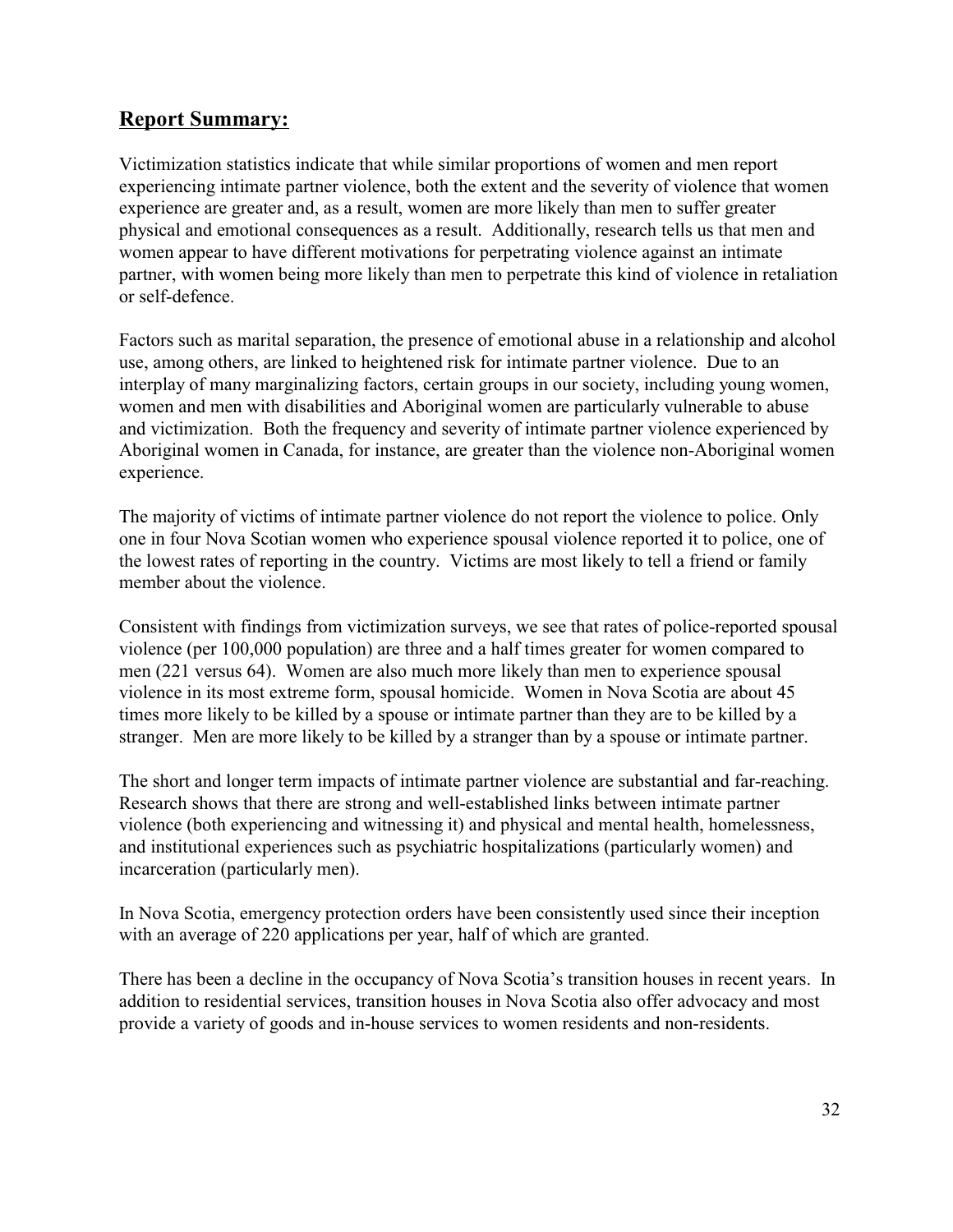There has been an increase in the number of people using victims' services in the province. The majority of clients using victims' services are victims of intimate partner violence.

Findings from Nova Scotia's Intimate Partner Violence Tracking Project are also consistent with what we have learned from victimization surveys and police-reported data summaries. The vast majority of victims were women; the most common offence was physical assault; there is force used in the majority of cases and injuries result in more than a third of cases. In half of cases, this was not the first incident involving the same partners. Children were present in three out of ten incidents and the use of alcohol and/or drugs was present in close to four out of ten cases. The indicators from the tracking project show that there have been a number of improvements in police and court response to intimate partner violence (see Appendix B on page 35). While improvements are still required in a number of areas, there is evidence the justice system is more responsive to intimate partner violence in Nova Scotia than was the case in the past.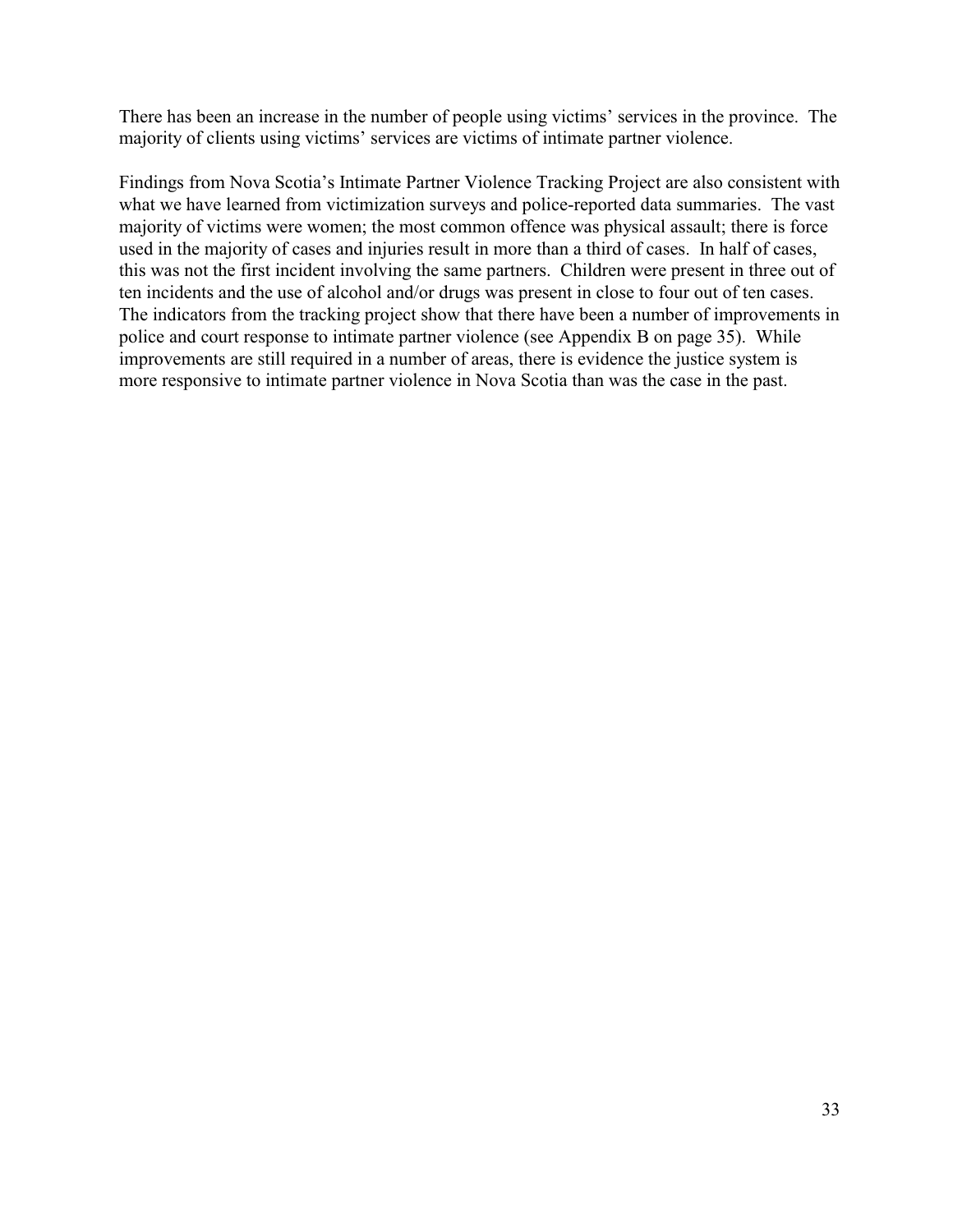## **Appendix A**

|                                                               | 2005/06        | 2006/07      | 2007/08        | 2008/09        | <b>Total</b>   |                |
|---------------------------------------------------------------|----------------|--------------|----------------|----------------|----------------|----------------|
|                                                               |                |              |                |                | $\#$           | $\frac{0}{0}$  |
| <b>Total applications</b>                                     | 230            | 231          | 217            | 205            | 883            | 100            |
| Orders issued                                                 | 113            | 133          | 95             | 93             | 434            | 49             |
| Orders denied                                                 | 109            | 77           | 99             | 95             | 380            | 43             |
| Orders abandoned                                              | 8              | 21           | 23             | 17             | 69             | 8              |
| Applications 9am to 9pm                                       | 213            | 220          | 212            | 202            | 847            | 96             |
| Applications 9pm to 9am                                       | 17             | 11           | 5              | $\overline{3}$ | 36             | $\overline{4}$ |
| Applications with children                                    | 167            | 161          | 120            | 125            | 573            | 65             |
| Applications with custody order                               | $\mathbf{0}$   | $\mathbf{0}$ | $\mathbf{0}$   | $\mathbf{0}$   | $\mathbf{0}$   |                |
| <b>Applications where Family</b><br><b>Services contacted</b> | 57             | 26           | 18             | $\overline{4}$ | 105            | 12             |
| Nature of domestic violence:<br>Assault                       | 93             | 87           | 53             | 60             | 293            | 33             |
| Threat                                                        | 74             | 68           | 71             | 68             | 281            | 32             |
| Forced physical confinement                                   | 32             | 29           | 20             | 25             | 106            | 12             |
| Sexual assault                                                | 9              | 8            | 5              | 10             | 32             | $\overline{4}$ |
| Collective series of acts                                     | 81             | 64           | 57             | 56             | 258            | 29             |
| Applicant category:<br><b>Transition house designate</b>      | 11             | $\mathbf{1}$ | $\overline{2}$ | $\mathbf{1}$   | 15             | $\overline{2}$ |
| Victim                                                        | 217            | 229          | 213            | 204            | 863            | 98             |
| Victim designate                                              | $\overline{2}$ | $\mathbf{1}$ |                |                | 3              |                |
| Peace officer                                                 |                |              | $\overline{2}$ |                | $\overline{2}$ |                |

**Emergency Protection Orders – Statistics for Nova Scotia – 2005/06 to 2008/09**

Source: NS Dept of Justice, Victims Services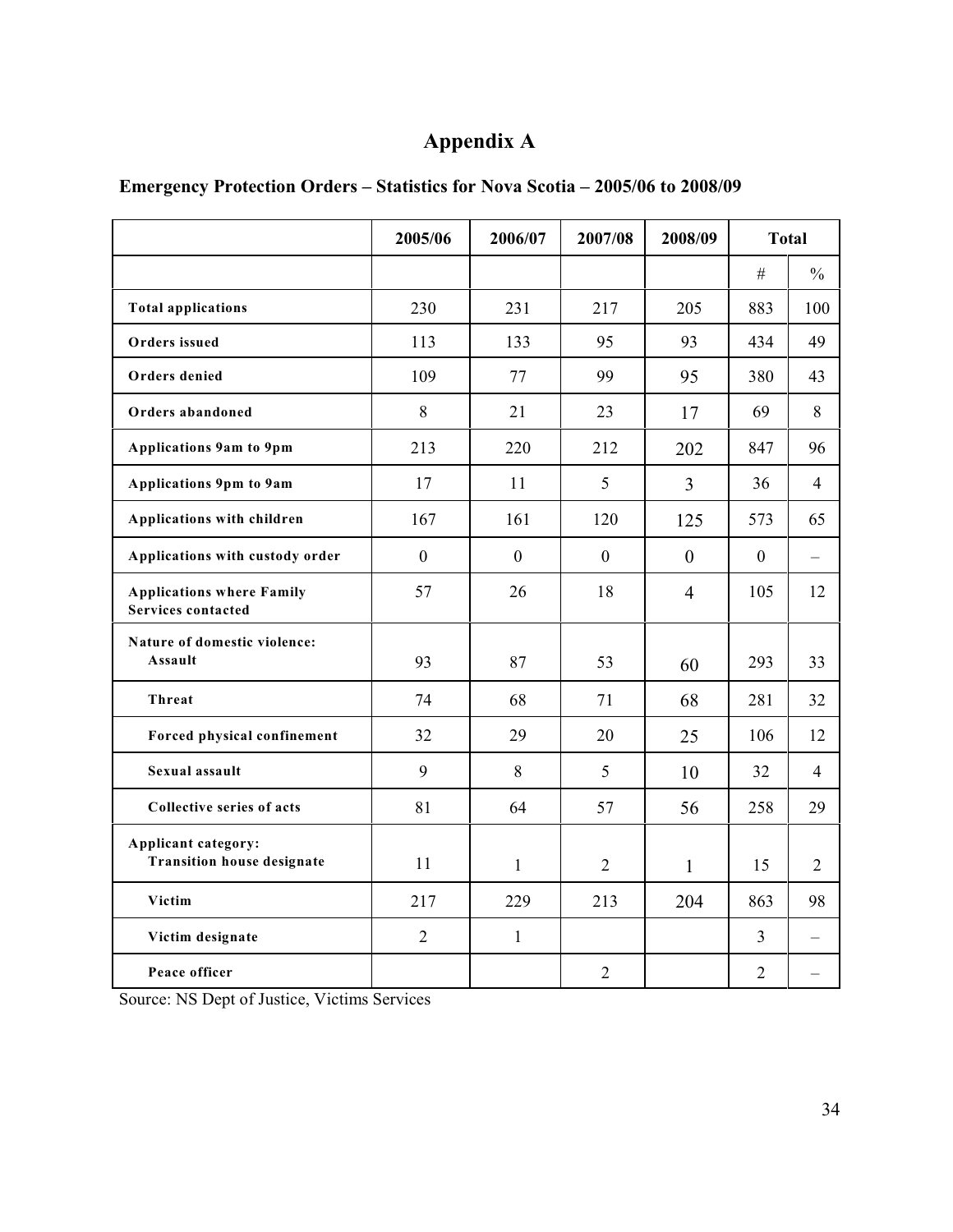## **Appendix B**

The following table is a summary from the Nova Scotia Intimate Partner Violence Tracking Project that assesses how well the criminal justice system in Nova Scotia has responded to the issue of domestic violence over the past decade.

| <b>Item</b>                                                                                                                                                                    | 1995*             | 1998*             | $2005*$                         |
|--------------------------------------------------------------------------------------------------------------------------------------------------------------------------------|-------------------|-------------------|---------------------------------|
| A. Police response rates to spousal /intimate partner incidents                                                                                                                | 83%               | 85%               | 89%                             |
| B. Median police response time to incidents                                                                                                                                    | 9 Minutes         | 7 Minutes         | 6 Minutes                       |
| C. Police arrested suspects at scene                                                                                                                                           | 34%               | 47%               | 60%                             |
| D. Police cleared by charge rate <sup>21</sup>                                                                                                                                 | 44%               | 68%               | 72%                             |
| E. Threat charges as a % of all charges laid by police                                                                                                                         | 13%               | 22%               | 23%                             |
| F. Threat charges as a % of all persons charged by police                                                                                                                      | 20%               | 22%               | 23%                             |
| G. Time elapsed from first court appearance to final outcome                                                                                                                   | 5 Months          | 4 Months          | 7 Months                        |
| H. Court case outcomes                                                                                                                                                         | 57% Guilty        | 65% Guilty        | 62% Guilty                      |
| I. Threat charge outcomes                                                                                                                                                      | 35% Guilty        | 45% Guilty        | 34% Guilty                      |
| J. Frequency of penalties by case: ** Probation<br>Custody<br>Fine                                                                                                             | 82%<br>28%<br>21% | 83%<br>19%<br>30% | 80%<br>20%<br>9%                |
| K. Probation<br>% of probationers with a spouse abuse program referral<br>% of probationers with a non-association clause<br>% of probationers with a substance abuse referral | 35%<br>23%<br>19% | 44%<br>53%<br>47% | 57% <sup>22</sup><br>28%<br>43% |
| L. Likelihood (based on number of reported incidents) of:<br>Being charged<br>Being convicted<br>Being incarcerated                                                            | 44%<br>25%<br>7%  | 68%<br>38%<br>7%  | 72%<br>39%<br>8%                |
| M. Referral rates to the Dept. of Justice's Victim Services                                                                                                                    | N/A               | 61%               | 74%                             |

\*\* Of the 362 convictions, probation was employed as a sanction either alone or in conjunction in 288 cases. With respect to custody it was 73/362 (20%) and fines 34/362 (9%).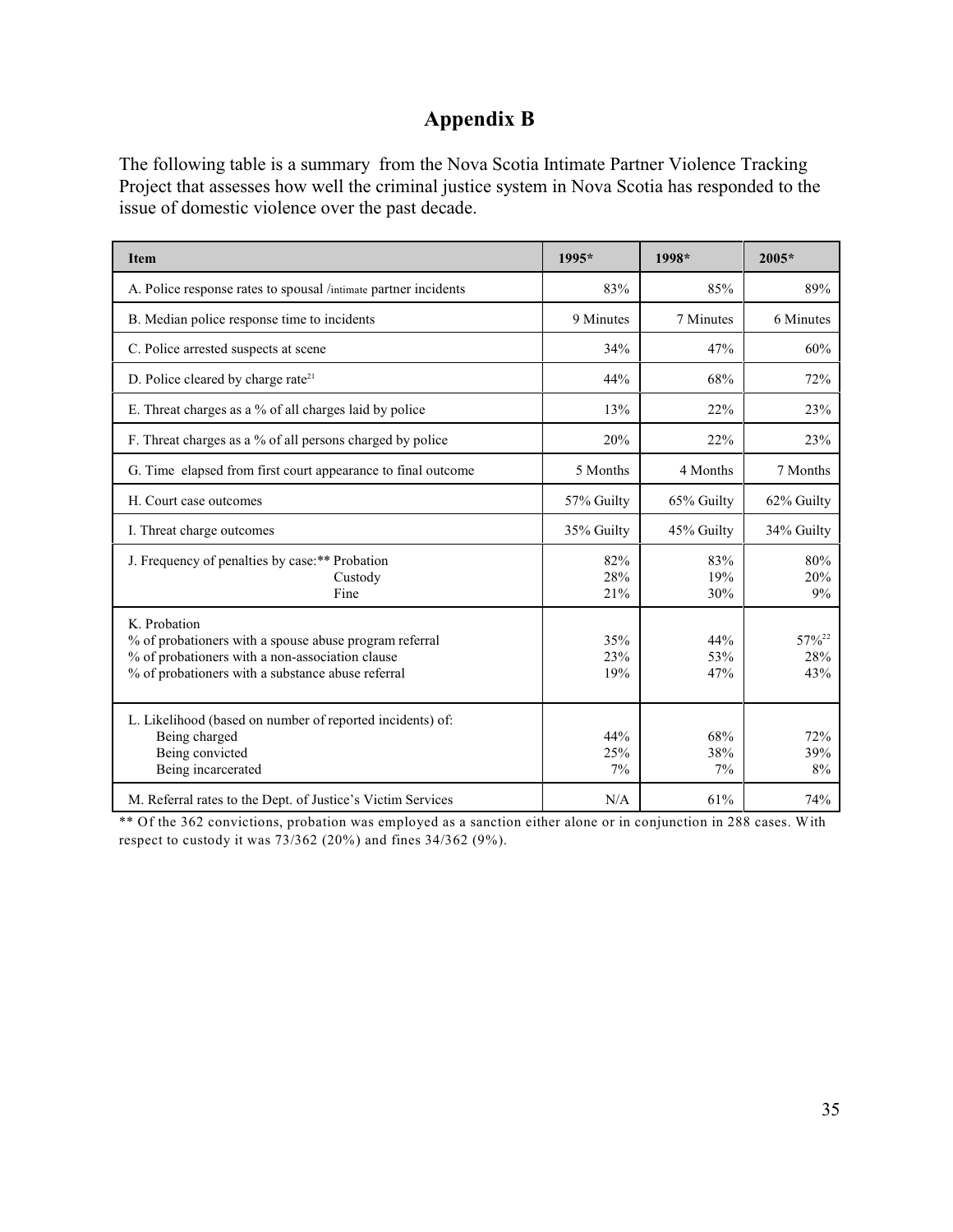## **Notes**

- <sup>1</sup> Use estimate of number of male victims with caution as the coefficient of variation is high, ie., 16.6 per cent to 33.3 per cent.
- <sup>2</sup> Source: Morgan, A. and Chadwick, H. (2009). *Key issues in domestic violence*. Research in Practice - Summary paper no. 7, Australian Institute of Criminology.
- <sup>3</sup> Source: Kernsmith P. (2005). *Exerting power or striking back: a gendered comparison of motivations for domestic violence perpetration*. Violence and Victims, Apr;20(2):173-85.
- Source: Hamberger, L.K., Lohr, J.M., Bonge, D., and Tolin, D.F. (1997). *An empirical* <sup>4</sup> *classification of motivations for domestic violence*. Violence Against Women, Aug;3(4):401-23
- <sup>5</sup> Source: Statistics Canada, Canadian Centre for Justice Statistics. (2001). Spousal violence after marital separation. Juristat, Catalogue no. 85-002-XIE, vol. 21, no.7.
- <sup>6</sup> Use this data with caution as co-efficient of variation is high  $(16.6\%$  to 33.3%). It was not known whether gays, lesbians, or bisexuals who were victims of spousal violence were in a same-sex or heterosexual relationship at the time of the abuse. Stats are based on gay, lesbian or bisexual respondents who had a current or ex spouse/partner with whom they had contact within the last five years. Also note that the difference between the proportion of gays/lesbians and bisexuals who experienced spousal violence is not statistically significant.
- Source: Perreault, S. (2008). *Immigrants and Victimization, 2004.* Canadian Centre for <sup>7</sup> Justice Statistics, Profile Series. Catalogue # 85F0033M - No. 18.
- Source: Statistics Canada (2006). *Measuring Violence Against Women: Statistical Trends* <sup>8</sup> *2006,* catalogue no. 85-570-XIE.
- <sup>9</sup> This statistic was obtained via personal communication with Lucie Ogrodnik, senior analyst, Canadian Centre for Justice Statistics, Statistics Canada, July 9, 2009. As the coefficient of variation for this statistic is high, (16.6% to 33.3%), it should be used with caution.
- Source: Statistics Canada, Canadian Centre for Justice Statistics. (2008). Family Violence *in Canada, 2008*, Catalogue no. 85-224-X.
- <sup>11</sup> Cleared otherwise means that the accused was identified but was not charged for a variety of reasons. These may include cases where the complainant requests that charges not be laid against the accused, the accused has died, the accused has diplomatic immunity, the accused is referred to a diversionary program, police discretion, or for a reason beyond the control of the police.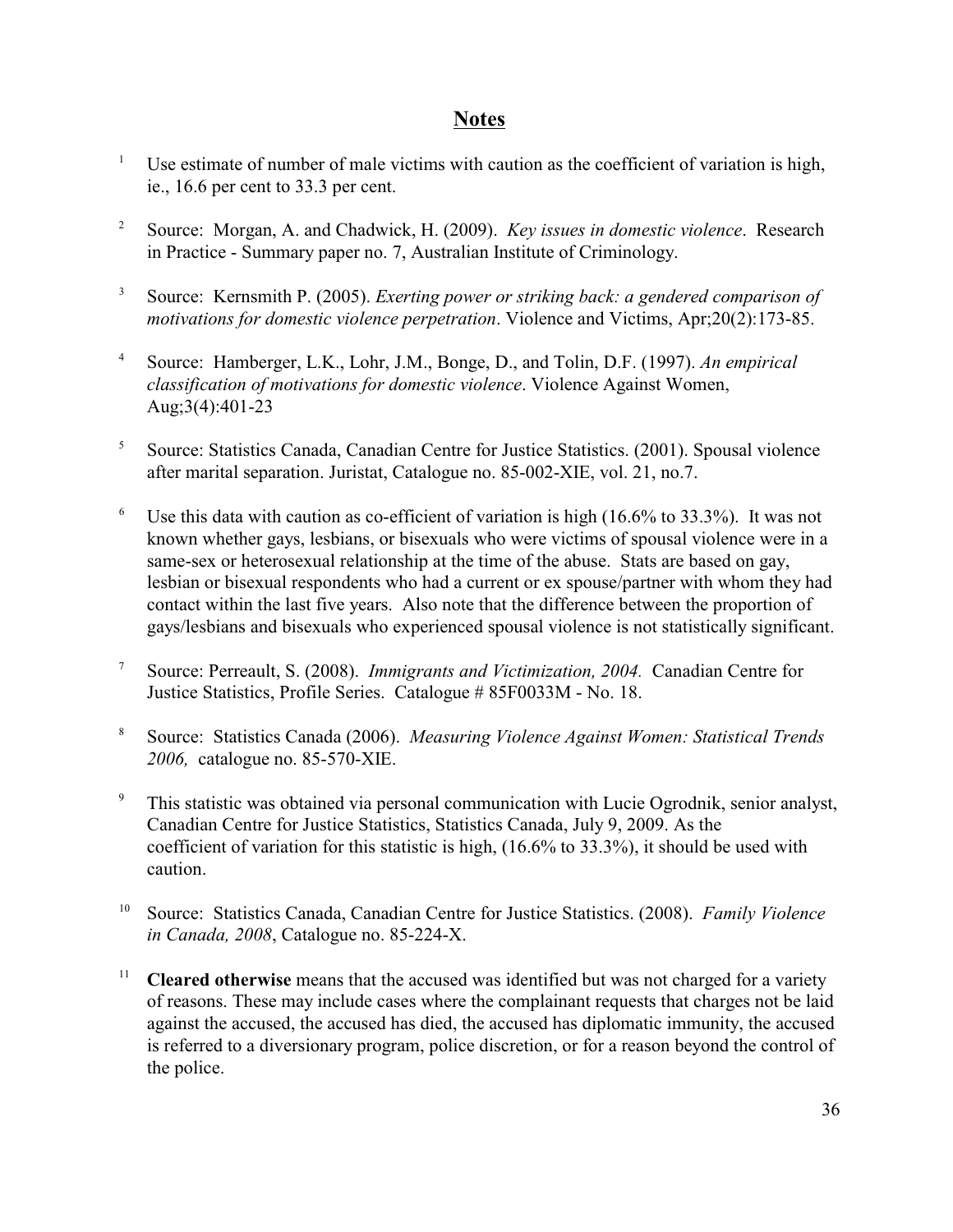- <sup>12</sup> Couples include legally married and common-law, separated and divorced spouses.
- $13$  The Victim Services survey was sent to 21 agencies in Nova Scotia and responses were received from 14 of these agencies. Of these 14 agencies, 6 were police-based, 5 were system-based, one was community-based, one was a sexual assault centre and one was the criminal injuries counselling program.
- <sup>14</sup> Source: Doherty, D. for the National Clearinghouse on Family Violence (2003). *Health effects of family violence: Overview paper*. Government of Canada. Catalogue no. H72- 21/187-2003F.
- Source: Novac, S. (2006). *Family violence and homelessness: A review of the literature*. 15 Government of Canada, Catalogue no. HP20-4/2007E.
- <sup>16</sup> Source: Ford-Gilboe, Wuest, Varcoe, et al. Women's Health Effects Study, Canadian Institutes of Health Research, 2003-2011.
- Note that the 12,475 incidents include boyfriend/girlfriend relationships, whereas data 17 published by the Canadian Centre for Justice Statistics on police-reported spousal violence (see page 12) include only current and ex spouses and common-law partners.
- $18$  "Regions" are roughly approximate to county boundaries and include the following:  $H\nu$  Halifax = HRM and Halifax county; Valley = Annapolis, Digby, Hants and Kings counties; South-West = Lunenburg, Queens, Shelburne and Yarmouth counties; Cape Breton = Cape Breton, Inverness, Richmond, and Victoria counties; and North-Central = Antigonish, Colchester, Cumberland, Guysborough and Pictou counties.
- $^{19}$  "Other municipal" forces include Amherst, Annapolis Royal, Bridgewater, Kentville, New Glasgow, Springhill, Stellarton, Trenton, Truro, and Westville.
- Unfounded" refers to those matters where police have determined that no offence has taken 20 place or the matter was not criminal in nature.
- <sup>21</sup> Persons cleared by charge This term refers to persons who have been formally charged or recommended to be charged by police. Persons can also be cleared "otherwise." This term refers to people who have not been formally charged by police, though there is sufficient evidence for the police to do so. This could occur for a number of reasons: the police used extrajudicial measures, the police may have used discretion and decided not to lay a charge, the complainant did not want police to lay a charge, the accused was involved in other incidents in which one or more charges were laid, or death of the accused.
- $22$  It should be noted that the percentage reported here includes referrals to anger management and spouse abuse programs.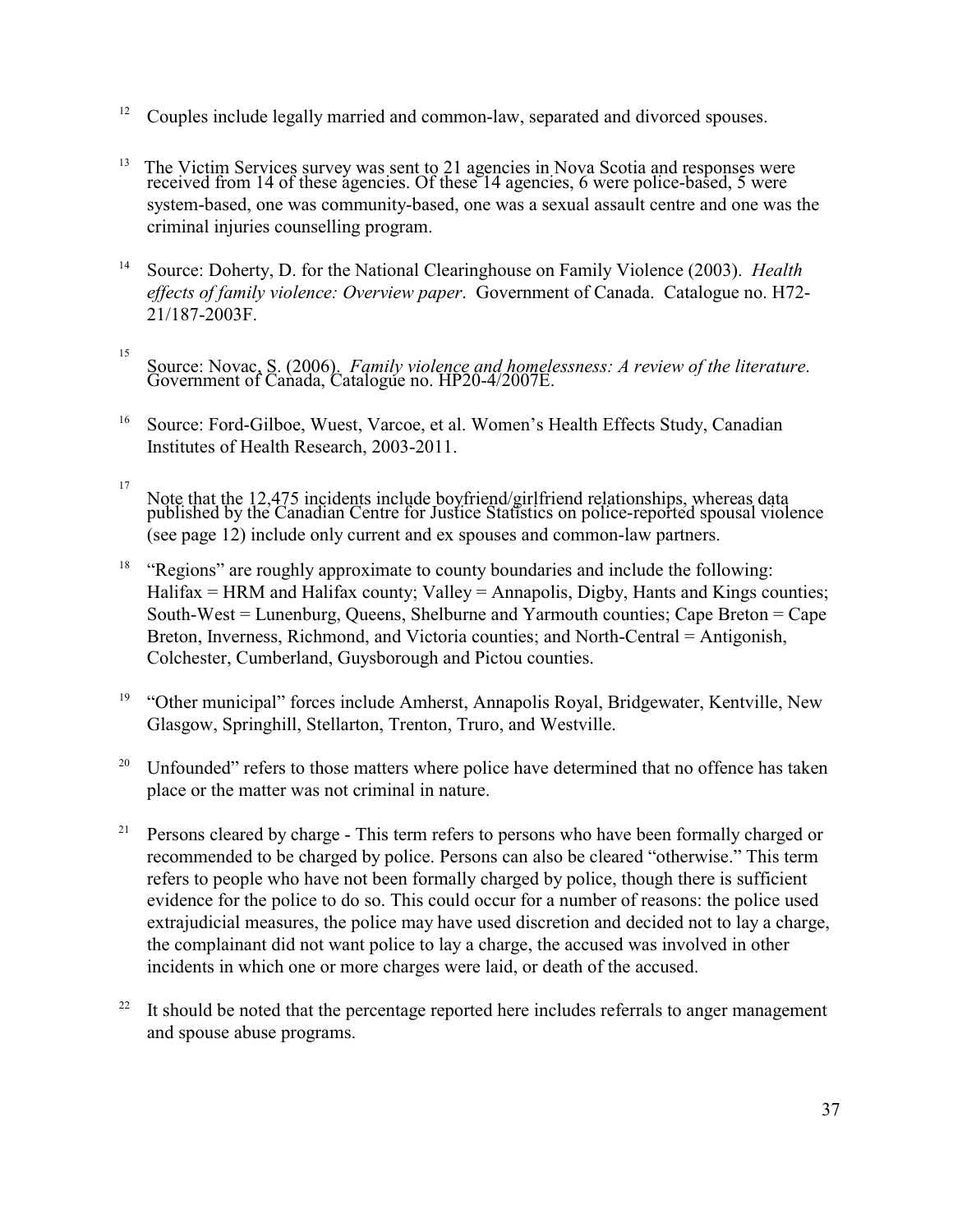#### **Data sources consulted**

- Canadian Centre for Justice Statistics (01/02, 03/04, 05/06 and 07/08). *Canada's shelters for abused women/Transition home survey*. Biannual publication by Statistics Canada, (catalogue no.85-002-X). Latest release, vol. 29, no.2, 2009
- Canadian Centre for Justice Statistics. (2000-2009). *Family Violence in Canada*. An annual publication published by Statistics Canada; latest release: October, 2009, catalogue no.85- 224-X.
- Canadian Centre for Justice Statistics (2009). *Homicide in Canada, 2008*, catalogue no. 85-002-X. Statistics Canada.
- Canadian Centre for Justice Statistics. Juristat releases on criminal victimization in Canada, including provincial rates of spousal violence (catalogue no. 85-002-XPE, Vol. 25, no.7); *A profile of Criminal victimization* (catalogue no. 85-553-XIE); *Impacts and consequences of victimization* (catalogue no. 85-002-XIE, vol. 27, no.1) multiple victimization, criminal victimization and health, sexual orientation and victimization and seniors as victims of crime (catalogue # 85F0033M). Statistics Canada.
- Canadian Centre for Justice Statistics. (2002, 2006, 2009). *Victim Services in Canada: National, Provincial and Territorial Fact Sheets*. Statistics Canada, (catalogue no.85-002-X). Latest release, vol. 29, no.4, 2009.
- Federal-Provincial-Territorial Ministers Responsible for the Status of Women. (2002). *Assessing violence against women: A statistical profile.* Status of Women Canada.
- Ford-Gilboe, Wuest, Varcoe et al. *Women's Health Effects Study*. Funded by the Canadian Institutes of Health Research, 2003-2011.
- Government of Canada (2003), *Health Effects of Family Violence*, National Clearinghouse on Family Violence.
- Marchand, I., et al., (2009). *Non-response in a Random Digit Dialling Survey: The Experience of the General Social Survey's Cycle 21 (2007)*. From: Symposium 2008: Data Collection: Challenges, Achievements and New Directions. Statistics Canada. Component of Statistics Canada Catalogue no. 11-522-X; International Symposium Series: Proceedings.
- Novac, S., (2006). *Family Violence and Homelessness: A Review of the Literature*. National Clearinghouse on Family Violence, Government of Caanda.
- Nova Scotia Advisory Council on the Status of Women (2009). *Homicide and spousal homicide*. Fact sheet available at: http://women.gov.ns.ca/pubViolence.asp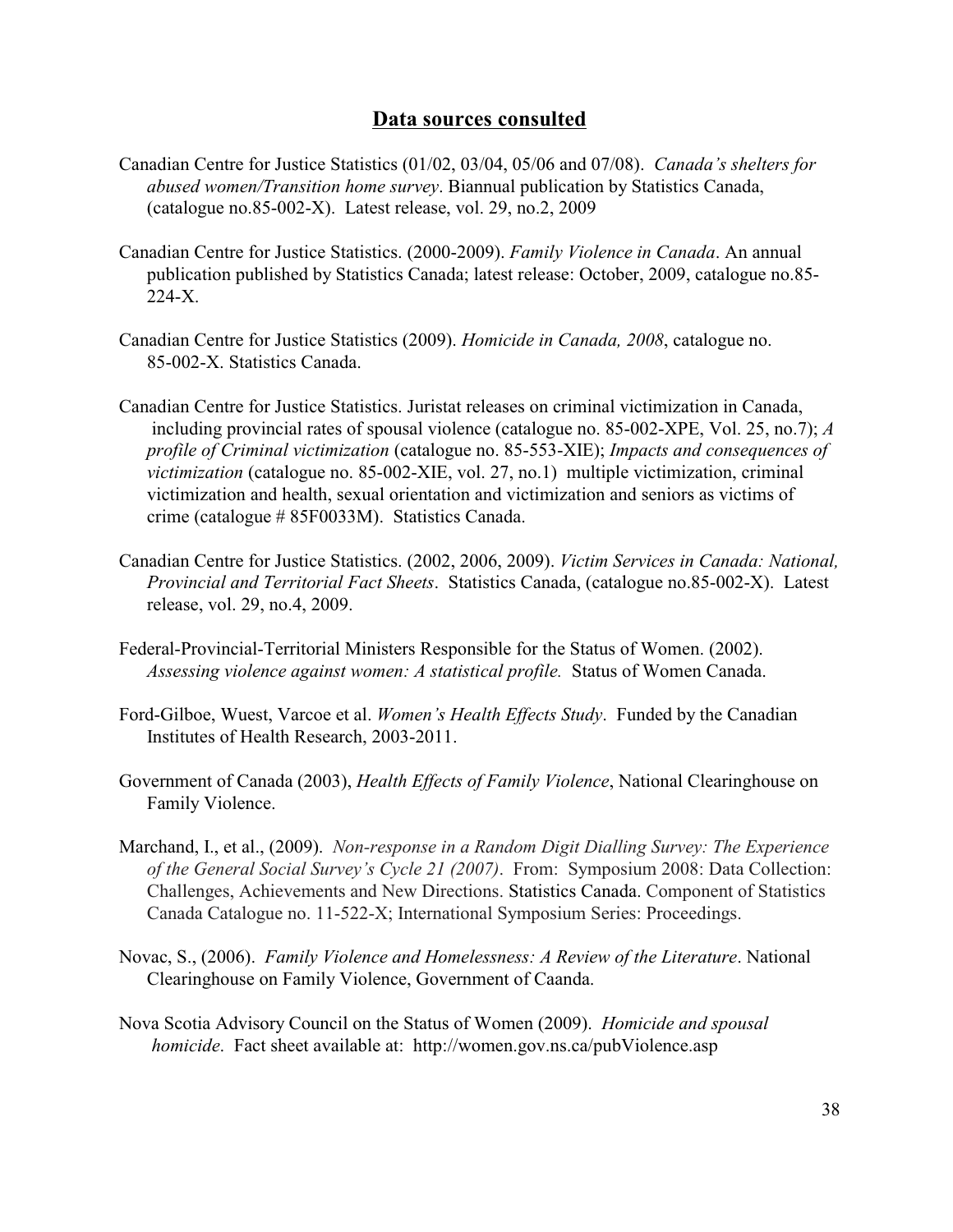- Nova Scotia Advisory Council on the Status of Women (2009). *Intimate partner violence.*  Fact sheet available at: http://women.gov.ns.ca/pubViolence.asp
- Nova Scotia Department of Justice, (2005). *Nova Scotia Family Violence Tracking Project*, *Phase III: 2000-2003.*
- Nova Scotia Department of Justice survey of all 'on-register' offenders as of midnight October 7, 2006.
- Statistics Canada (2006). *Measuring Violence Against Women: Statistical Trends 2006,*  catalogue no. 85-570-XIE.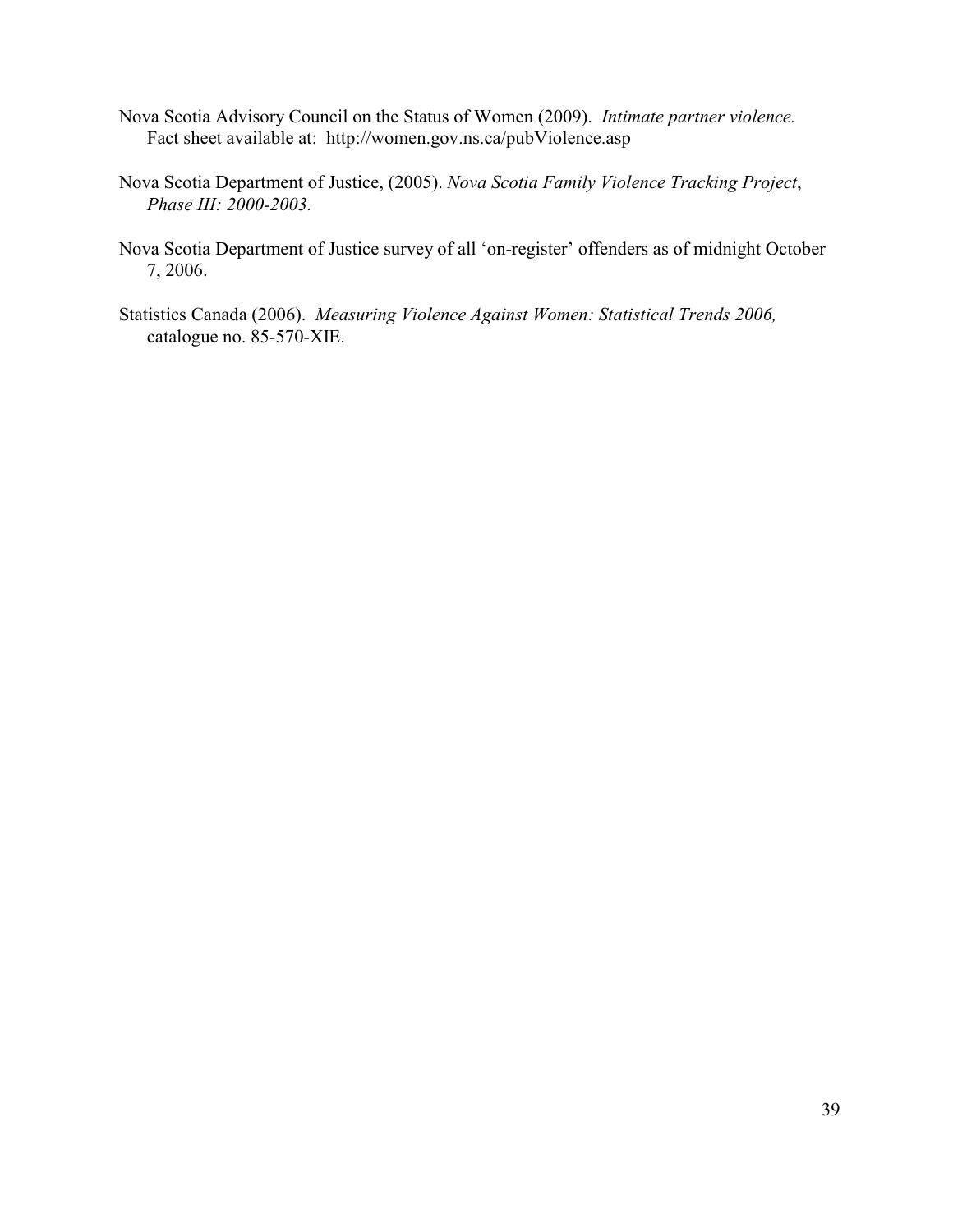## **Sources for figures and tables**

#### Figure 1.

Source: Statistics Canada, Canadian Centre for Justice Statistics. (2001, 2005). *Family Violence in Canada, 2001*, *Family Violence in Canada, 2005*, Catalogue no. 85-224 (XIE).

#### Figure 2.

Source: Statistics Canada, Canadian Centre for Justice Statistics. (2005). *Family Violence in Canada, 2005*, Catalogue no. 85-224.

#### Figure 3.

Source: Statistics Canada, Canadian Centre for Justice Statistics. (2005). *Family Violence in Canada, 2005*, Catalogue no. 85-224.

#### Figure 4.

Source: Statistics Canada. (2006). *Measuring Violence Against Women: Statistical Trends, 2006.* Catalogue no. 85-570-XIE.

#### Figure 5.

Source: Statistics Canada, Canadian Centre for Justice Statistics Profile Series. *Criminal Victimization and Health: A Profile of Victimization Among Persons with Activity Limitations or Other Health Problems*. Catalogue no. 85F0033M, no. 21.

#### Figure 6.

Source: Statistics Canada. (2006). *Measuring Violence Against Women: Statistical Trends, 2006.* Catalogue no. 85-570-XIE.

Figure 7.

Source: Statistics Canada, Canadian Centre for Justice Statistics. (2001, 2005). *Family Violence in Canada, 2001*, *Family Violence in Canada, 2005*, Catalogue no. 85-224 (XIE).

#### Figure 8.

Source: Statistics Canada, Canadian Centre for Justice Statistics. (2008). *Family Violence in Canada, 2008*, Catalogue no. 85-224-X.

Figure 9. Source: Statistics Canada, Homicide Survey, 2007

Figure 10.

Source: Statistics Canada, Canadian Centre for Justice Statistics. Catalogue no. 85-002, Vols. 23(4), 25(3), 27(4), and 29(2).